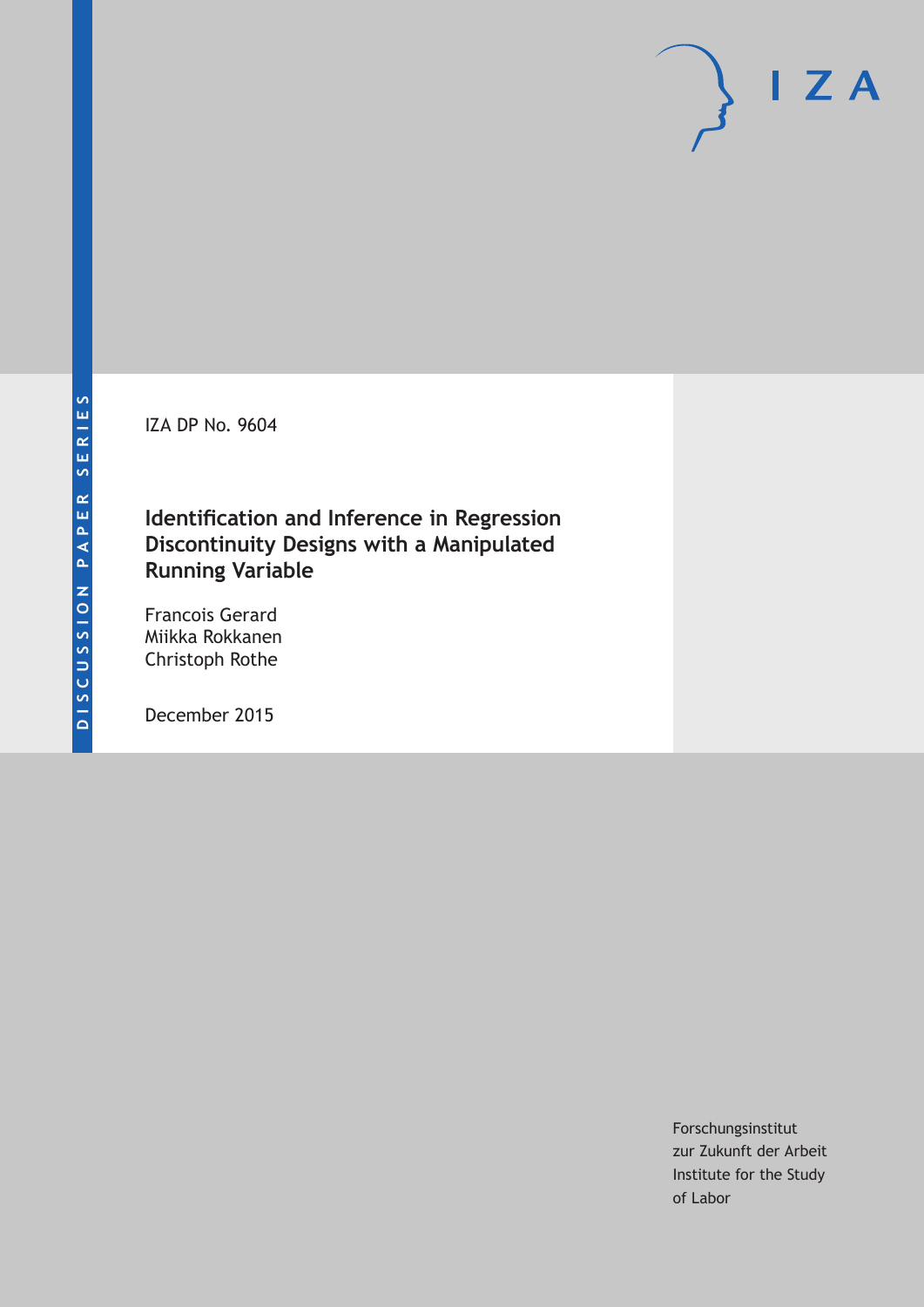# **Identification and Inference in Regression Discontinuity Designs with a Manipulated Running Variable**

## **Francois Gerard**

*Columbia University* 

## **Miikka Rokkanen**

*Columbia University* 

## **Christoph Rothe**

*Columbia University and IZA*

Discussion Paper No. 9604 December 2015

IZA

P.O. Box 7240 53072 Bonn **Germany** 

Phone: +49-228-3894-0 Fax: +49-228-3894-180 E-mail: iza@iza.org

Any opinions expressed here are those of the author(s) and not those of IZA. Research published in this series may include views on policy, but the institute itself takes no institutional policy positions. The IZA research network is committed to the IZA Guiding Principles of Research Integrity.

The Institute for the Study of Labor (IZA) in Bonn is a local and virtual international research center and a place of communication between science, politics and business. IZA is an independent nonprofit organization supported by Deutsche Post Foundation. The center is associated with the University of Bonn and offers a stimulating research environment through its international network, workshops and conferences, data service, project support, research visits and doctoral program. IZA engages in (i) original and internationally competitive research in all fields of labor economics, (ii) development of policy concepts, and (iii) dissemination of research results and concepts to the interested public.

IZA Discussion Papers often represent preliminary work and are circulated to encourage discussion. Citation of such a paper should account for its provisional character. A revised version may be available directly from the author.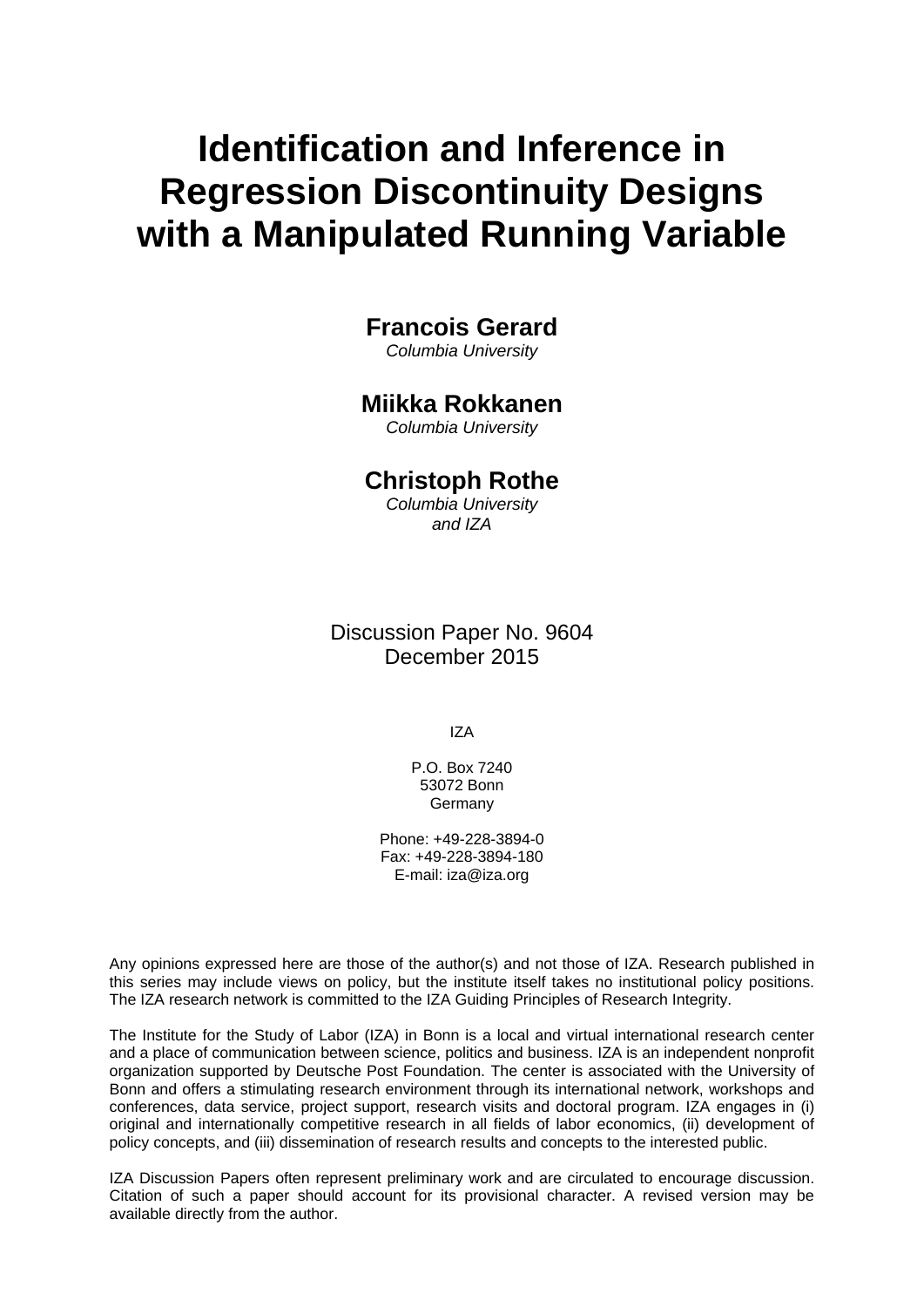IZA Discussion Paper No. 9604 December 2015

## **ABSTRACT**

## **Identification and Inference in Regression Discontinuity Designs with a Manipulated Running Variable\***

A key assumption in regression discontinuity analysis is that units cannot manipulate the value of their running variable in a way that guarantees or avoids assignment to the treatment. Standard identification arguments break down if this condition is violated. This paper shows that treatment effects remain partially identified in this case. We derive sharp bounds on the treatment effects, show how to estimate them, and propose ways to construct valid confidence intervals. Our results apply to both sharp and fuzzy regression discontinuity designs. We illustrate our methods by studying the effect of unemployment insurance on unemployment duration in Brazil, where we find strong evidence of manipulation at eligibility cutoffs.

JEL Classification: C14, C21, C26, C51

Keywords: regression discontinuity, treatment effects, manipulation, partial identification

Corresponding author:

 $\overline{\phantom{a}}$ 

Christoph Rothe Department of Economics Columbia University 420 West 118th Street New York, NY 10027 USA E-mail: cr2690@columbia.edu

<sup>\*</sup> We would like to thank Joshua Angrist, Wilbert van der Klaauw, Ed Vytlacil and seminar audiences at Boston University, Columbia, Princeton, University of Jyvaskyla, Yale and several conferences for their helpful comments.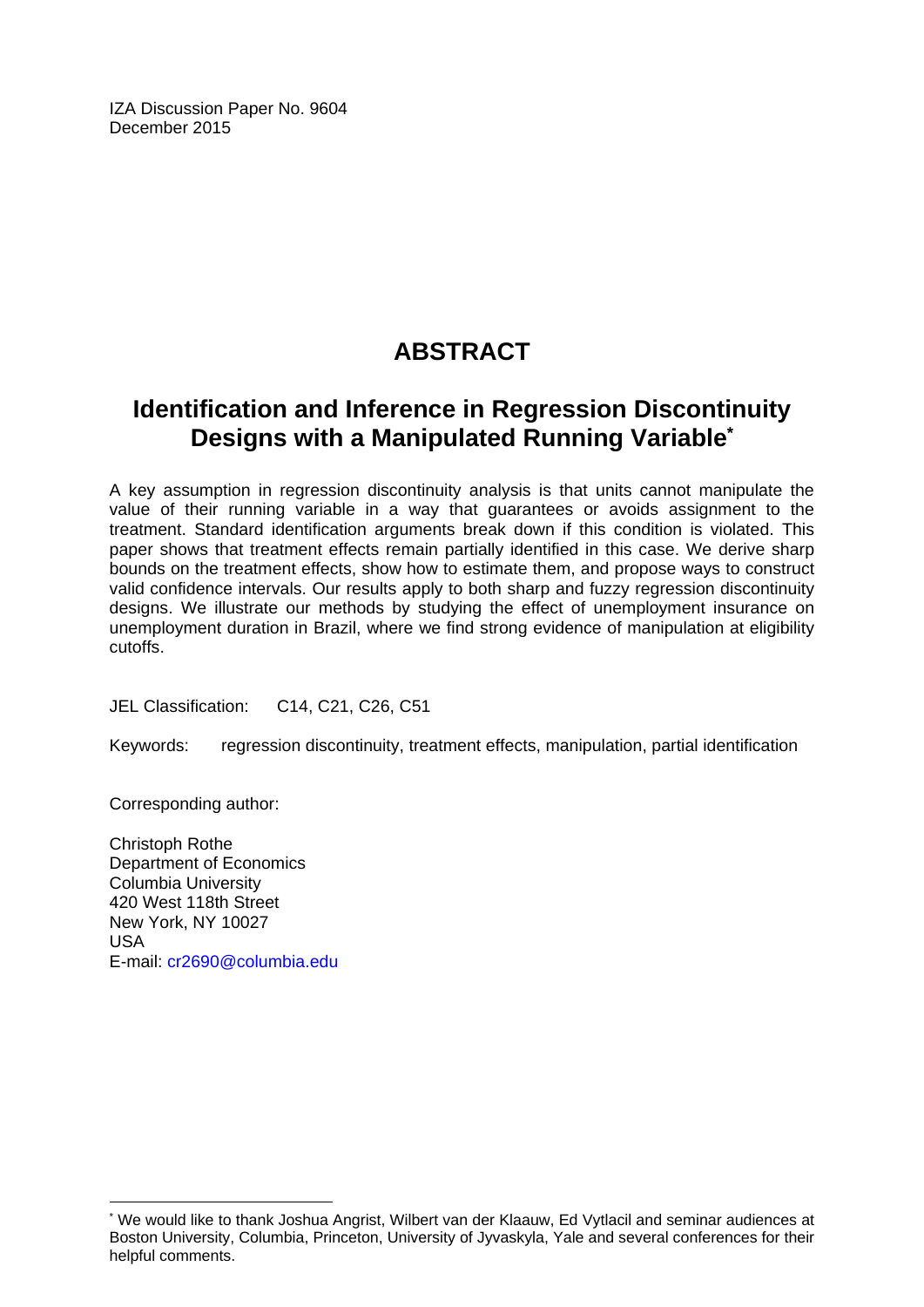## 1 INTRODUCTION

The regression discontinuity (RD) design (Thistlethwaite and Campbell, 1960) has become a popular empirical strategy in economics to evaluate the causal impact of treatments using observational data. Its distinct feature is that units are assigned to receive the treatment if and only if their value of a continuous running variable exceeds a fixed cutoff. This structure provides a transparent way to identify and estimate treatment effects for units close to the cutoff. The key idea is that the design creates a form of local randomization: conditional on a unit being close to the cutoff, it is essentially random whether its value of the running variable falls to the left or to the right of the cutoff. Treatment effects can thus be inferred by comparing the outcomes of units on either side of the cutoff (Lee and Lemieux, 2010).

A concern regarding the validity of this argument in practice is that in many contexts units can influence their value of the running variable through strategic behavior. We refer to any such behavior as *manipulation* of the running variable in this paper. Manipulation is problematic if it leads to units just to the left and right of the cutoff being no longer comparable due to self-selection, in which case treatment effects are no longer point identified. This is indeed an issue that arises in many empirical applications.<sup>1</sup>

A jump in the density of the running variable at the cutoff is a strong indication that an RD design is impacted by manipulation (McCrary, 2008). In the applied literature, it has therefore become current practice to address concerns about manipulation by testing the null hypothesis that the density of the running variable is smooth around the cutoff. If this null hypothesis is not rejected, researchers typically proceed with their empirical analysis under the assumption that no manipulation occurs, while when facing a rejection they often give

<sup>1</sup>For instance, Urquiola and Verhoogen (2009) document that schools manipulate enrollment to avoid having to add an additional classroom when faced with class-size caps in Chile. Other examples abound in education (e.g. Card and Giuliano, 2014; Dee, Dobbie, Jacob, and Rockoff, 2014; Scott-Clayton, 2011) as well as in other applied fields (e.g. Camacho and Conover, 2011). Manipulation of running variables around discontinuities (or "notches") in tax and transfer systems has even generated its own literature in public finance (Kleven and Waseem, 2013).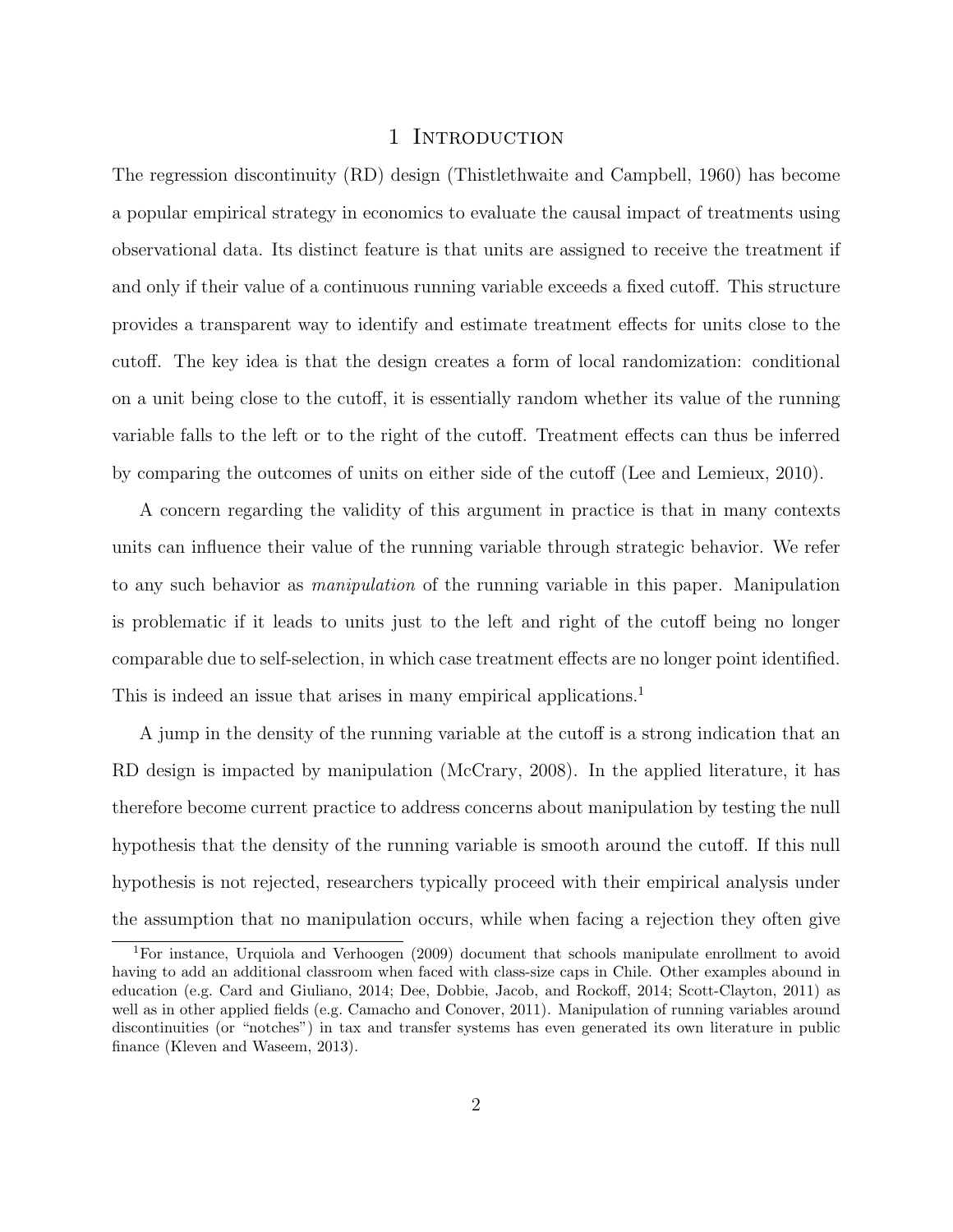up on using the cutoff for inference on treatment effects.<sup>2</sup> This practice is problematic for at least two reasons. First, a non-rejection might not be due to the absence of manipulation but to lack of statistical power. The local randomization property could still be violated in such cases, and estimates based on ignoring this possibility be severely biased. Second, even if a test rejects the null hypothesis of no manipulation, the number of "problematic" units could still be relatively modest, and the data thus still be informative to some extent.

In this paper, we propose a partial identification approach to dealing with the issue of potentially manipulated running variables in RD designs. We show that while the data are unable to uniquely pin down (or *point identify*) treatment effects under a general manipulation pattern, they are still informative in the sense that they imply bounds on (or *partially identify*) the value of interesting causal parameters. Our main contribution is to derive and explicitly characterize these bounds. We also propose methods for estimating our bounds, and discuss how to construct confidence intervals for treatment effects that have good coverage properties. Our results apply to both sharp and fuzzy RD designs. The approach is illustrated with an application to the Brazilian unemployment insurance system.

Our paper focuses on settings where manipulation of the running variable breaks the local randomization property by creating two unobservable types of units: *always-assigned* units for which the realization of the running variable is always on one particular side of the cutoff (which we normalize to be to the right of the cutoff), and *potentially-assigned* units that behave as postulated by the standard assumptions of an RD design. Such a structure can arise from various patterns of strategic behavior. The most immediate is one where always-assigned units are "manipulators" who have control over the value of the running variable and can ensure a realization that is to the right of the cutoff. However, we also discuss several other examples of settings that fit our framework.

<sup>2</sup>There is a small number of papers that develop tailored solutions that are valid only under strong assumptions in this case. For examples, see Anderson and Magruder (2012), Bajari, Hong, Park, and Town (2011), and Davis, Engberg, Epple, Sieg, and Zimmer (2013).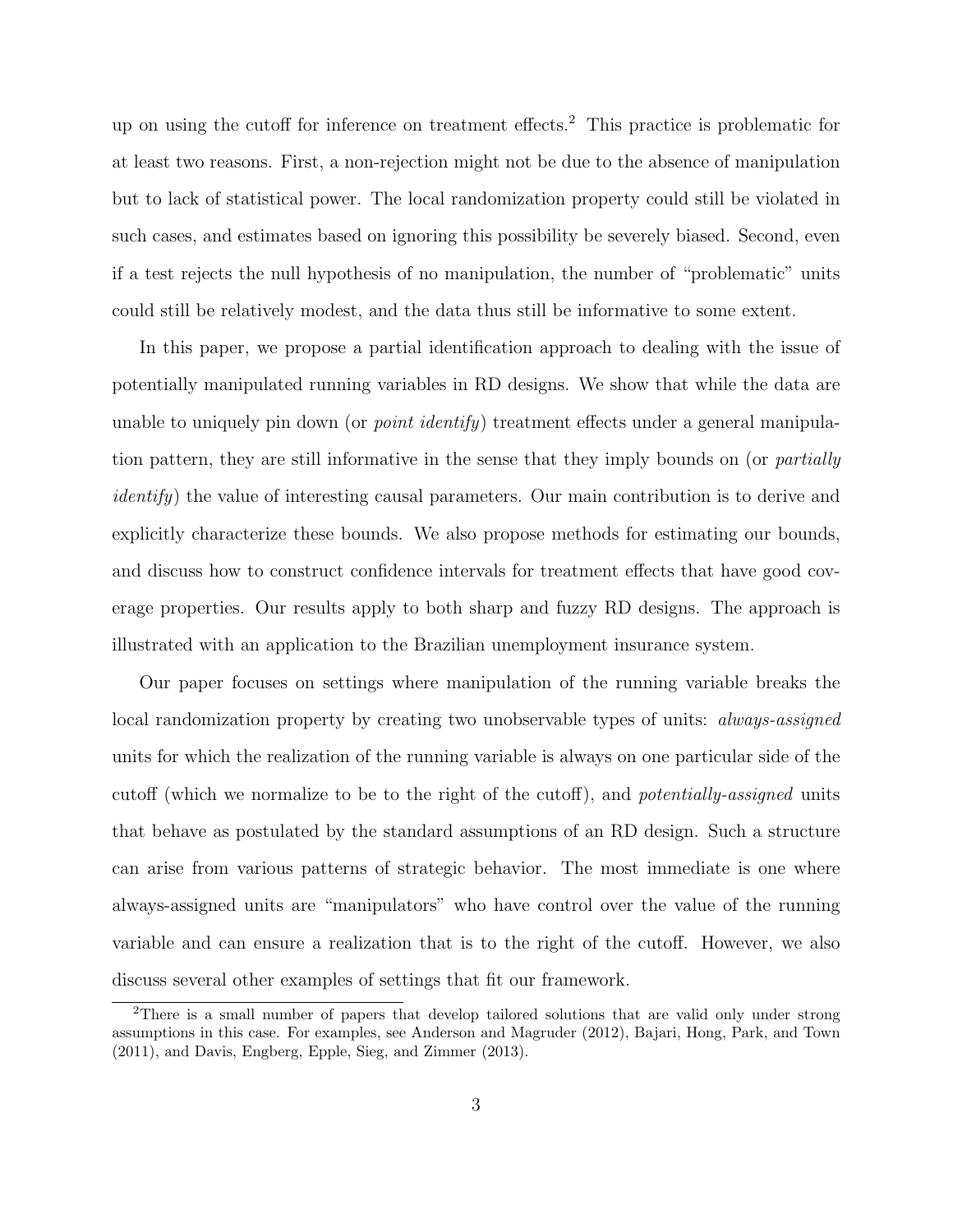We focus on the causal effect among potentially-assigned units as our parameter of interest. This is because the lack of local randomization makes it difficult to derive meaningful conclusions about causal effects among always-assigned units.<sup>3</sup> Our identification argument consists of two steps. First, building on McCrary (2008), we use the magnitude of the discontinuity in the density of the running variable at the cutoff to identify the proportion of always-assigned units among all units close to the cutoff. Second, we use this information to bound treatment effects by considering the "worst case" scenarios, in which always-assigned units are those with either the highest or the lowest values of the outcome variable, and then trimming the respective observations. We also explore how additional assumptions or covariates can be used to shrink the identified set. Our approach shares some similarities with that of Lee (2009) for bounding treatment effects in randomized experiments under sample selection, $4$  but it is more involved especially in the case of a fuzzy RD design due its more complicated structure.

Estimates of our bounds are relatively straightforward to obtain in practice since our partial identification results deliver explicit expressions for them. We propose computationally convenient sample analogue estimators that involve nonparametric estimation of density, conditional quantile, and (truncated) conditional expectation functions using local polynomial smoothing (Fan and Gijbels, 1996). Our approach also includes a novel "polynomial truncation" method, which is required due to the particular structure of our problem. Finally, we discuss how to construct valid confidence intervals using existing techniques from the partial identification literature. We recommend the use of such confidence intervals in applications irrespective of the outcome of McCrary's (2008) test in order to ensure that inference is robust against the possibility of manipulation.

<sup>3</sup>By definition, we never observe such a unit being assigned *not* to receive the treatment. It is therefore impossible to construct non-trivial bounds on such a unit's expected outcome in the absence of the treatment.

<sup>4</sup>Chen and Flores (2012) extend Lee (2009) to sample selection in randomized experiments with imperfect compliance. Kim (2012) and Dong (2015) extend Lee (2009) to sample selection in RD designs.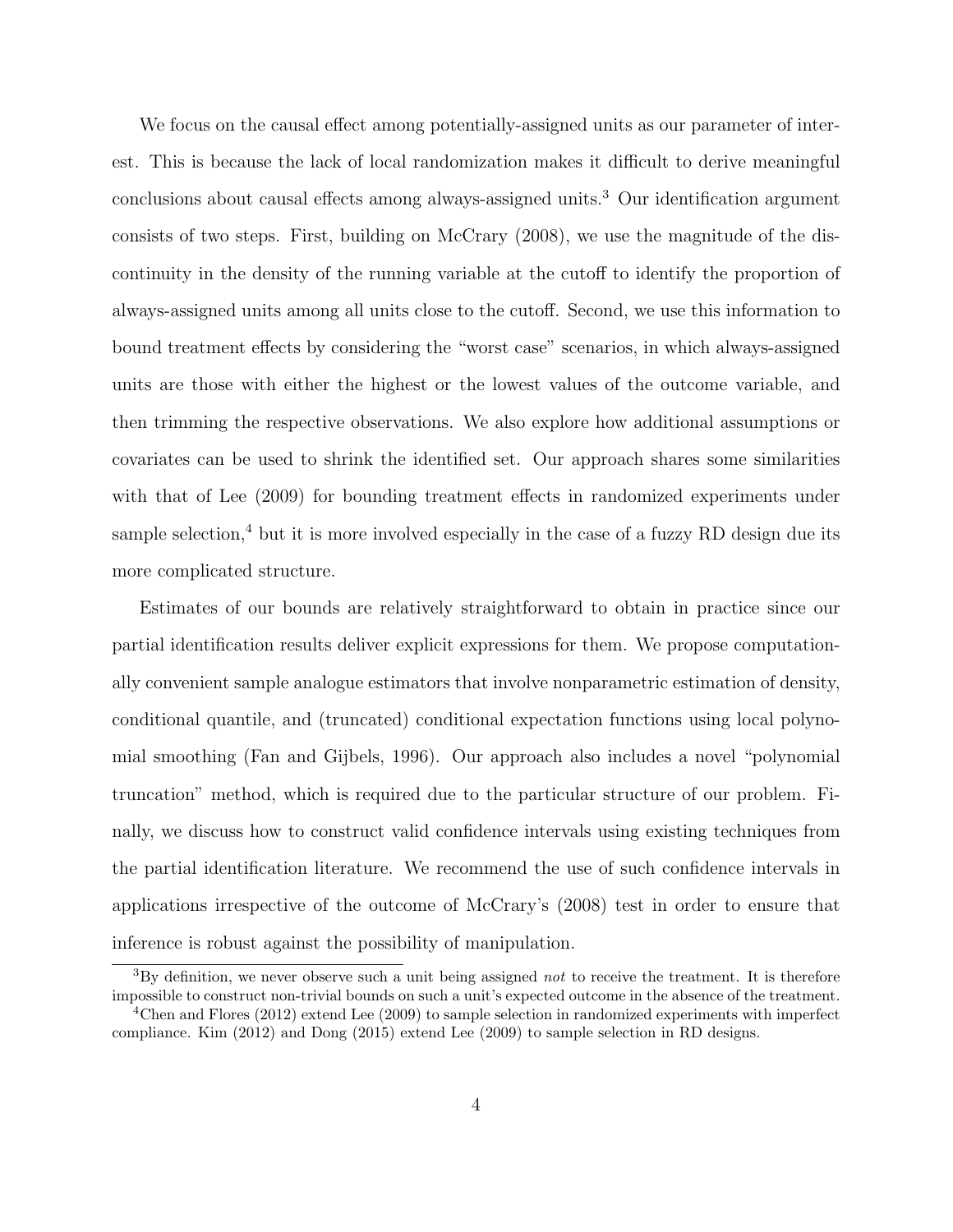Last, we apply our approach to study the effect of unemployment insurance (UI) takeup around an eligibility cutoff in Brazil. The main purpose of this exercise is to illustrate our approach, but the empirical application is also relevant in itself. UI programs have been adopted or considered in a growing number of developing countries, but there is still limited evidence on their impacts. Moreover, providing new evidence may be challenging because manipulation of UI eligibility around existing cutoffs may be more likely in countries where informal employment is prevalent. We find strong evidence of manipulation around the eligibility cutoff. Yet, we are able to infer that UI takeup increases the time it takes to return to a formal job by at least 24% for potentially-assigned workers at this cutoff (in the first year after layoff).

Our paper contributes to the growing methodological literature on RD designs. For references, see Hahn, Todd, and Van der Klaauw (2001), Porter (2003), Lee and Card (2008), McCrary (2008), Frandsen, Frölich, and Melly (2012), Imbens and Kalyanaraman (2012), Angrist and Rokkanen (forthcoming), and Calonico, Cattaneo, and Titiunik (2015). Our paper is also related to the extensive literature on partial identification. For references, see Manski (1990), Manski (1997), Horowitz and Manski (1995), Horowitz and Manski (2000), Manski and Tamer (2002), Imbens and Manski (2004), Chernozhukov, Hong, and Tamer (2007), Andrews and Soares (2010), and Chernozhukov, Lee, and Rosen (2013).

The remainder of the paper is organized as follows. Section 2 introduces a framework for RD designs with manipulation. Section 3 studies partial identification of treatment effects in both Sharp and Fuzzy RD designs. Sections 4 and 5 discuss estimation and inference, respectively. Section 6 contains the empirical application. Finally, Section 7 concludes. Proofs and additional material can be found in the Appendix.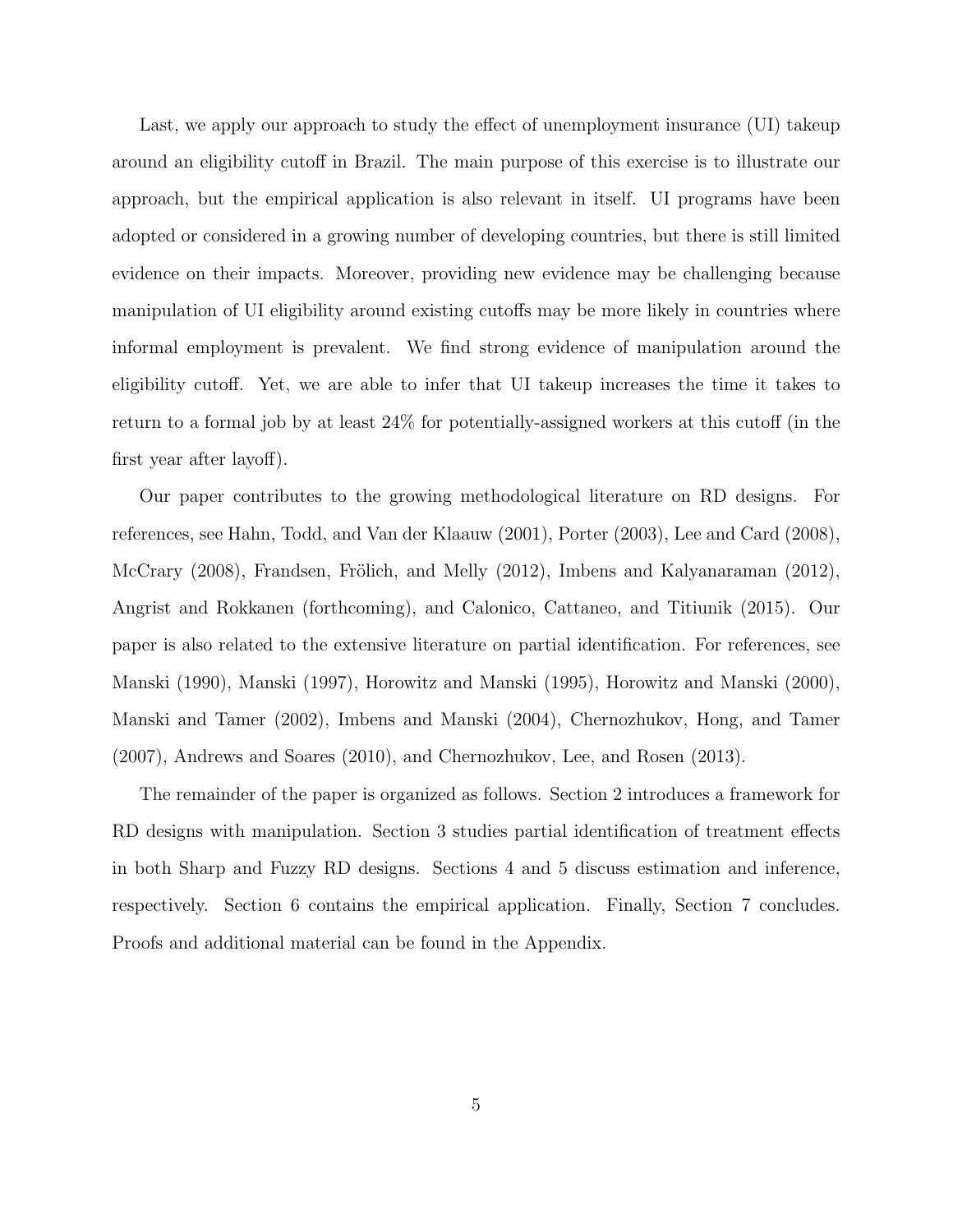## 2 SETUP

## **2.1 Basic RD Design**

The aim of an RD design is to study the causal effect of a binary treatment or intervention on some outcome variable. We observe a random sample of *n* units, indexed by  $i = 1, \ldots, n$ , from some large population. The effect of the treatment is potentially heterogeneous among these units, which could be individuals or firms for instance. Following Rubin (1974), each unit is therefore characterized by a pair of potential outcomes,  $Y_i(1)$  and  $Y_i(0)$ , which denote the outcome of unit *i* with and without receiving the treatment, respectively. Out of these two potential outcomes, we only observe the one corresponding to the realized treatment status. Let  $D_i \in \{0, 1\}$  denote the treatment status of unit *i*, with  $D_i = 1$  if unit *i* receives the treatment, and  $D_i = 0$  if unit *i* does not receive the treatment. The observed outcome can then be written as  $Y_i = D_i Y_i(1) + (1 - D_i) Y_i(0)$ .

In an RD design, the treatment assignment of each unit *i* is a deterministic function of a so-called running variable  $X_i$  that is measured prior to, or is not affected by, the treatment. Let  $Z_i \in \{0,1\}$  denote the treatment assignment of unit *i*, with  $Z_i = 1$  if unit *i* is assigned to receive the treatment, and  $Z_i = 0$  if unit *i* is not assigned to receive the treatment. Then  $Z_i = \mathbb{I}(X_i \geq c)$  for some fixed cutoff value *c*. Let the potential treatment status of unit *i* as a function of the running variable be  $D_i(x)$ , so that the observed treatment status is  $D_i = D_i(X_i)$ . Also define the limits  $D_i^+ = D_i(c^+) \equiv \lim_{x \downarrow c} D_i(x)$  and  $D_i^- = D_i(c^-) \equiv$  $\lim_{x \uparrow c} D_i(x)$ .<sup>5</sup> The extent to which units comply with their assignment distinguishes the two types of RD designs that are commonly distinguished in the literature: the Sharp RD (SRD) design and the Fuzzy RD (FRD) design. In a SRD design, compliance with the treatment assignment is perfect, and thus  $D_i^+ = 1$  and  $D_i^- = 0$  for all units *i*. In a FRD design,

<sup>5</sup>Throughout the paper, we use the notation that  $g(c^+) = \lim_{x \downarrow c} g(x)$  and  $g(c^-) = \lim_{x \uparrow c} g(x)$  for a generic function  $g(\cdot)$ . We also follow the convention that whenever we take a limit we implicitly assume that this limit exists and is finite. Similarly, whenever an expectation or some other moment of a random variable is taken, it is implicitly assumed that the corresponding object exists and is finite.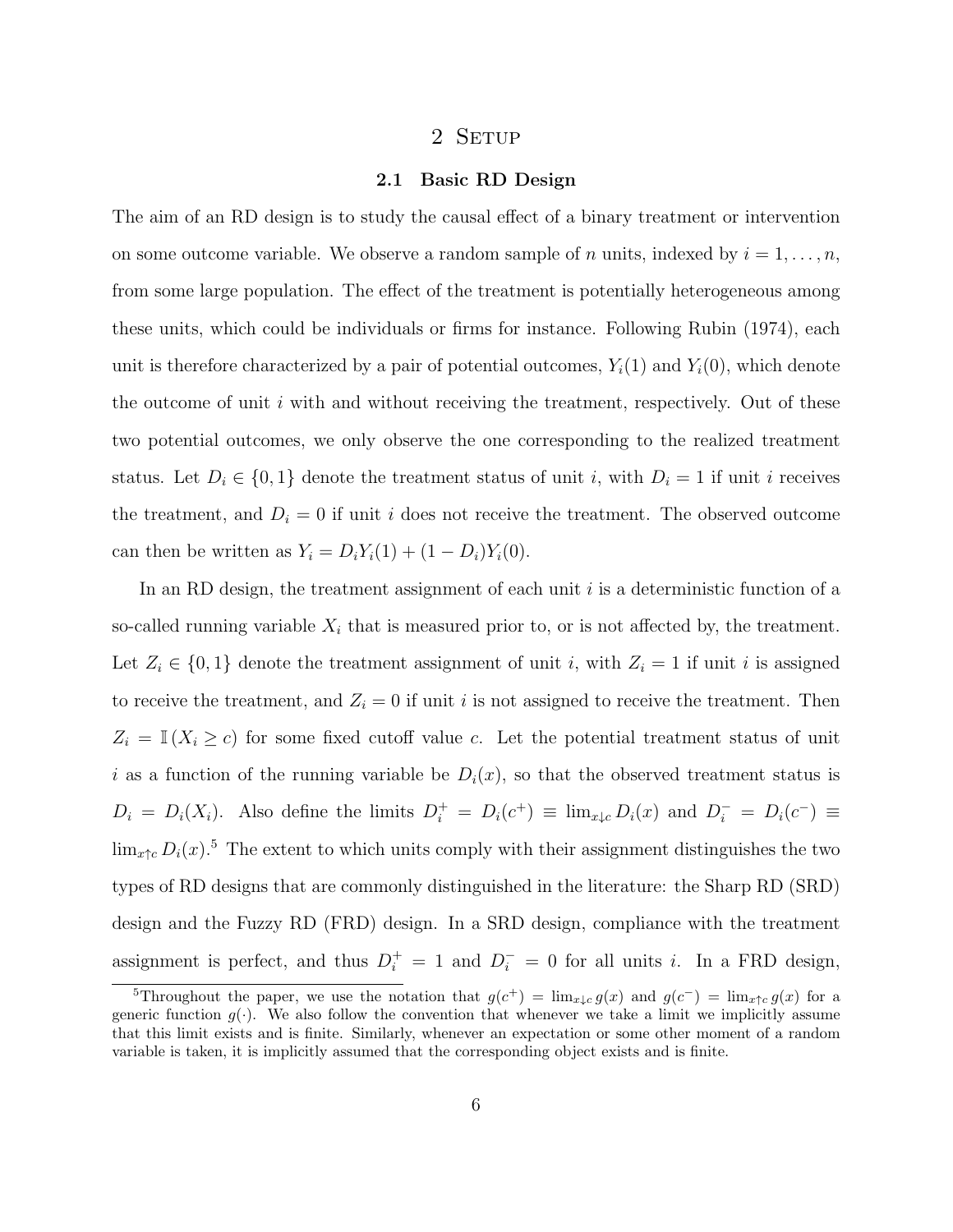on the other hand, values of  $D_i^+$ <sup>+</sup> *i* **and**  $D_i^-$ differ across units, but the conditional treatment probability  $\mathbb{E}(D_i | X_i = x)$  is discontinuous at  $x = c$ .

#### **2.2 Manipulation**

Identification in standard RD designs relies on the intuition that conditional on the realization of a unit's running variable being close to the cutoff, it is essentially random whether this realization falls to the left or right of the cutoff.<sup>6</sup> Such "local randomization" ensures that units on different sides of the cutoff are comparable except for their treatment assignments. Treatment effects can thus be identified by comparing outcomes (and treatment probabilities) of units on different sides of the cutoff. This source of identification may break down if at least some units behave strategically and can influence the value of their running variable. Throughout the paper, we refer to any pattern of behavior that fits this rather general description as *manipulation of the running variable*.

Manipulation by itself does not necessarily break the local randomization property of an RD design. For example, if students take a test, the presence of a pass/fail cutoff may increase effort among those who expect that their score will be close to the cutoff relative to those who are confident that they will pass. Despite such clear strategic behavior, the distribution of exerted effort is comparable among students just to the left and right of the cutoff in this case. An RD design thus identifies the causal effect of passing the test in this case. More generally, the RD design remains valid as long as manipulation does not lead to a discontinuity at the cutoff in the distribution of the underlying characteristics of the units.

Our paper focuses on settings where manipulation of the running variable is likely to break the local randomization property by creating two unobservable types of units: *alwaysassigned* units whose value of the running variable only takes on values to the right of the cutoff, and *potentially-assigned* units who can potentially be observed on either side of the

<sup>&</sup>lt;sup>6</sup>Such an interpretation is justified under a continuity condition on the distribution of potential outcomes; see below.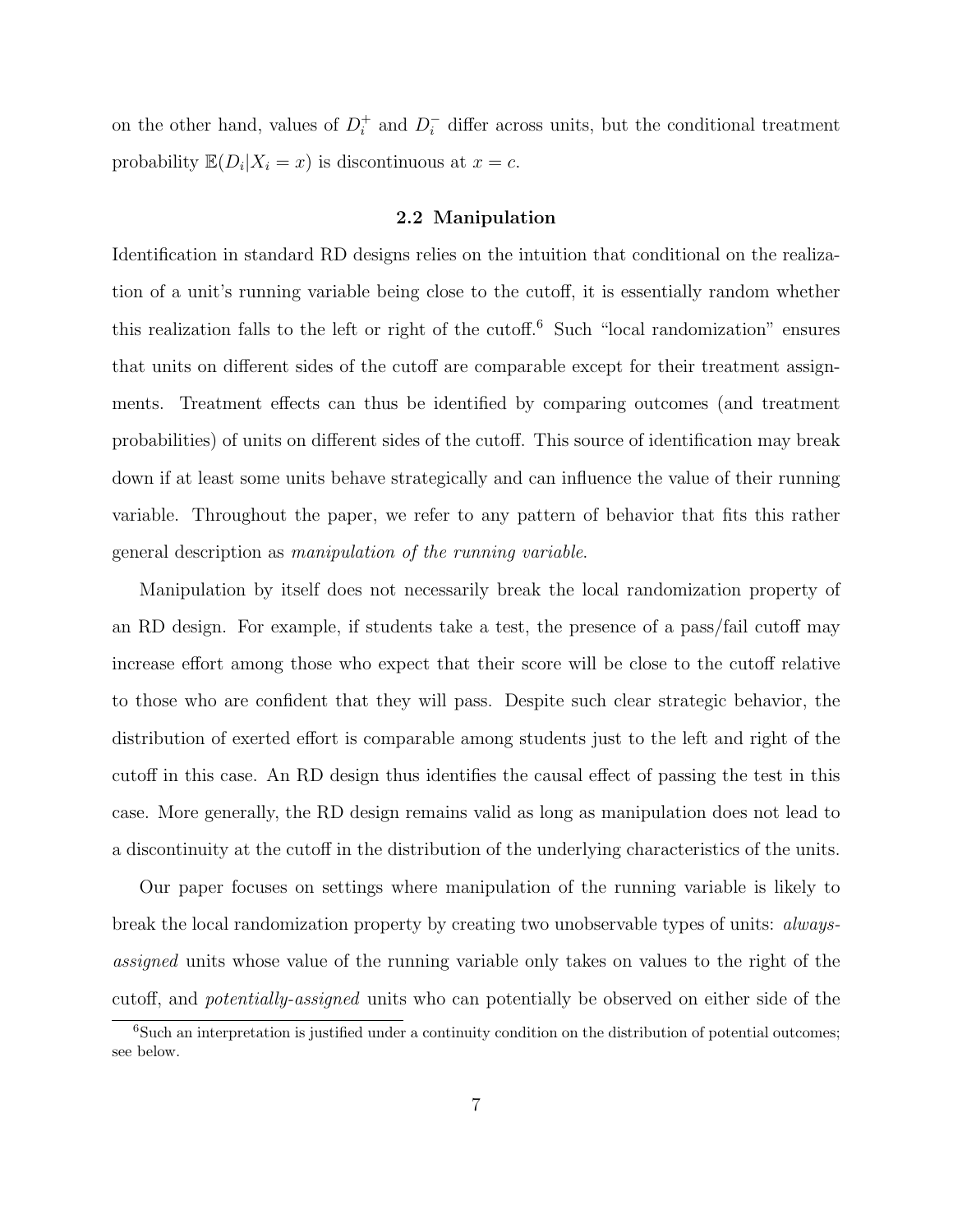cutoff. Such a structure can arise from several type of behavior. The most immediate is one where some units have control over the value of the running variable to the extent that they can ensure a realization to the right of the cutoff (and assignment to treatment is desirable for all units). We discuss several concrete examples and alternative mechanisms that also fit our framework below.

More formally, let  $M_i \in \{0, 1\}$  denote an indicator for the unobserved type of unit *i*, with  $M_i = 1$  if unit *i* is always-assigned and  $M_i = 0$  if unit *i* is potentially-assigned. We then impose three assumptions for our analysis. The first one implies that the standard conditions from the RD literature (e.g. Hahn, Todd, and Van der Klaauw, 2001) are satisfied among potentially-assigned units.

**Assumption 1.** (i)  $\mathbb{P}(D_i = 1 | X_i = c^+, M_i = 0) > \mathbb{P}(D_i = 1 | X_i = c^-, M_i = 0)$ ; (ii)  $\mathbb{P}(D_i^+ \geq D_i^- | X_i = c, M_i = 0) = 1;$  (iii)  $\mathbb{E}(Y_i(d)|D_i^+ = d^1, D_i^- = d^0, X_i = x, M_i = 0),$  $\mathbb{P}(D_i^+ = 1 | X_i = x, M_i = 0)$  and  $\mathbb{P}(D_i^- = 1 | X_i = x, M_i = 0)$  are continuous in x at c for  $d, d^0, d^1 \in \{0, 1\}$ ; (iv)  $F_{X|M=0}(x)$  is differentiable in x at c, and the derivative is strictly *positive.*

This assumption is stated here for the general case of a Fuzzy RD design. Assumption 1(i) requires that the treatment probability changes discontinuously at the cutoff value of the running variable, with the direction of the change normalized to be positive. Assumption 1(ii) is a monotonicity condition stating that the response of treatment selection to crossing the cutoff is monotone for every unit. Assumption 1(iii) is a continuity condition which roughly speaking requires the mean of potential outcomes and potential treatment status to be the same on both sides of the cutoff. Finally, Assumption  $1(iv)$  implies that the running variable has a positive density at the cutoff, and thus that there are potentially-assigned units close to the cutoff on either side. Note that Assumptions  $1(i)$ -(iii) simplify to the condition that  $\mathbb{E}(Y_i(d)|X_i=x, M_i=0)$  is continuous in *x* at *c* for  $d \in \{0,1\}$  for the special case of a Sharp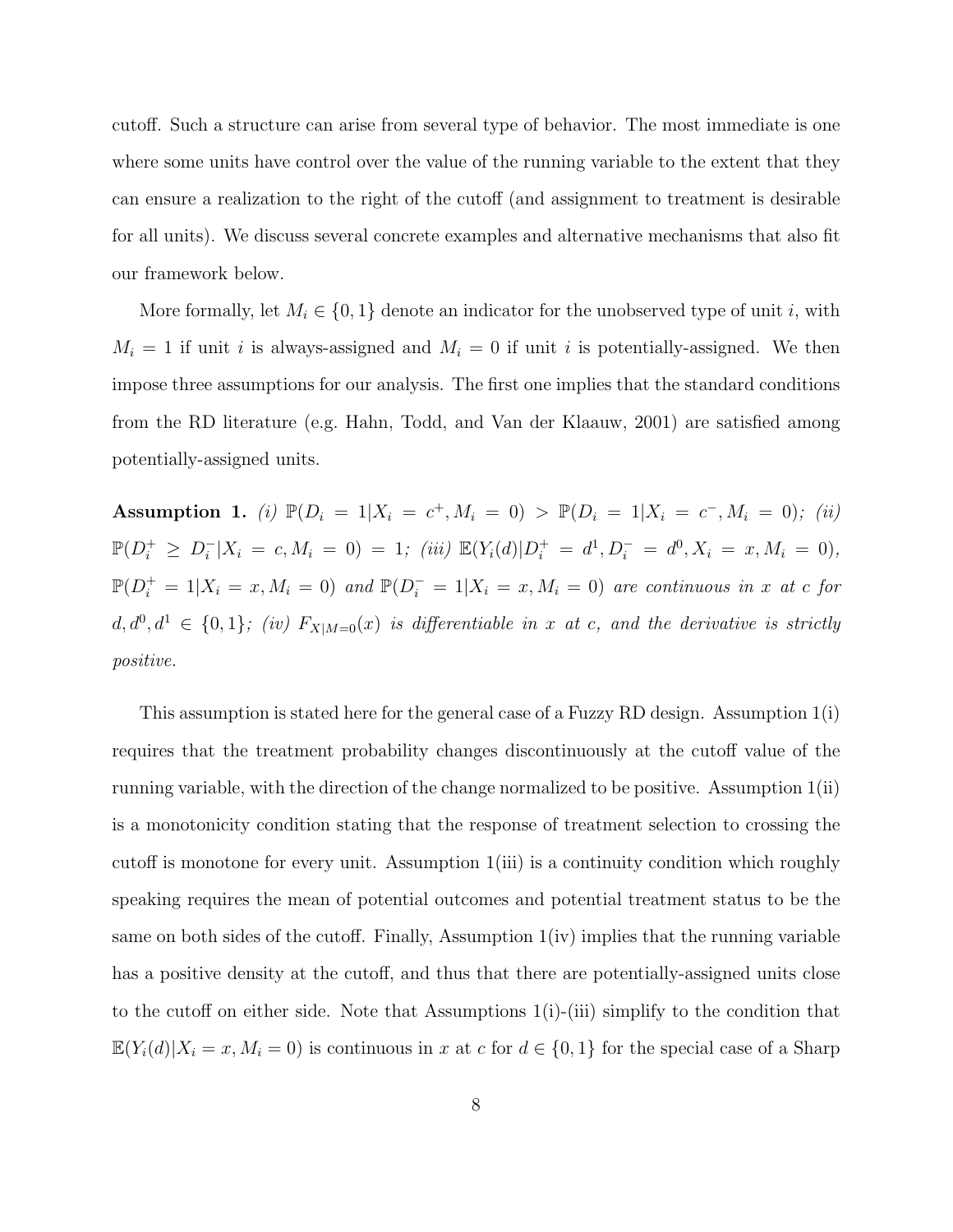RD design.

## **Assumption 2.** The derivative of  $F_{X|M=0}(x)$  is continuous in *x* at *c*.

Assumption 2 is a weak regularity condition on the distribution of the running variable among potentially-assigned units. Together with Assumption 1(iv), this assumption implies that the density of  $X_i$  among potentially-assigned units is smooth and strictly positive over some open neighborhood of *c*. Continuity of the running variable's density around the cutoff is a reasonable condition in applications, and is generally considered to be an indication for the absence of manipulation in the literature (McCrary, 2008).

## **Assumption 3.** (i)  $\mathbb{P}(X_i \ge c | M_i = 1) = 1$ , (ii)  $F_{X|M=1}(x)$  is right-differentiable in x at c.

Assumption 3 is the only restriction we impose on the properties of always-assigned units in our setup. Its first part, which is key to our analysis, is the defining property of this group. Together with Assumption 1, it implies that the running variable only takes on values to the right of the cutoff among those units that are problematic for the validity of the standard RD design. This is similar to, although much less restrictive than, the assumption of monotonic manipulation in McCrary (2008). The second part rules out mass points in the distribution of *X<sup>i</sup>* around the cutoff. In particular, it rules out that the running variable is exactly equal to the cutoff among always-assigned units. However, the distribution of  $X_i$  is allowed to be arbitrarily highly concentrated close to *c*. In view of Assumption 1(iv), this condition implies that a unit's type cannot simply be inferred from the value of its running variable (without such a condition the analysis would be trivial). It also implies that in the full population, which contains both always-assigned and potentially-assigned units, the observed running variable  $X_i$  is continuously distributed, with a density that is generally discontinuous at  $c$ . Moreover, Assumption 1(iv) and 3 together imply that all units observed to the left of the cutoff are of the potentially-assigned type, i.e.  $\mathbb{P}(M_i = 1 | X_i = c^-) = 0$ , whereas to the right of the cutoff we observe a mixture of types.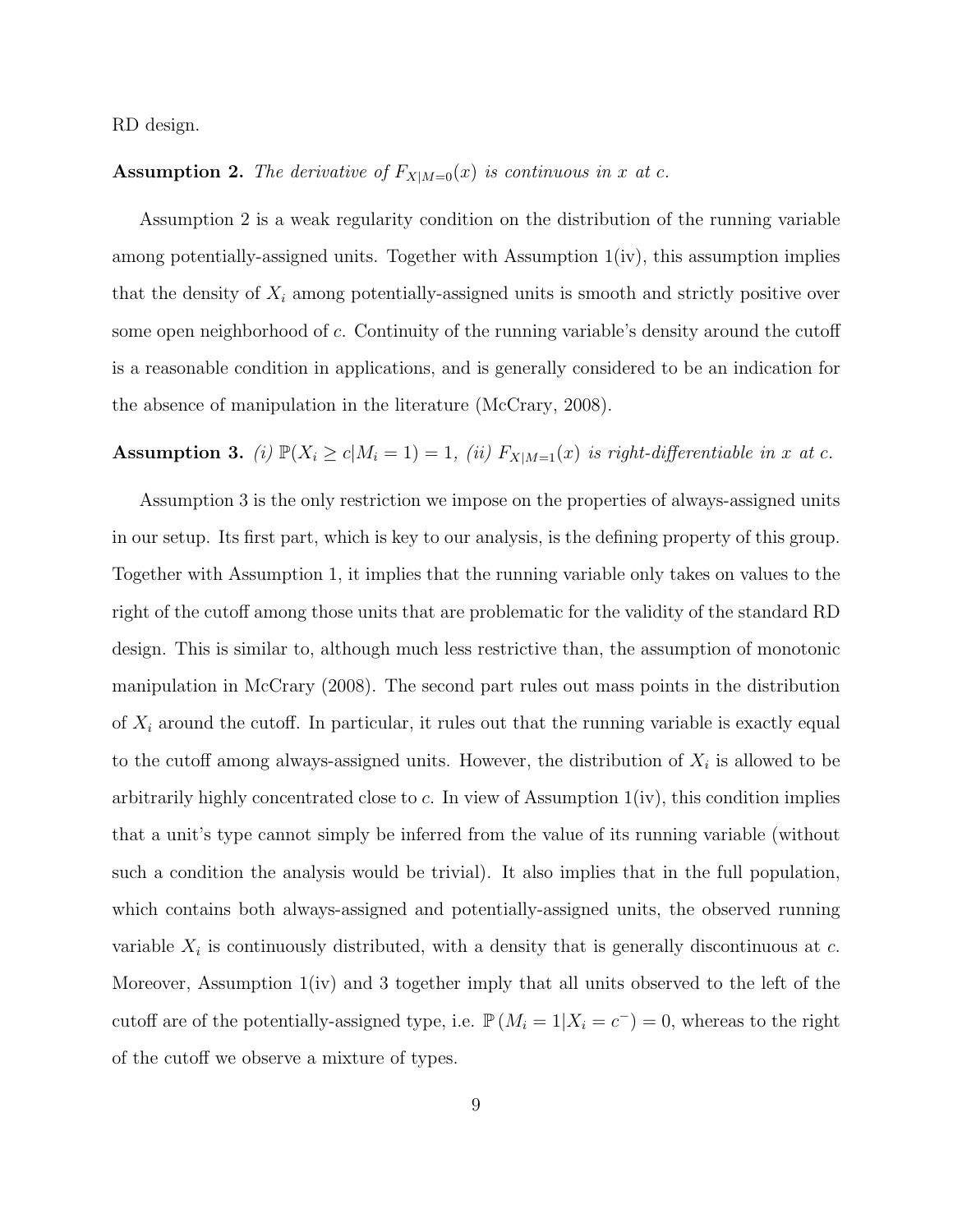## **2.3 Discussion**

Several types of strategic behavior can generate subgroups of always-assigned and potentiallyassigned units. To illustrate this point, consider the example of an income transfer program for which eligibility is based on a cutoff value of a poverty score *X<sup>i</sup>* , and the formula used to calculate the score takes as inputs household characteristics recorded during home visits by local administrators. Programs of this type are found in many developing countries, and various types of manipulation have been documented in this context (Camacho and Conover, 2011). We now give some examples of strategic behavior that fit into our setup.

- 1. Suppose that the formula for the poverty score is not publicly known. Then neither households nor local administrators can ensure program assignment through misreporting of input variables within reasonable bounds. There are thus no always-assigned households. Every household is potentially-assigned and a standard RD design is valid.
- 2. Suppose that some households know the formula for the poverty score, and are well connected to local administrators, who turn a blind eye when the households report inaccurate information. Those households can report combinations of variables such that  $X_i$  is to the right of the cutoff. They are thus always-assigned, while all other households are potentially-assigned.<sup>7</sup> Alternatively, suppose that some local administrators refuse to collaborate such that only a fraction of households is able to carry out its intended manipulation. Only those households that succeed in manipulating the running variable would then be always-assigned. The subset of households whose manipulation efforts fail would be counted as potentially-assigned along with those households that never made a manipulation attempt.
- 3. Suppose that all households report information truthfully, but local administrators fill

<sup>&</sup>lt;sup>7</sup>Misreporting households should have an incentive not to report information in such a away that their poverty score is exactly equal to the cutoff in order to avoid detection by e.g. central administrators. This makes the assumption of a continuously distributed running variable among always-assigned units palatable.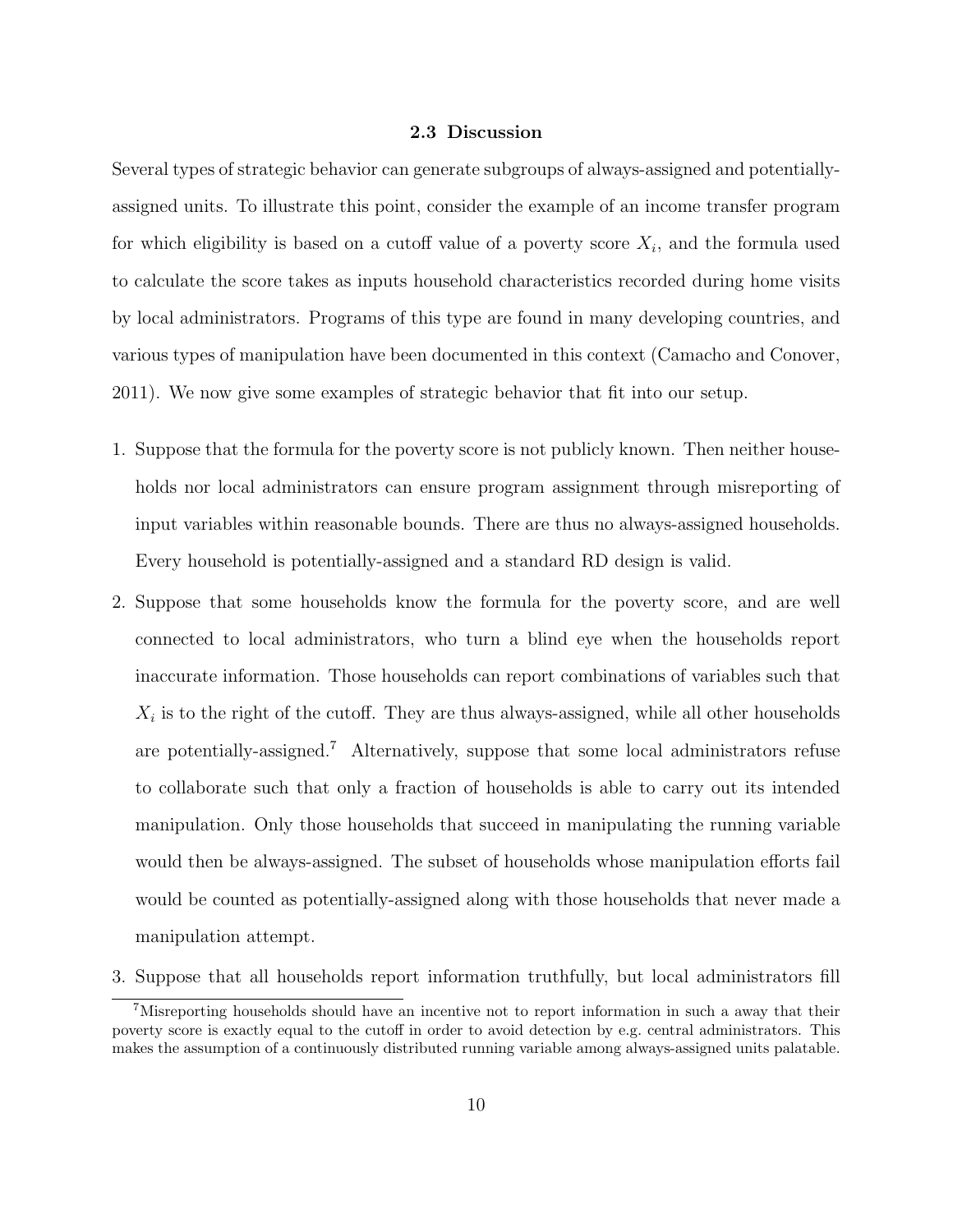in combinations of variables such that  $X_i$  is to the right of the cutoff irrespective of the reported information if a household strongly supports local elected officials. Such households are then always-assigned, even though they are not engaging in any manipulation themselves.

4. Suppose that households can request a second home visit after learning the outcome of the first one, and that only the most recent score is relevant for program eligibility. Let  $X_{ji}$ be the poverty score based on the *j*th visit of household *i*, and suppose that households will request a second visit if and only if they were ineligible based on the first visit. Then the observed running variable is  $X_i = X_{1i} \cdot \mathbb{I}(X_{1i} \ge c) + X_{2i} \cdot \mathbb{I}(X_{1i} < c)$ . All households with  $X_{1i} \geq c$  are always-assigned, whereas all households that receive a second visit are potentially-assigned. "Manipulation" occurs in this case even though nobody is doing anything illegal or against the terms of the program.

One can easily construct further variants of these examples which still fit into our setup.<sup>8</sup> The examples also have natural analogues in other contexts. Consider for instance an educational program for which students are eligible if their score in a test falls to the right of some cutoff. Teachers could then directly manipulate test scores, or students could retake the test if their score falls to the left of the cutoff. Our setup thus applies to a wide range of empirical settings.

#### **2.4 Parameters of Interest**

Our parameter of interest is the average causal effect of the treatment among potentiallyassigned units. This is because the lack of local randomization makes it difficult to derive meaningful conclusions about causal effects among always-assigned units. Specifically, we

<sup>8</sup>For example, misreporting household information or requesting a second home visit may be costly, with the cost depending on the distance between the cutoff and the true or initial poverty score, respectively.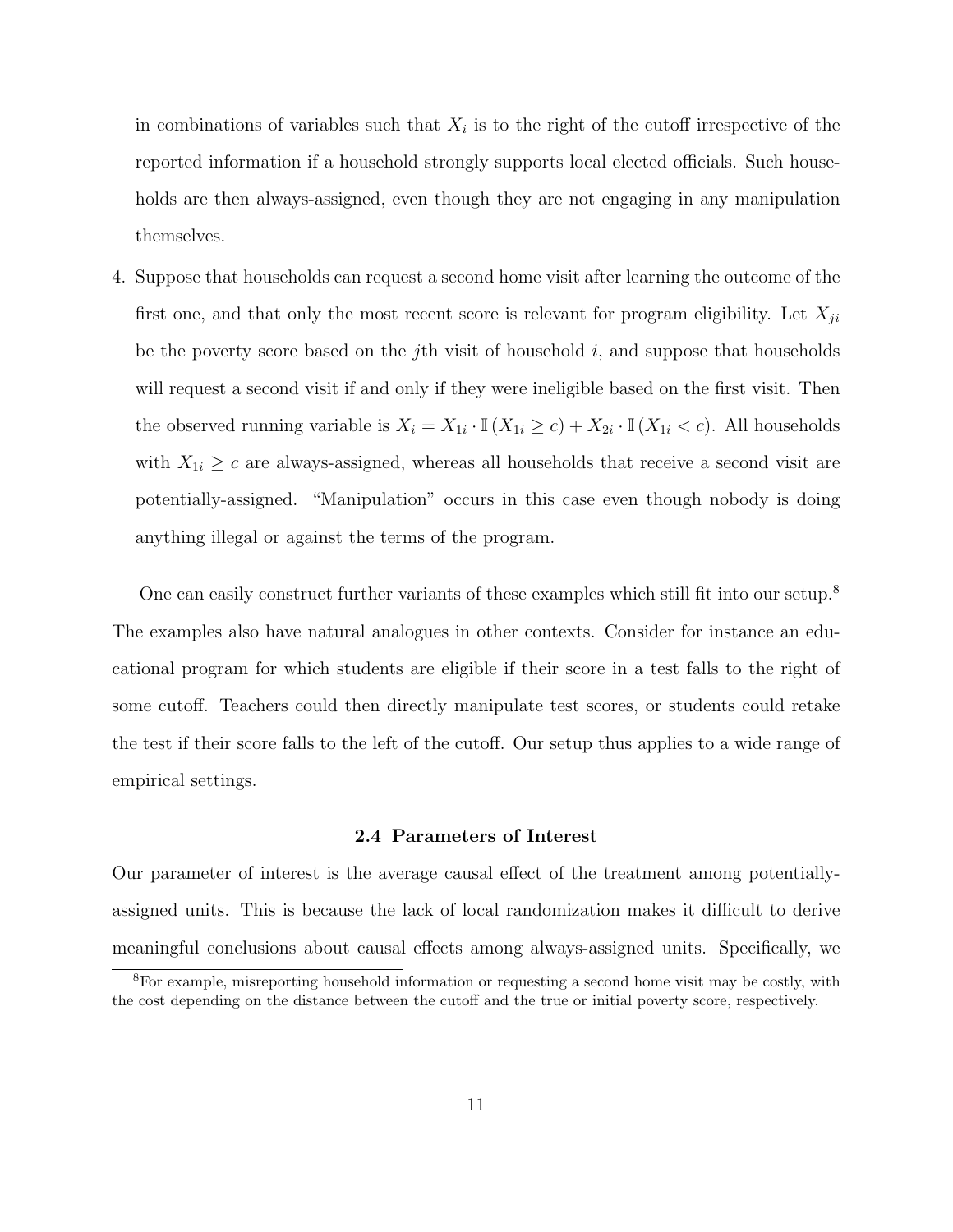study the identification of

$$
\Gamma_0 \equiv \mathbb{E}(Y_i(1) - Y_i(0) | X_i = c, D_i^+ > D_i^-, M_i = 0),
$$
\n(2.1)

which can be understood as the local average treatment effect for the subgroup of potentiallyassigned "compliers", who receive the treatment if and only if their value of the running variable  $X_i$  is to the right of the cutoff (Imbens and Angrist, 1994). In the special case of a sharp design, where  $D_i^+ > D_i^-$  for all units, the conditioning on "compliers" in (2.1) is redundant, and  $\Gamma_0$  can be interpreted as a standard average treatment effect.

One reason for the popularity of the RD design is that in settings without manipulation, where every unit is potentially-assigned, the parameter  $\Gamma_0$  is likely *policy relevant*. Specifically, it captures the causal effect for units whose program assignment would change following marginal changes in the level of the cutoff. We can use the same examples as in the previous subsection to discuss the policy relevance of  $\Gamma_0$  in the presence of always-assigned units.

In the examples involving active manipulation of input variables, the same units are likely to be always-assigned irrespective of marginal changes in the level of the cutoff.  $\Gamma_0$  would therefore capture the policy-relevant effect in this case given that such marginal changes would only affect program assignment for potentially-assigned households.

In contrast,  $\Gamma_0$  would not capture the causal effect for all units whose program assignment will change with marginal changes in the level of the cutoff in the example involving a second home visit. Consider a small increase of the cutoff from *c* to  $\tilde{c}$ . Households with  $X_{1i} < c$  and  $X_{2i} \in [c, \tilde{c})$  will still request a second home visit, but will not be assigned to the program anymore.  $\Gamma_0$  captures the local average treatment effect for these households. However, other households may also lose eligibility for the program. Households with  $X_{1i} \in [c, \tilde{c})$  will now request a second home visit, but only those with  $X_{2i} > \tilde{c}$  will remain eligible. Moreover, some households that would have become eligible thanks to a second visit may stop requesting such a visit if doing so involves a cost that is, e.g., increasing in the distance between the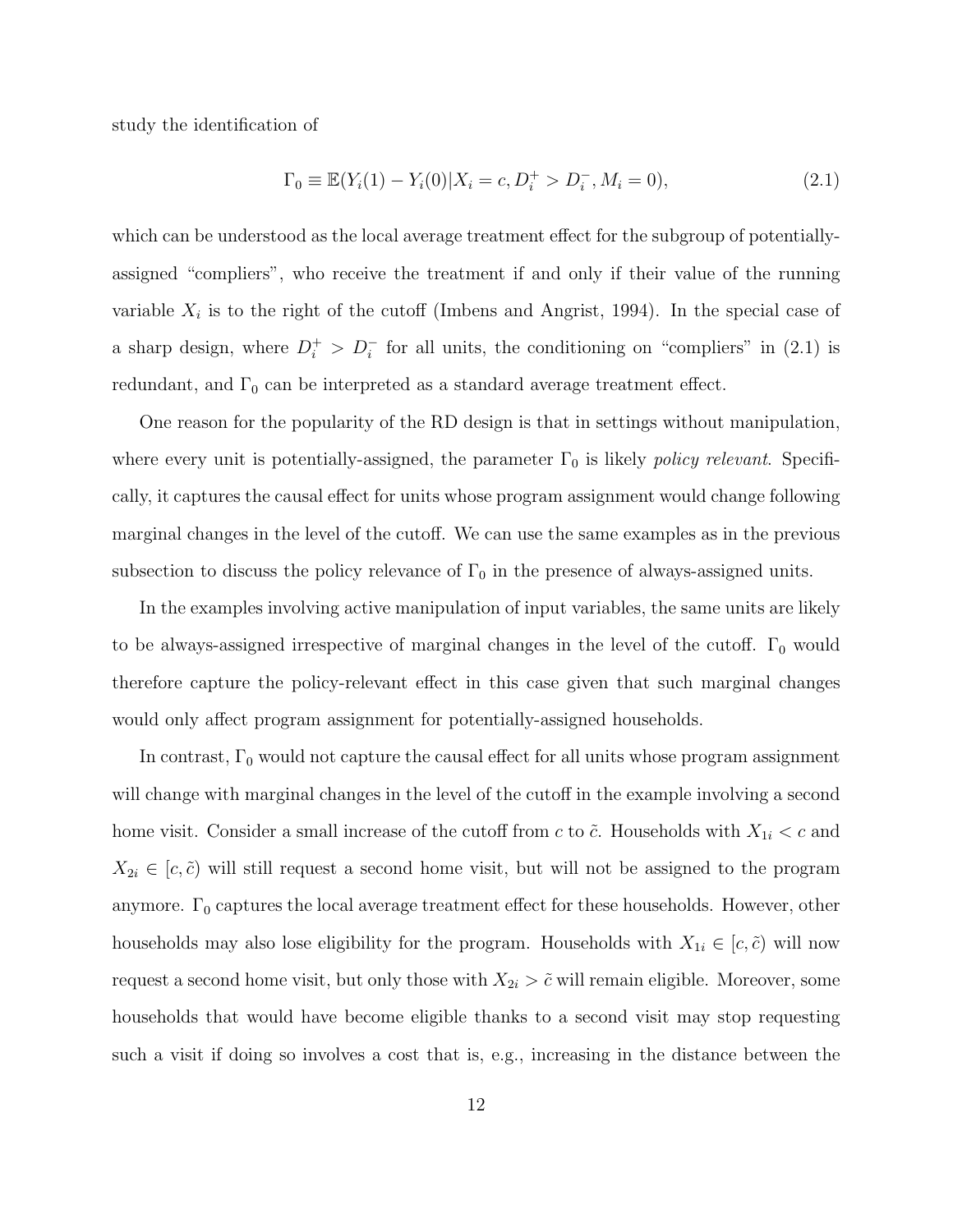cutoff and the initial poverty score. We cannot identify the local average treatment effect for these other types of households. Therefore  $\Gamma_0$  always captures part of the policy-relevant effect, but the *degree* of its policy relevance depends on the context and behaviors at play.

## 3 Identification under Manipulation

Since we cannot infer whether any given unit is always-assigned or potentially-assigned, the local average treatment effect  $\Gamma_0$  defined in (2.1) is generally not point identified. In this section, we therefore derive bounds on this quantity. By Assumption 1 and standard arguments from the RD literature (e.g. Hahn, Todd, and Van der Klaauw, 2001), it follows that  $\Gamma_0 = \Delta_0 / \Psi_0$ , where

$$
\Delta_0 \equiv \mathbb{E}(Y_i | X_i = c^+, M_i = 0) - \mathbb{E}(Y_i | X_i = c^-, M_i = 0) \text{ and}
$$
  

$$
\Psi_0 \equiv \mathbb{E}(D_i | X_i = c^+, M_i = 0) - \mathbb{E}(D_i | X_i = c^-, M_i = 0).
$$

When the RD design is sharp this representation can be further simplified, as  $\Psi_0 = 1$  and thus  $\Gamma_0 = \Delta_0$  in this case. We work with these representations in our identification analysis.

## **3.1 Proportion of Always-Assigned Units**

In order to obtain bounds on treatment effects, we first study identification of two important intermediate quantities. These are  $\tau \equiv \mathbb{P}(M_i = 1 | X_i = c^+)$ , the proportion of alwaysassigned units among all units just to the right of the cutoff, and  $\tau_d \equiv \mathbb{P}(M_i = 1 | X_i =$  $c^+$ ,  $D_i = d$ ), the proportion of always-assigned units among units with treatment status  $d \in \{0,1\}$  just to the right of the cutoff. While we cannot observe or infer the type of any given unit, under our assumptions we can point identify  $\tau$  from the size of the discontinuity in the density of the observed running variable at the cutoff.

**Lemma 1.** *Suppose Assumptions 1–3 hold. Then*  $\tau = 1 - f_X(c^-)/f_X(c^+)$ *, where*  $f_X$  *denotes the density of*  $X_i$ *.*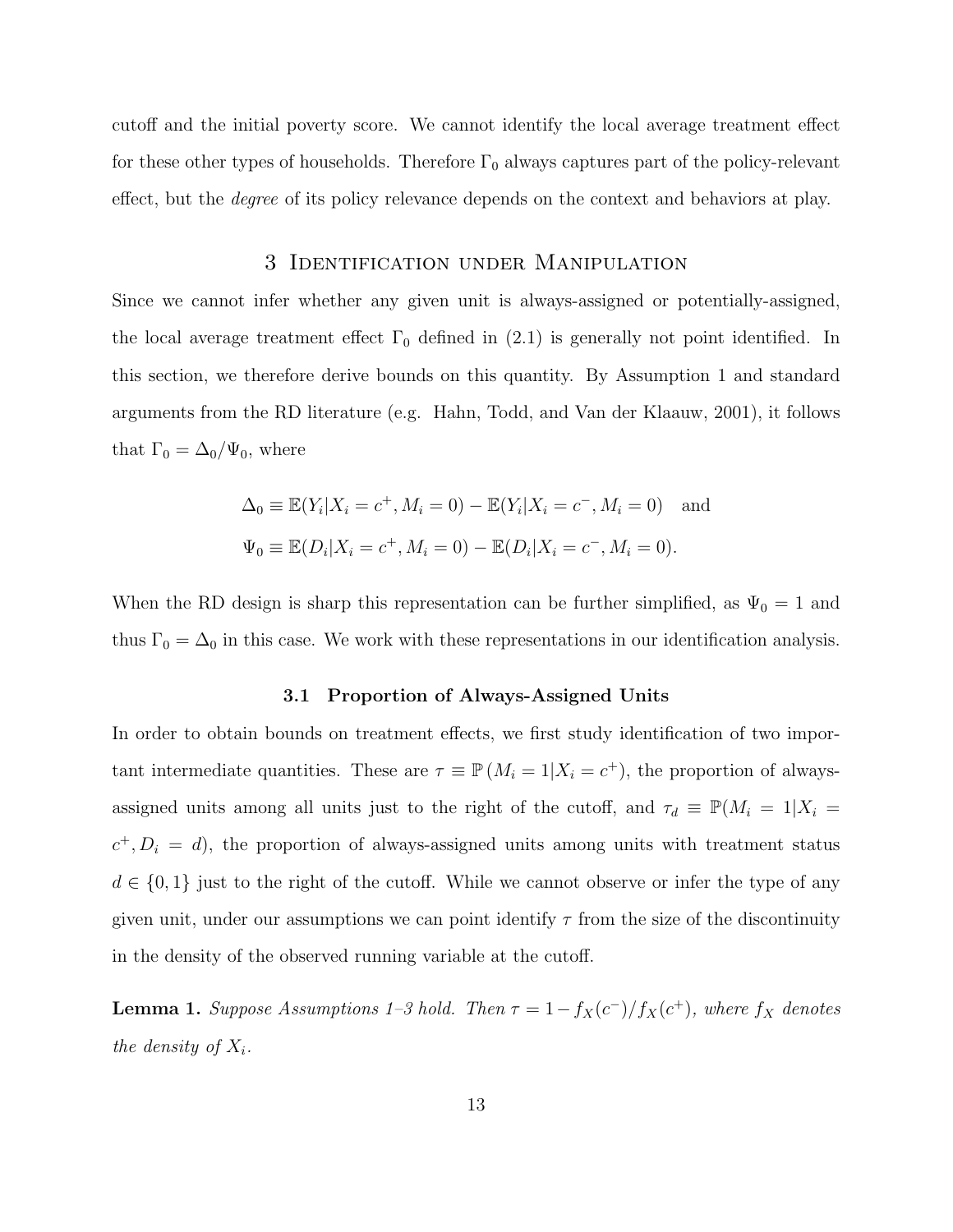The two probabilities  $\tau_1$  and  $\tau_0$  are not point identified but only partially identified in our model. There are two logical restrictions on the range of their plausible values. First, by the law of total probability, any pair of candidate values  $(\tau_1, \tau_0) \in [0, 1]^2$  has to satisfy the restriction that

$$
\tau = \tau_1 \cdot \mathbb{E}(D_i | X_i = c^+) + \tau_0 \cdot (1 - \mathbb{E}(D_i | X_i = c^+)). \tag{3.1}
$$

Second, our monotonicity condition in Assumption 1(i) implies that

$$
\mathbb{E}(D_i|X_i = c^+) \cdot \frac{1 - \tau_1}{1 - \tau} > \mathbb{E}(D_i|X_i = c^-).
$$
 (3.2)

With  $\mathcal{T}$  denoting the set containing those  $(\tau_1, \tau_0) \in [0,1]^2$  that satisfy the two restrictions  $(3.1)$ – $(3.2)$ , we have the following result.

**Lemma 2.** *Suppose that Assumptions 1–3 hold. Then T is a sharp identified set for the pair of probabilities*  $(\tau_1, \tau_0)$ *.* 

Geometrically, the set  $\mathcal T$  is a straight line in  $[0,1]^2$ . For our following analysis, it will be notationally convenient to represent this set in terms of the location of the endpoints of the line. That is, we can write

$$
\mathcal{T} = \{ (\eta_1(t), \eta_0(t)) : t \in [0, 1] \} \quad \text{with} \quad \eta_d(t) = \tau_d^L + t \cdot (\tau_d^U - \tau_d^L)
$$

for  $d \in \{0, 1\}$ , where

$$
\tau_1^L = \max\left\{0, 1 - \frac{1 - \tau}{g^+}\right\}, \qquad \tau_1^U = \min\left\{1 - \frac{(1 - \tau) \cdot g^-}{g^+}, \frac{\tau}{g^+}\right\},\
$$

$$
\tau_0^L = \min\left\{1, \frac{\tau}{1 - g^+}\right\}, \qquad \tau_0^U = \max\left\{0, \tau - \frac{(1 - \tau) \cdot (g^+ - g^-)}{1 - g^+}\right\},\
$$

using the shorthand notation that  $g^+ = \mathbb{P}(D_i = 1 | X_i = c^+)$  and  $g^- = \mathbb{P}(D_i = 1 | X_i = c^-)$ .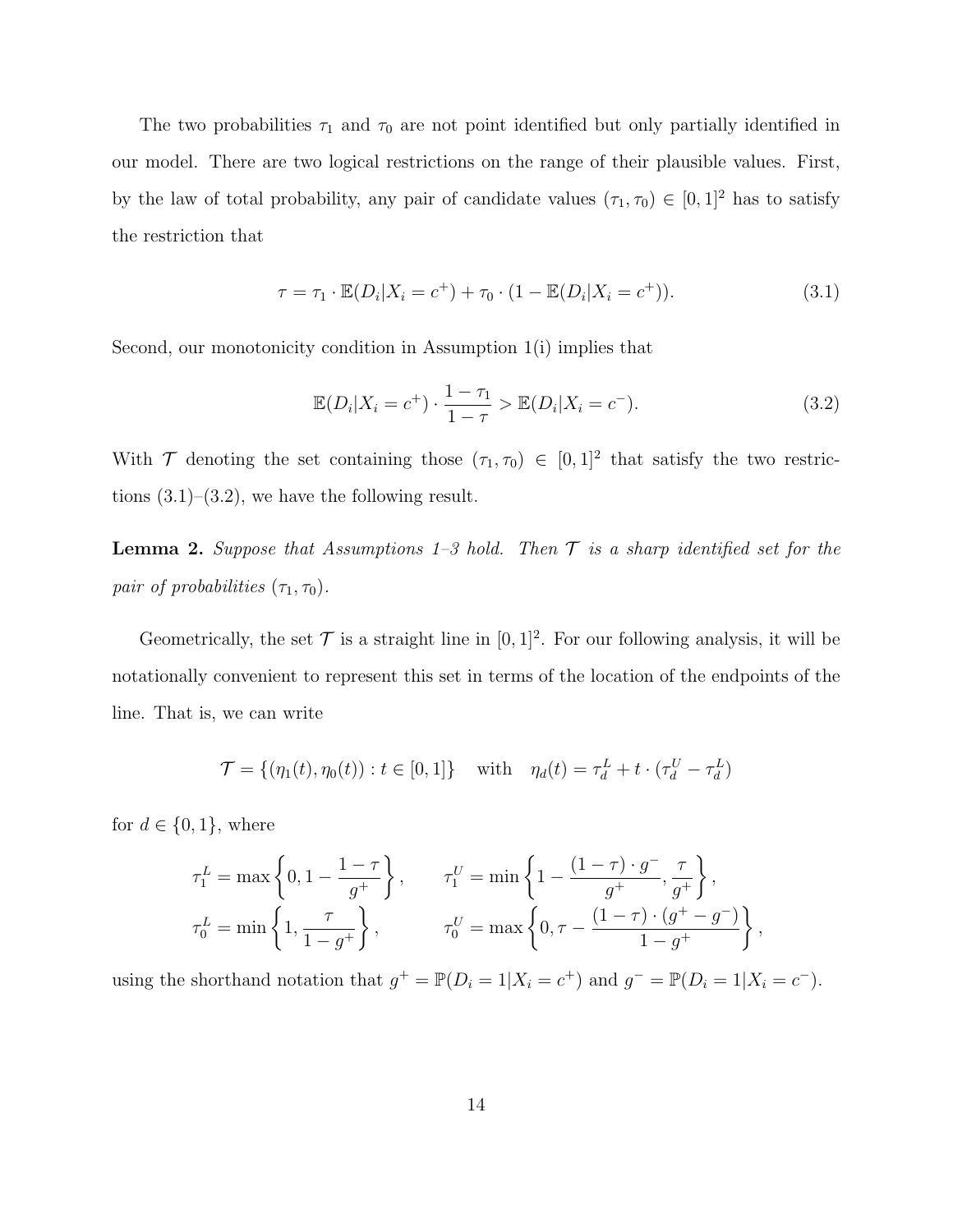## **3.2 Bounds on Treatment Effects for Potentially-Assigned Units**

Using the above results on the proportion of always-assigned units, we can derive bounds on  $\Gamma_0$ . It is instructive to first consider a sharp RD design before studying the more general case of a fuzzy RD design.

## *3.2.1 Sharp RD Designs*

Since  $D_i^+ > D_i^-$  for every unit *i* in a sharp RD design, the causal parameter  $\Gamma_0$  simplifies to an average treatment effect in this case. Since also  $\Psi_0 = 1$ , it can be written as

$$
\Gamma_0 = \mathbb{E}(Y_i | X_i = c^+, M_i = 0) - \mathbb{E}(Y_i | X_i = c^-, M_i = 0).
$$
\n(3.3)

As we only observe potentially-assigned units to the left of the cutoff, we have that  $\mathbb{E}(Y_i | X_i =$  $c^-$ ,  $M_i = 0$ ) =  $\mathbb{E}(Y_i | X_i = c^-)$  is point identified. We thus only need to bound the remaining conditional expectation on the right-hand side of (3.3).

Exploiting the fact that  $\tau$  is point identified, this can be achieved by following a strategy similar to that in Lee (2009) for sample selection in randomized experiments. An upper bound on the expected outcome of potentially-assigned units just to the right of the cutoff is given by the expected outcome of all units there whose outcome is bigger than the corresponding  $\tau$  quantile. Similarly, a lower bound is given by the expected outcome of those units with outcomes smaller than the corresponding  $1 - \tau$  quantile. These bounds correspond to the two "worst case" scenarios in which the proportion  $\tau$  of units with either the highest or the lowest outcomes are the always-assigned units. These bounds are sharp in the sense that the corresponding "worst case" scenarios are empirically conceivable, and thus the upper or lower bound could potentially coincide with the parameter of interest. Theorem 1 combines these arguments into bounds on  $\Gamma_0$ .

**Theorem 1.** *Suppose Assumptions 1–3 hold, that*  $D_i^+ > D_i^-$  *for all*  $i = 1, \ldots, n$ *, and that*  $F_{Y|X}(y|c^+)$  *is continuous in y. Let*  $Q_{Y|X}$  *denote the conditional quantile function of*  $Y_i$  *given*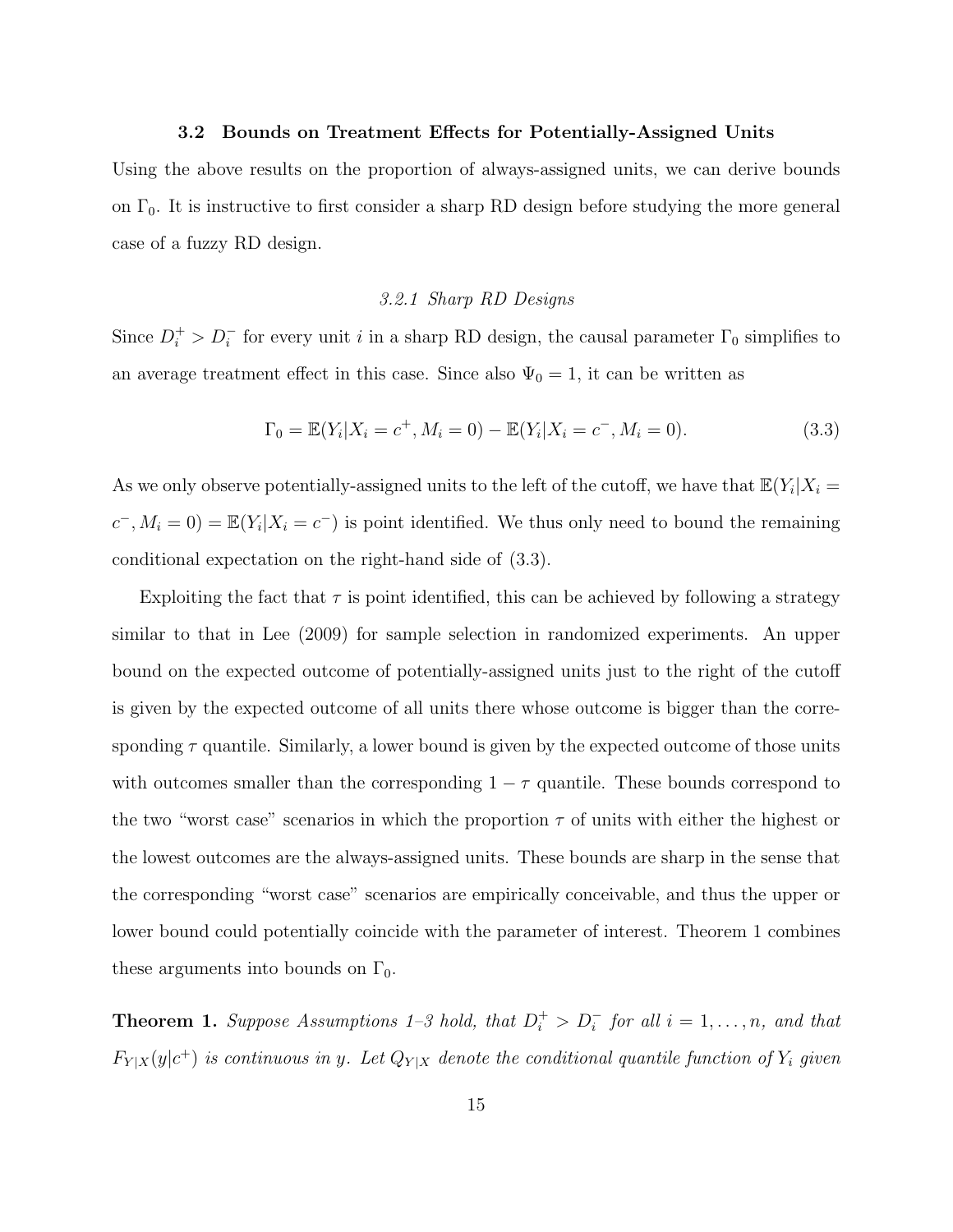$X_i$ *. Then sharp lower and upper bounds on*  $\Gamma_0$  *are given, respectively, by* 

$$
\Gamma_{0,SRD}^L = \mathbb{E}\left(Y_i|X_i = c^+, Y_i \le Q_{Y|X}\left(1 - \tau|c^+\right)\right) - \mathbb{E}\left(Y_i|X_i = c^-\right) \text{ and}
$$
  
\n
$$
\Gamma_{0,SRD}^U = \mathbb{E}\left(Y_i|X_i = c^+, Y_i \ge Q_{Y|X}\left(\tau|c^+\right)\right) - \mathbb{E}\left(Y_i|X_i = c^-\right).
$$

#### *3.2.2 Fuzzy RD Designs*

We now extend the partial identification result for  $\Gamma_0$  in the Sharp RD design to the case of a Fuzzy RD design, which requires a more involved argument. Recall that we can write the parameter of interest as

$$
\Gamma_0 = \frac{\mathbb{E}(Y_i | X_i = c^+, M_i = 0) - \mathbb{E}(Y_i | X_i = c^-, M_i = 0)}{\mathbb{E}(D_i | X_i = c^+, M_i = 0) - \mathbb{E}(D_i | X_i = c^-, M_i = 0)} = \frac{\Delta_0}{\Psi_0}
$$

in the FRD design. The two expectations in this expression that condition on  $X_i = c^-$  are again point identified: as only potentially-assigned units are observed to the left of the cutoff, the conditioning on  $M_i = 0$  is redundant for these terms. The form of the two remaining conditional expectations is familiar from the previous subsection, but simply applying the techniques used there to each of them separately would be unnecessarily conservative. This is because the sets of units that would be trimmed when maximizing the numerator and minimizing the denominator, respectively, would not necessarily be the same. Thus these bounds would not be jointly achievable.

To derive sharp (that is, best possible) bounds on the parameter of interest, write the unknown term in the definition of  $\Delta_0$  as

$$
\mathbb{E}(Y_i|X_i = c^+, M_i = 0)
$$
  
=  $\sum_{d \in \{0,1\}} \mathbb{E}(Y_i|X_i = c^+, M_i = 0, D_i = d) \cdot \mathbb{P}(D_i = d|X_i = c^+, M_i = 0),$ 

and suppose for a moment that  $\tau_1$  and  $\tau_0$  were actually known. Then the two conditional expectations on the right-hand side of the previous equation can be bounded sharply by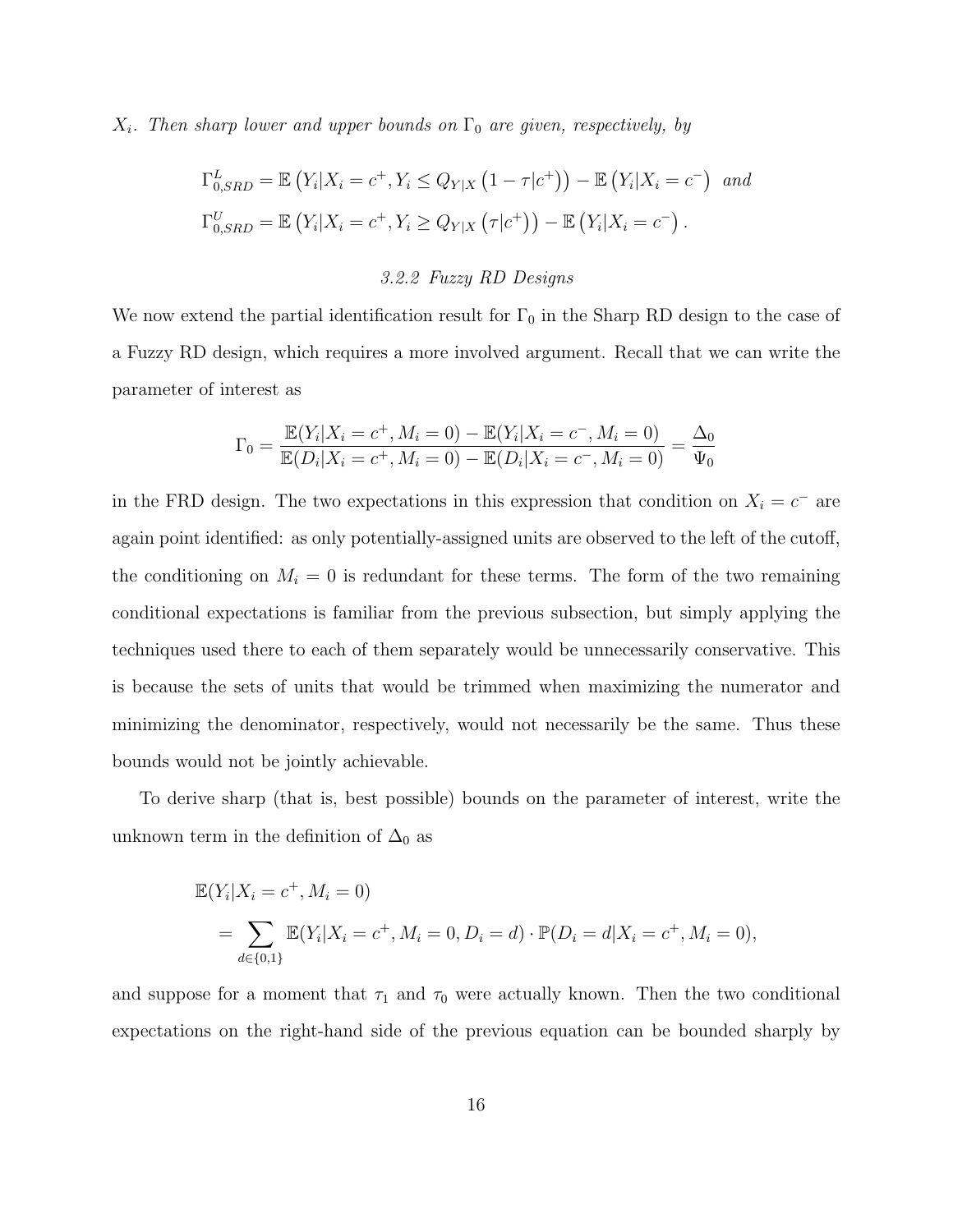considering the "worst case" scenarios in which the always-assigned units in either treatment status are the units with the highest or the lowest outcomes. That is, an upper bound on the expectation that conditions on  $D_i = 1$  can be obtained by trimming the treated units just to the right of the cutoff with outcomes below the corresponding  $\tau_1$  quantile, and for the expectation that conditions on  $D_i = 0$  by trimming those untreated units just to the right of the cutoff with outcomes below the corresponding  $\tau_0$  quantile. Lower bounds can be obtained analogously. Moreover, by Bayes' Theorem, the two probabilities on the right-hand side of the last equation are point identified since

$$
\mathbb{P}(D_i = d | X_i = c^+, M_i = 0) = \mathbb{P}(D_i = d | X_i = c^+) \cdot \frac{1 - \tau_d}{1 - \tau} \quad \text{for} \quad d \in \{0, 1\},
$$

Given knowledge of  $\tau_1$  and  $\tau_0$ , sharp lower and upper bounds on  $\Delta_0$  are thus given by

$$
\Delta_0^L(\tau_1, \tau_0) = \sum_{d=0,1} \mathbb{E}(Y_i | X_i = c^+, Y_i \le Q_{Y|XD}(1 - \tau_d | c^+, d), D_i = d)
$$
  
 
$$
\times \mathbb{P}(D_i = d | X_i = c^+) \cdot \frac{1 - \tau_d}{1 - \tau} - \mathbb{E}(Y_i | X_i = c^-) \text{ and}
$$
  
\n
$$
\Delta_0^U(\tau_1, \tau_0) = \sum_{d=0,1} \mathbb{E}(Y_i | X_i = c^+, Y_i \ge Q_{Y|XD}(\tau_d | c^+, d), D_i = d)
$$
  
\n
$$
\times \mathbb{P}(D_i = d | X_i = c^+) \cdot \frac{1 - \tau_d}{1 - \tau} - \mathbb{E}(Y_i | X_i = c^-),
$$

respectively. Moreover, with knowledge of  $\tau_1$  and  $\tau_0$  the term  $\Psi_0$  would also be point identified through the relationship

$$
\Psi_0 = \mathbb{E}(D_i | X_i = c^+) \cdot \frac{1 - \tau_1}{1 - \tau} - \mathbb{E}(D_i | X_i = c^-) \equiv \Psi_0(\tau_1). \tag{3.4}
$$

If we knew the values of  $\tau_1$  and  $\tau_0$ , sharp lower and upper bounds on  $\Gamma_0$  would thus be given, respectively, by

$$
\Gamma_0^L(\tau_1, \tau_0) \equiv \frac{\Delta_0^L(\tau_1, \tau_0)}{\Psi_0(\tau_1)} \quad \text{and} \quad \Gamma_0^U(\tau_1, \tau_0) \equiv \frac{\Delta_0^U(\tau_1, \tau_0)}{\Psi_0(\tau_1)}, \tag{3.5}
$$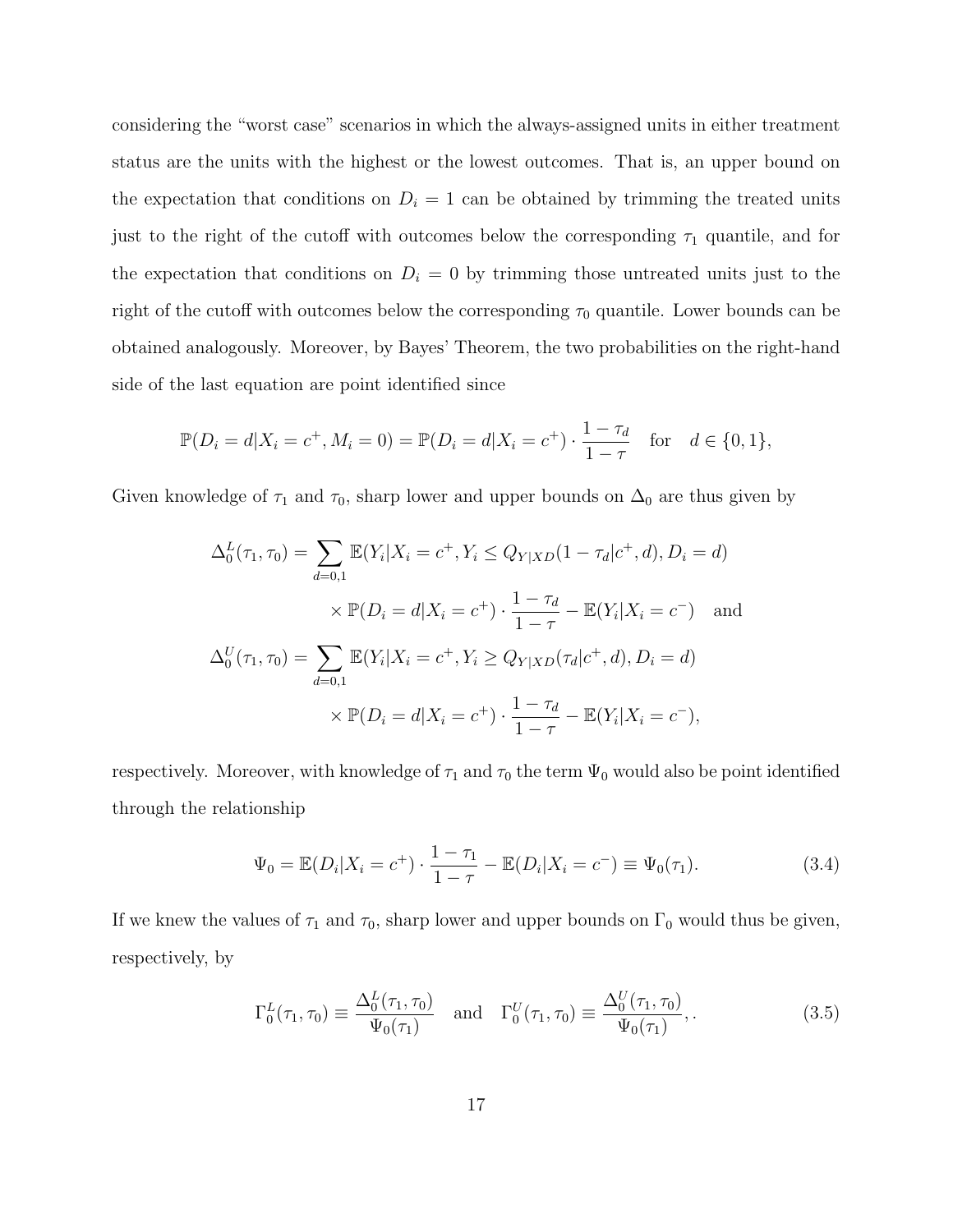These bounds are not practially useful by themselves since  $\tau_1$  and  $\tau_0$  are in fact not known in our setup; but (following the result in Lemma 2) only partially identified. However, we can use them to obtain sharp bounds on  $\Gamma_0$  by finding those values of  $(\tau_1, \tau_0) \in \mathcal{T}$  that lead to the most extreme values of the quantities defined in (3.5). This "worst case" approach is formalized in the following theorem.

**Theorem 2.** Suppose that Assumptions 1–3 hold, and that  $F_{Y|XD}(y|c^+, d)$  is continuous in *y for*  $d \in \{0, 1\}$ *. Then sharp lower and upper bounds on*  $\Gamma_0$  *are given, respectively, by* 

$$
\Gamma_{0,FRD}^{L} = \inf_{(t_1, t_0) \in \mathcal{T}} \frac{\Delta_0^{L}(t_1, t_0)}{\Psi_0(t_1)} \quad \text{and} \quad \Gamma_{0,FRD}^{U} = \sup_{(t_1, t_0) \in \mathcal{T}} \frac{\Delta_0^{U}(t_1, t_0)}{\Psi_0(t_1)}.
$$

In general, it could be the case that  $\Gamma_0^L = -\infty$  and/or  $\Gamma_0^U = \infty$  because  $\Psi_0(t_1)$  is not necessarily bounded away from zero. A simple sufficient condition that ensures finiteness of both the upper and lower bound in Theorem 2 is that

$$
\tau < \frac{\mathbb{E}(D_i | X_i = c^+) - \mathbb{E}(D_i | X_i = c^-)}{1 - \mathbb{E}(D_i | X_i = c^-)}.
$$

With more excessive levels of manipulation it might not be possible to distinguish empirically between a setting where always-assigned units just to the right of the cutoff have very low treatment probabilities, and a setting where the treatment probability of potentially-assigned units on either side of the cutoff is identical. In the latter setting,  $\Gamma_0$  would not be identified even if we could observe each unit's type.

## *3.2.3 Fuzzy RD Designs with Additional Restrictions*

The bounds in Theorem 2 can be narrowed if one is willing to impose stronger assumptions on the units' behavior than the (rather weak) ones that we have imposed so far. Consider for instance a setting where always-assigned units obtain values of the running variable to the right of the cutoff by actively misreporting some information. Such units thus make the conscious choice to become eligible for the treatment. It might therefore seem plausible to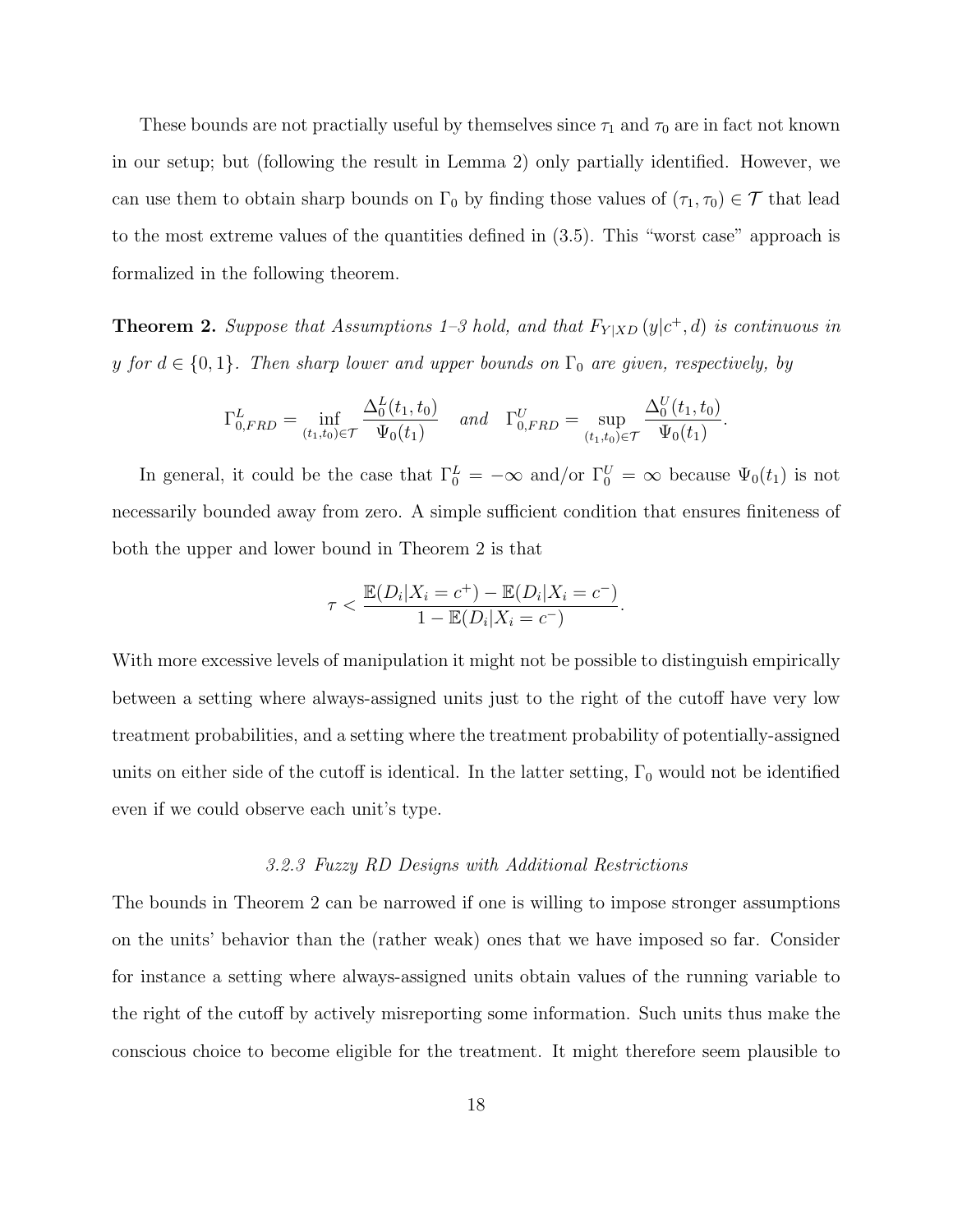assume that their probability of actually receiving the treatment conditional on being eligible is relatively high in some appropriate sense. Depending on the exact details of the empirical application, one might be willing to assume, for example, that always-assigned units are at least as likely to get treated as eligible potentially-assigned units. The following Theorem provides expressions for the bounds under this assumption.

**Theorem 3.** Suppose that the conditions of Theorem 2 hold, and that  $\mathbb{E}(D_i|X_i = c^+, M_i =$  $1) \geq \mathbb{E}(D_i | X_i = c^+, M_i = 0)$ . Then the set  $\mathcal{T}_a$  of possible values of  $(\tau_1, \tau_0)$  that are compatible *with the data is given by*

$$
\mathcal{T}_a \equiv \{ (t_1, t_0) : (t_1, t_0) \in \mathcal{T} \text{ and } t_1 \geq \tau \},
$$

*and thus sharp lower and upper bounds on*  $\Gamma_0$  *are given, respectively, by* 

$$
\Gamma_{0,FRD(a)}^{L} = \inf_{(t_1, t_0) \in \mathcal{T}_a} \frac{\Delta_0^L(t_1, t_0)}{\Psi_0(t_1)} \quad \text{and} \quad \Gamma_{0,FRD(a)}^{U} = \sup_{(t_1, t_0) \in \mathcal{T}_a} \frac{\Delta_0^U(t_1, t_0)}{\Psi_0(t_1)}
$$

*.*

In some cases, it may be reasonable to drive this line of reasoning further and consider the identifying power of the assumption that always-assigned units *always* receive the treatment. The following theorem provides expressions for the bounds under this assumption.

**Theorem 4.** Suppose that the conditions of Theorem 2 hold, and that  $\mathbb{E}(D_i|X_i = c^+, M_i =$ 1) = 1*. Then the values*  $\tau_1$  *and*  $\tau_0$  *are point identified:* 

$$
\tau_1 = \frac{\tau}{\mathbb{E}(D_i | X_i = c^+)} \quad \text{and} \quad \tau_0 = 0;
$$

and sharp lower and upper bounds on  $\Gamma_0$  are given, respectively, by

$$
\Gamma_{0,FRD(b)}^{L} = \frac{\Delta_0^{L}(\tau/\mathbb{E}(D_i|X_i = c^+), 0)}{\Psi_0(\tau/\mathbb{E}(D_i|X_i = c^+))} \quad and \quad \Gamma_{0,FRD(b)}^{U} = \frac{\Delta_0^{U}(\tau/\mathbb{E}(D_i|X_i = c^+), 0)}{\Psi_0(\tau/\mathbb{E}(D_i|X_i = c^+))}.
$$

Comparing the first part of the Theorem 3 to Lemma 2 and the following discussion, we see the additional restrictions on treatment probabilities increase the lowest possible value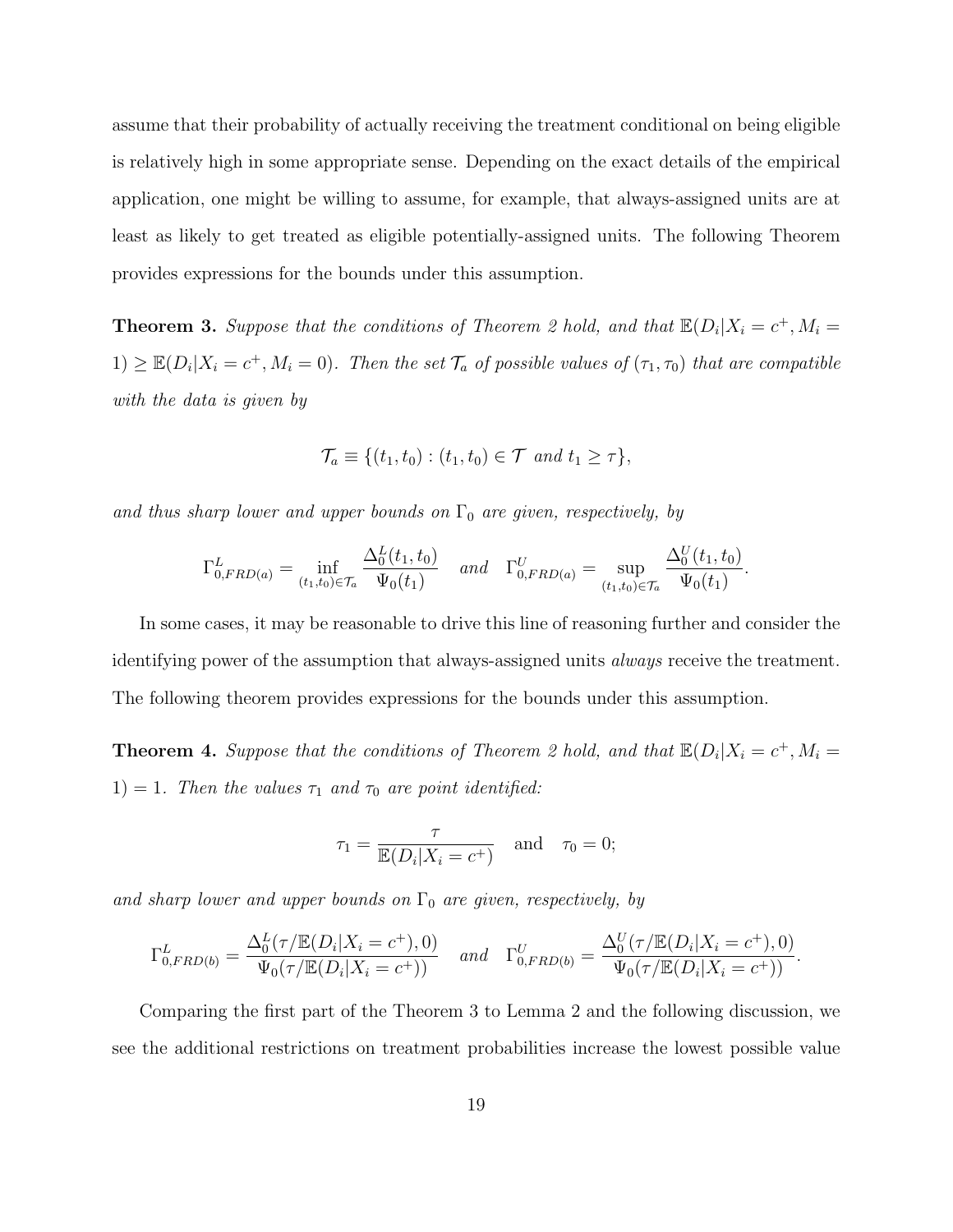of  $\tau_1$  from  $\max\{0, 1 + (\tau - 1)/\mathbb{E}(D_i | X_i = c^+)\}\)$  to  $\tau$ , and correspondingly decrease the largest possible value for  $\tau_0$  from  $\min\{1, \tau/(1 - \mathbb{E}(D_i|X_i = c^+))\}$  to  $\tau$ . Hence  $\mathcal{T}_a \subset \mathcal{T}$ , and we obtain narrower bounds because optimization is carried out over a smaller set. Under the conditions of Theorem 4, the set of plausible values of  $(\tau_1, \tau_0)$  shrinks to a singleton, which means that sharp bounds on  $\Gamma_0$  can be defined without invoking an optimization operator.

## **3.3 Further Extensions and Remarks**

In this subsection, we discuss a number of extensions and remarks related to the main results that we derived in the previous subsection.

### *3.3.1 Using Covariates to Tighten the Bounds*

It is possible to use covariates that are measured prior to the treatment to obtain bounds on causal effects that are more narrow than the ones derived above, and thus potentially more informative in applications. Let  $W_i$  be a vector of such covariates with a support  $W$ . By using arguments similar to those in Lee (2009), one can then narrow the bounds on  $\Gamma_0$ in the SRD and FRD designs as described in Corollaries 1 and 2, respectively. The idea is that if the proportion of always-assigned units varies with the value of  $W_i$ , trimming units based on their position in the outcome distribution conditional on *W<sup>i</sup>* will lead to a smaller number of units with extreme outcomes being trimmed overall, which narrows the bounds.

**Corollary 1.** *Suppose that the assumptions of Theorem 1 hold, mutatis mutandis, conditional on the covariates*  $W_i$  *with probability 1. Then sharp lower and upper bounds on*  $\Gamma_0$  *are*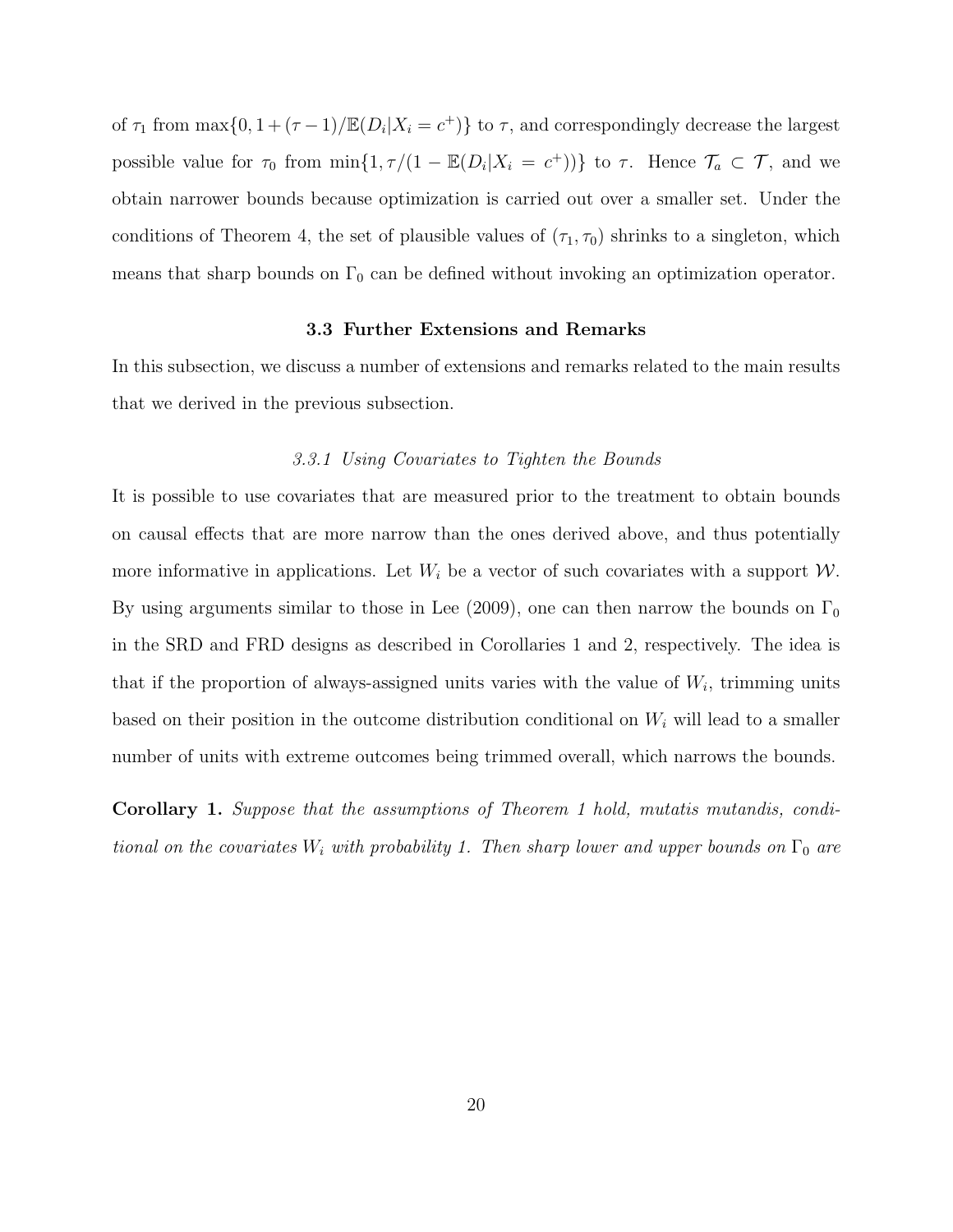*given by*

$$
\Gamma_{0,FRD-W}^{L} = \int \mathbb{E}(Y_i | X_i = c^+, Y_i \le Q_{Y|XW}(1 - \tau(w)|c^+, w), W_i = w)dF_{W|X}(w|c^-)
$$

$$
- \mathbb{E}(Y_i | X_i = c^-) \quad and
$$

$$
\Gamma_{0,FRD-W}^{U} = \int \mathbb{E}(Y_i | X_i = c^+, Y_i \ge Q_{Y|XW}(\tau(w)|c^+, w), W_i = w)dF_{W|X}(w|c^-)
$$

$$
- \mathbb{E}(Y_i | X_i = c^-),
$$

*respectively, where*  $\tau(w) = 1 - f_{X|W}(c^+|w)/f_{X|W}(c^-|w)$ .

**Corollary 2.** *Suppose that the assumptions of Theorem 2 hold, mutatis mutandis, conditional on the covariates*  $W_i$  *with probability 1. Then sharp lower and upper bounds on*  $\Gamma_0$  *are given by*

$$
\Gamma_{0,FRD-W}^{L} = \inf_{(t_{1}(w),t_{0}(w)) \in \mathcal{T}(w),w \in \mathcal{W}} \frac{\int \Delta_{0}^{L}(t_{1}(w),t_{0}(w)|W_{i}=w)dF_{W|X}(w|c^{-})}{\int \Psi_{0}(t_{1}(w)|W_{i}=w)dF_{W|X}(w|c^{-})} \quad and
$$

$$
\Gamma_{0,FRD-W}^{U} = \sup_{(t_{1}(w),t_{0}(w)) \in \mathcal{T}(w),w \in \mathcal{W}} \frac{\int \Delta_{0}^{U}(t_{1}(w),t_{0}(w)|W_{i}=w)dF_{W|X}(w|c^{-})}{\int \Psi_{0}(t_{1}(w)|W_{i}=w)dF_{W|X}(w|c^{-})},
$$

respectively, where  $t_1(w)$ ,  $t_0(w)$ ,  $\mathcal{T}(w)$ ,  $\Delta_0^L(t_1(w), t_0(w)|W_i = w)$ ,  $\Delta_0^U(t_1(w), t_0(w)|W_i = w)$ , *and*  $\Psi_0(t_1(w)|W_i = w)$  *are as defined above, conditioning throughout on*  $W_i = w$ *.* 

#### *3.3.2 Bounds for Discrete Outcomes*

The results in Theorems 1 and 2 are stated for the case in which the outcome variable is continuously distributed. This is for notational convenience only, and our results immediately generalize to the case of a discrete outcome variable. This additional flexibility can be important in many empirical settings. The following corollaries provide these generalizations.

**Corollary 3.** Suppose that the assumptions of Theorem 1 hold, and that  $supp(Y_i|X_i = c^+)$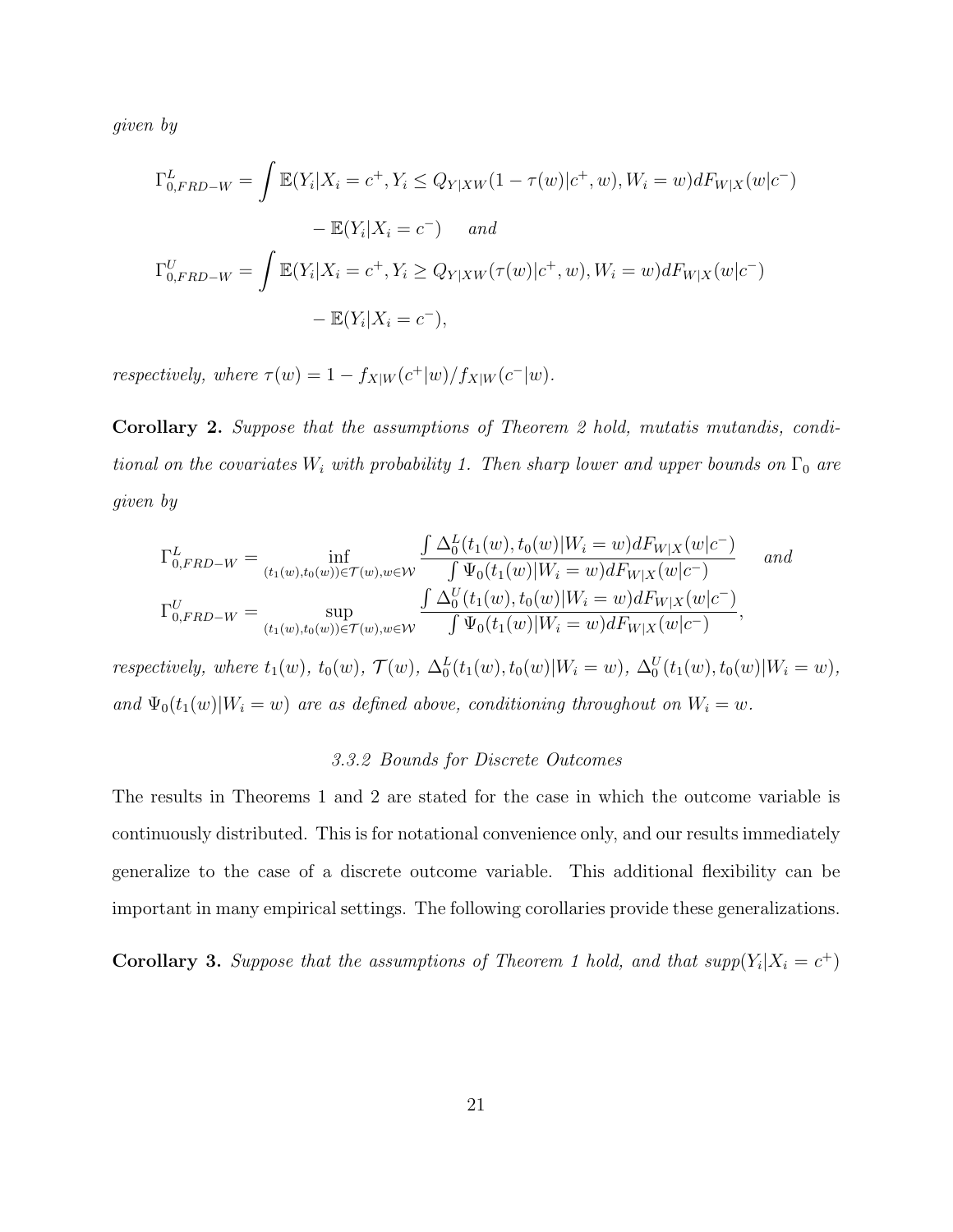*is a finite set. Then sharp lower and upper bounds on*  $\Gamma_0$  *are given by* 

$$
\Gamma_{0,SRD}^{L} = (1 - \theta^{L}) \mathbb{E}(Y_{i}|X_{i} = c^{+}, Y_{i} < Q_{Y|X}(1 - \tau|c^{+}))
$$
\n
$$
+ \theta^{L} Q_{Y|X}(1 - \tau|c^{+}) - \mathbb{E}(Y_{i}|X_{i} = c^{-}) \quad and
$$
\n
$$
\Gamma_{0,SRD}^{U} = (1 - \theta^{U}) \mathbb{E}(Y_{i}|X_{i} = c^{+}, Y_{i} > Q_{Y|X}(\tau|c^{+}))
$$
\n
$$
+ \theta^{U} Q_{Y|X}(\tau|c^{+}) - \mathbb{E}(Y_{i}|X_{i} = c^{-}),
$$

*respectively, with*

$$
\theta^{L} = \frac{\mathbb{P}(Y_{i} \ge Q_{Y|X}(1-\tau|c^{+})|X_{i}=c^{+})-\tau}{1-\tau} \quad and
$$

$$
\theta^{U} = \frac{\mathbb{P}(Y_{i} \le Q_{Y|X}(\tau|c^{+})|X_{i}=c^{+})-\tau}{1-\tau},
$$

*using the convention that*  $\mathbb{E}(A|A \leq \min supp(A)) = \mathbb{E}(A|A \geq \max supp(A)) = 0$  *for a generic random variable A with finite support.*

**Corollary 4.** Suppose that the assumptions of Theorem 2 hold, and that  $supp(Y_i|X_i = c^+)$ *is a finite set. Then sharp lower and upper bounds on*  $\Gamma_0$  *are given by* 

$$
\Gamma_{0,FRD}^{L} = \inf_{(t_1, t_0) \in \mathcal{T}} \frac{\Delta_0^L(t_1, t_0)}{\Psi_0(t_1)} \quad and \quad \Gamma_{0,FRD}^{U} = \sup_{(t_1, t_0) \in \mathcal{T}} \frac{\Delta_0^U(t_1, t_0)}{\Psi_0(t_1)},
$$

*respectively, with*

$$
\Delta_0^L(\tau_1, \tau_0) = \sum_{d=0,1} ((1 - \theta_d^L) \mathbb{E}(Y_i | X_i = c^+, Y_i < Q_{Y|XD}(1 - \tau_d | c^+, d), D_i = d)
$$
\n
$$
+ \theta_d^L Q_{Y|XD}(1 - \tau_d | c^+, d)) \mathbb{P}(D_i = d | X_i = c^+) \frac{1 - \tau_d}{1 - \tau} - \mathbb{E}(Y_i | X_i = c^-) \quad and
$$
\n
$$
\Delta_0^U(\tau_1, \tau_0) = \sum_{d=0,1} ((1 - \theta_d^U) \mathbb{E}(Y_i | X_i = c^+, Y_i > Q_{Y|XD}(\tau_d | c^+, d), D_i = d)
$$
\n
$$
+ \theta_d^U Q_{Y|XD}(\tau_d | c^+, d)) \mathbb{P}(D_i = d | X_i = c^+) \frac{1 - \tau_d}{1 - \tau} - \mathbb{E}(Y_i | X_i = c^-),
$$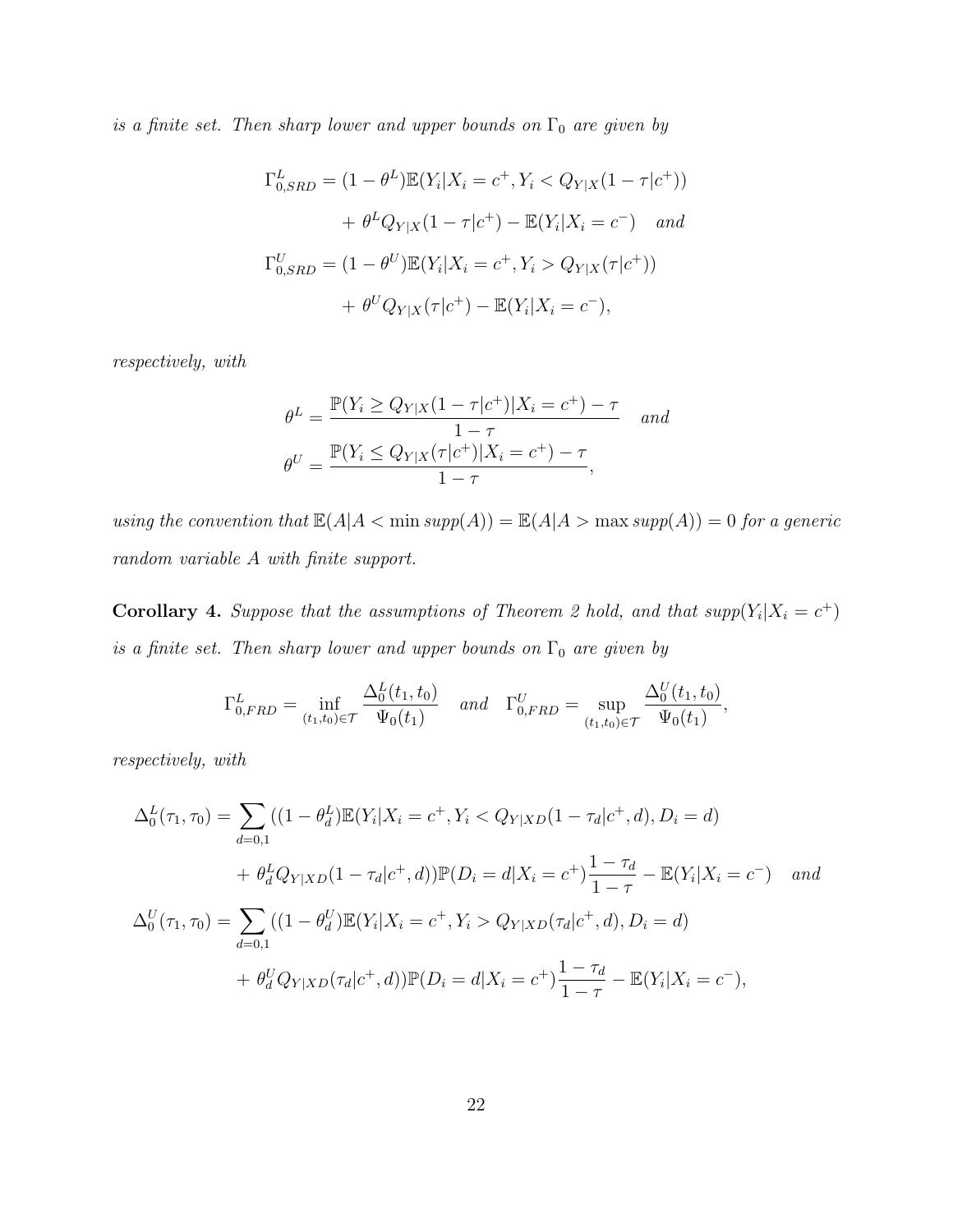*and with*

$$
\theta_d^L = \frac{\mathbb{P}(Y_i \ge Q_{Y|XD}(1 - \tau_d|c^+, d)|X_i = c^+, D_i = d) - \tau_d}{1 - \tau_d} \quad and
$$

$$
\theta_d^U = \frac{\mathbb{P}(Y_i \le Q_{Y|XD}(\tau_d|c^+, d)|X_i = c^+, D_i = d) - \tau_d}{1 - \tau_d}
$$

*for*  $d \in \{0, 1\}$ *, using the convention that*  $\mathbb{E}(A|A < \min supp(A)) = \mathbb{E}(A|A > \max supp(A)) =$ 0 *for a generic random variable A with finite support.*

*3.3.3 Identifying the Characteristics of Always-Assigned and Potentially-Assigned Units* It is not possible to determine whether any given unit belongs to the group of alwaysassigned ones or the group of potentially-assigned ones in our setup. This does not mean, however, that it is impossible to give any further characterization of these two subgroups. In particular, if the data include a vector *W<sup>i</sup>* of predetermined covariates, it is possible to identify the distribution of these covariates among always-assigned and potentially-assigned units just to the right of the cutoff as long as the distribution of  $W_i$  (conditional on type) does not change discontinuously at *c*. This could be useful, for instance, to target policies aimed at mitigating manipulation. The following corollary formally states the result.

**Corollary 5.** Suppose that Assumptions 1–2 hold, and that  $\mathbb{E} (g(W_i) | X_i = x, M_i = 0)$  is *continuous in x at c for some known function*  $g(\cdot)$ *. Then* 

$$
\mathbb{E}\left(g\left(W_{i}\right)|X_{i}=c^{+},M_{i}=1\right)=\frac{1}{\tau}\left(\mathbb{E}\left(g\left(W_{i}\right)|X_{i}=c^{+}\right)-\mathbb{E}\left(g\left(W_{i}\right)|X_{i}=c^{-}\right)\right)
$$

$$
+\mathbb{E}\left(g\left(W_{i}\right)|X_{i}=c^{-}\right) \quad and
$$

$$
\mathbb{E}\left(g\left(W_{i}\right)|X_{i}=c^{+},M_{i}=0\right)=\mathbb{E}\left(g\left(W_{i}\right)|X_{i}=c^{-}\right).
$$

By putting  $g(w) = w^k$ , for example, the corollary shows that the data identify the kth moment of the distribution of  $W_i$  among always-assigned and potentially-assigned units just to the right of the cutoff, where  $k \in \mathbb{N}$ . If  $W_i$  is the age of an individual, for instance,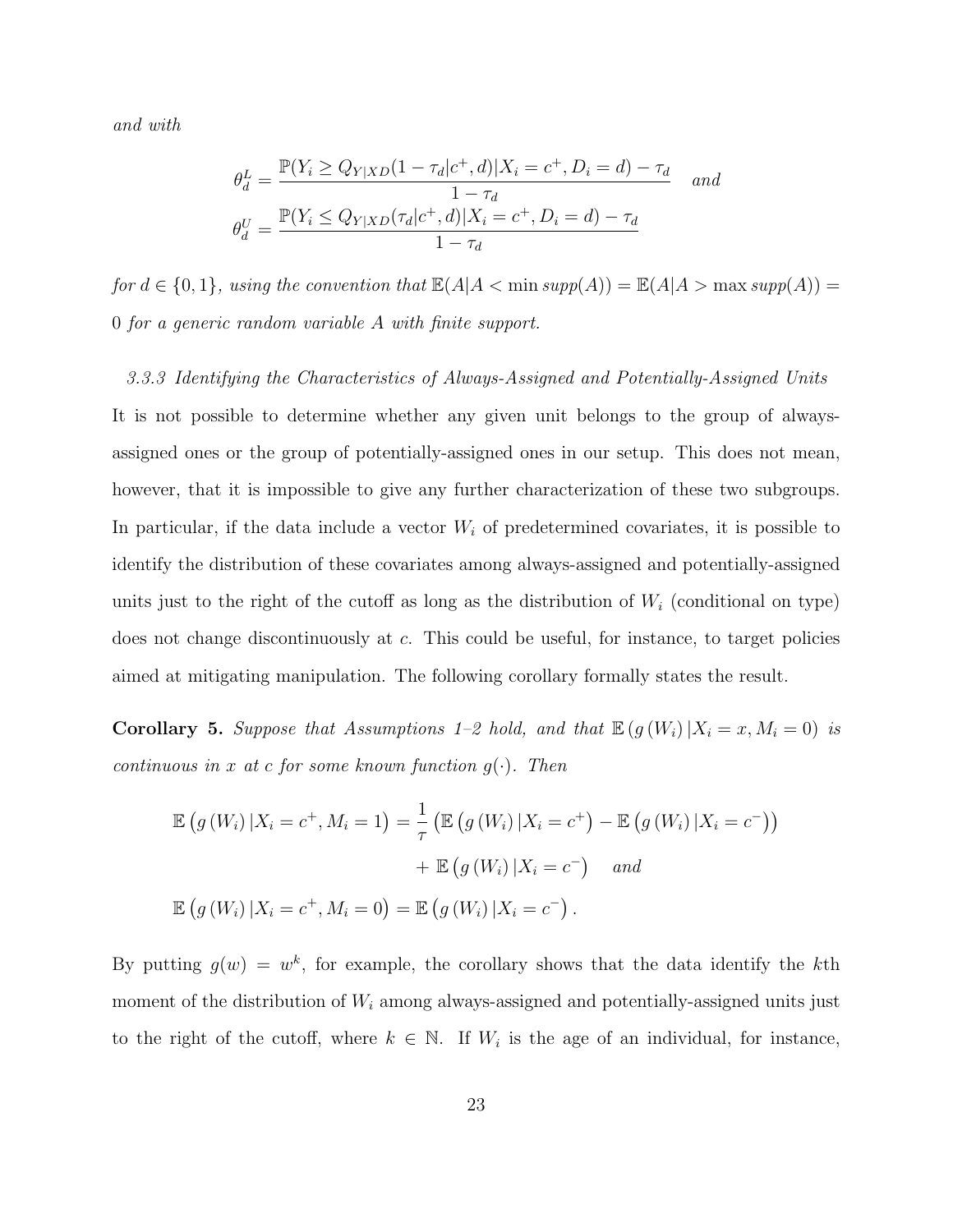it is possible to determine whether always-assigned individuals are older on average than potentially-assigned individuals. By putting  $g(w) = \mathbb{I} \{w \leq r\}$ , we obtain an identification result for the conditional CDF of the covariates at any level  $r \in \mathbb{R}$ . This means that we can identify any feature of the conditional distribution of *W<sup>i</sup>* .

## 4 Estimation

In this section, we describe how the upper and lower bounds on treatment effects that we derived in the previous section can be estimated in practice. This requires combining a number of intermediate steps in which the right and/or left limits of various density, conditional quantile or (truncated) conditional expectation functions have to be estimated. Following the recent RD literature, we focus on flexible nonparametric methods, and in particular local polynomial smoothing, for this task. Local polynomial estimators are wellknown to have good properties in boundary regions, and are thus appealing for RD settings. The main idea is to approximate the respective unknown function with a polynomial of order  $p \in \mathbb{Z}_+$ , often taken to be 1 in applications, and then to estimate the coefficients of the approximating polynomial by minimizing some weighted measure of distance. The weighting results in a local approximation of the unknown function in the sense that the weights are decreasing to zero with the distance of an observation to the cutoff. The exact values of these weights are determined by a smoothing parameter, or bandwidth,  $h \in \mathbb{R}_+$  and a kernel function  $K(\cdot)$ , taken to be a symmetric density function on the interval [−1, 1].

#### **4.1 Estimation of Intermediate Quantities**

We begin by describing the construction of a number of intermediate estimators. To simplify the exposition, we use the same polynomial order p, bandwidth h and kernel function  $K(\cdot)$ in all intermediate estimation steps in this paper. We also use the notation that  $\pi_p(x) =$  $(1/0!, x/1!, x^2/2!, \ldots, x^p/p!)'$  and  $K_h(x) = K(x/h)/h$  for any  $x \in \mathbb{R}$ , and define the  $(p+1)$ -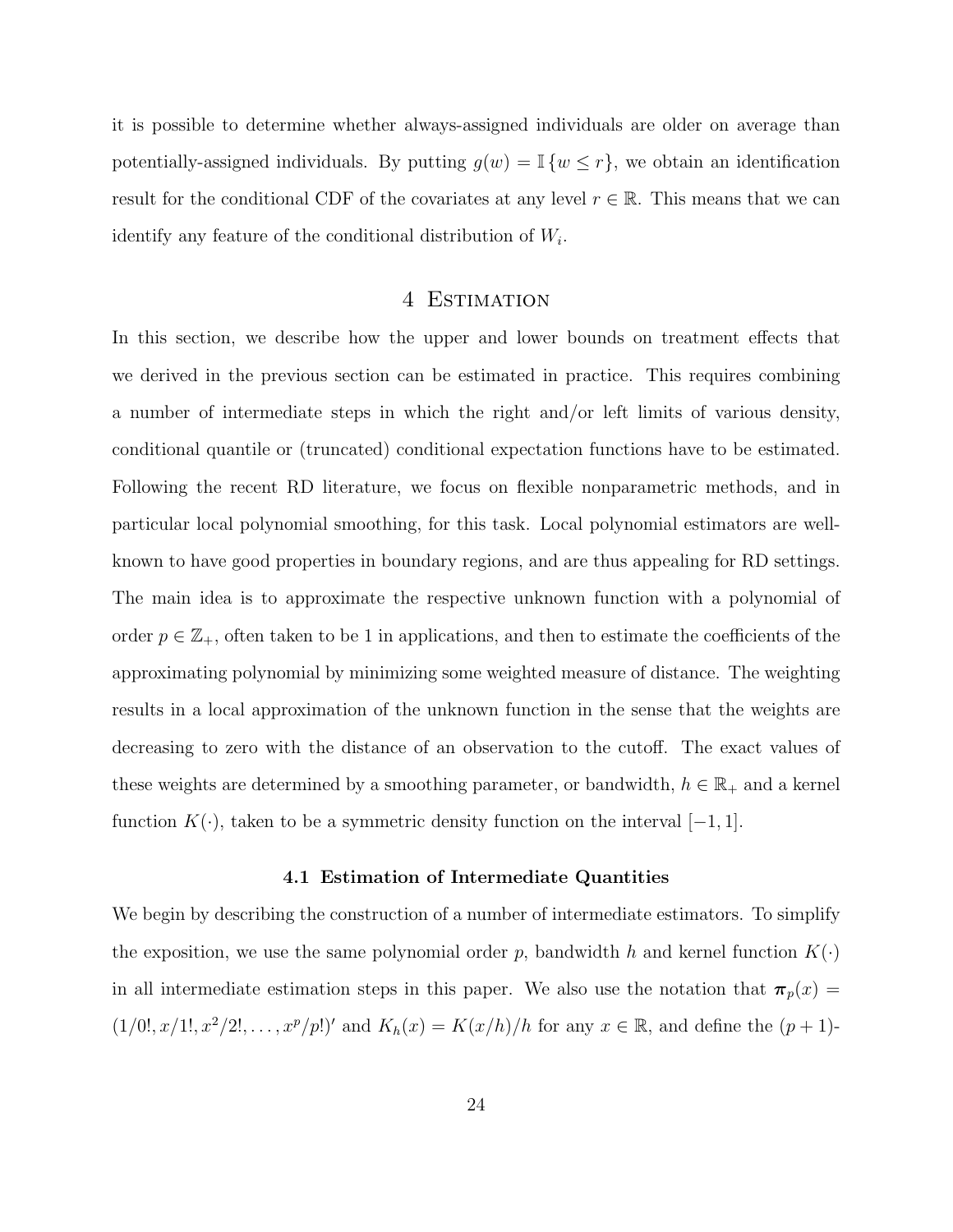vector  $\mathbf{e}_1 = (1, 0, \dots, 0)^\prime$ . The data available to the econometrician is an independent and identically distributed sample  $\{(Y_i, D_i, X_i), i = 1, \ldots, n\}$  of size *n*.

## *4.1.1 Proportion of Always-Assigned Units*

Following the result in Lemma 1, estimating *τ* requires estimates of the right and left limits of the density at the cutoff. There are a number of nonparametric estimators that can be used to estimate densities at boundary points; see for example Lejeune and Sarda (1992), Jones (1993), Cheng (1997) or Cattaneo, Jansson, and Ma (2015). Here we use a particularly simple procedure that corresponds to a standard Rosenblatt-Parzen estimator using the *equivalent kernel* of a local polynomial regression of order *p*. Specifically, our estimators of  $f_X(c^+)$  and  $f_X(c^-)$  are given by

$$
\hat{f}^+ = \frac{1}{n} \sum_{i=1}^n K_h^{p+}(X_i - c) \mathbb{I} \{ X_i \ge c \} \text{ and } \hat{f}^- = \frac{1}{n} \sum_{i=1}^n K_h^{p-}(X_i - c) \mathbb{I} \{ X_i < c \},
$$

respectively, where  $K^{p+}(x) = e'_1 S^{-1}(1, x, \ldots, x^p)' K(x)$  with  $S = (a_{j+l})_{0 \leq j,l \leq p}$  a matrix of dimension  $(p+1) \times (p+1)$  and  $a_j = \int_0^\infty u^j K(u) du$  for  $j = 1, \ldots, 2p$  being constants that depend on the kernel function only; and  $K^{p-}(x)$  is defined analogously with  $b_j = \int_{-\infty}^0 u^j K(u) du$ replacing the *a<sup>j</sup>* . In view of Lemma 1, and the fact that by assumption the proportion of always-assigned units among units just to the right of the cutoff has to be non-negative, our estimate of  $\tau$  is then given by

$$
\hat{\tau} = \max{\{\tilde{\tau}, 0\}}, \text{ where } \tilde{\tau} = 1 - \hat{f}^{-}/\hat{f}^{+}.
$$

To see the connection with local polynomial regression, let  $\tilde{f}_n(x) = \frac{1}{n} \sum_{i=1}^n \mathbb{I} \{X_i = x\}$  be the empirical density function of the sample points  $\{X_1, \ldots, X_n\}$ . Then we have that

$$
\widehat{f}^+ = \mathbf{e}'_1 \operatorname*{argmin}_{\beta \in \mathbb{R}^{p+1}} \int_c^{\infty} (\widetilde{f}_n(x) - \pi_p(x - c)'\beta)^2 K_h(x - c) dx \text{ and}
$$

$$
\widehat{f}^- = \mathbf{e}'_1 \operatorname*{argmin}_{\beta \in \mathbb{R}^{p+1}} \int_{-\infty}^c (\widetilde{f}_n(x) - \pi_p(x - c)'\beta)^2 K_h(x - c) dx.
$$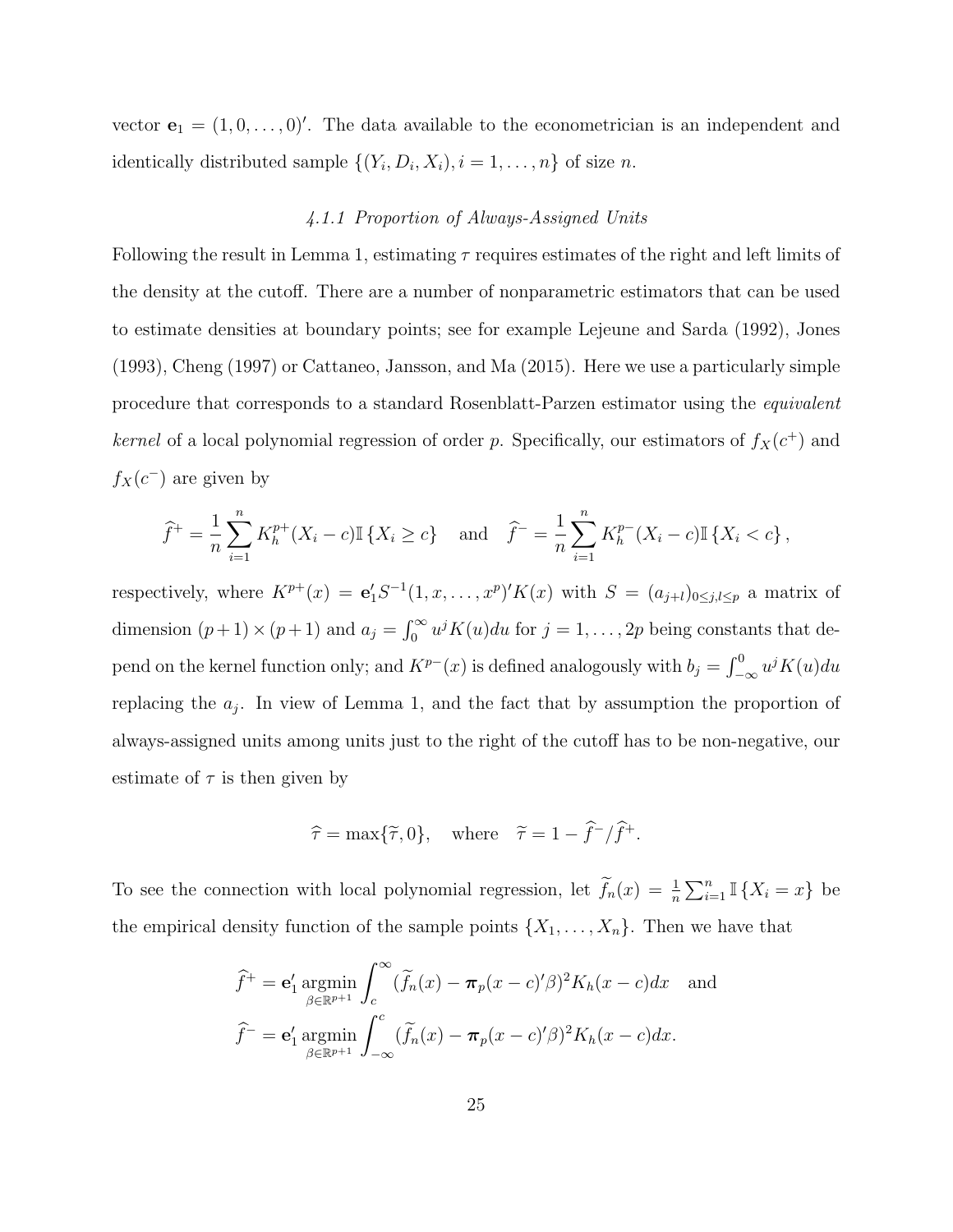These two estimators can thus be interpreted as local polynomial approximations to the empirical density function (cf. Lejeune and Sarda, 1992).

## *4.1.2 Conditional Quantile Functions*

Next, we construct estimates of the conditional quantile function of the outcome given the running variable, and of the outcome given the running variable and the unit's treatment status. For reasons explained below, we not only estimate these functions themselves, but also their right derivatives with respect to the running variable up to order *p*. To simplify the notation, we denote the vectors that contain the right limit of the respective conditional quantile functions and their first *p* derivatives by

$$
Q^+_{\nabla}(t) = (Q_{Y|X}(t, c^+), \partial_x Q_{Y|X}(t, x)|_{x=c^+}, \dots, \partial_x^p Q_{Y|X}(t, x)|_{x=c^+})' \text{ and}
$$
  

$$
Q^+_{\nabla}(t, d) = (Q_{Y|XD}(t, c^+, d), \partial_x Q_{Y|XD}(t, x, d)|_{x=c^+}, \dots, \partial_x^p Q_{Y|XD}(t, x, d)|_{x=c^+})'.
$$

Note that to keep the notation simple we distinguish these two vectors of functions through their arguments only. For any  $t \in (0,1)$  and  $d \in \{0,1\}$ , our estimates of these two objects are then given by

$$
\widehat{Q}_{\nabla}^{+}(t) = \underset{\beta \in \mathbb{R}^{p+1}}{\text{argmin}} \sum_{i=1}^{n} \rho_{t}(Y_{i} - \pi_{p}(X_{i} - c)^{t} \beta) K_{h}(X_{i} - c) \mathbb{I} \{X_{i} \ge c\}, \text{ and}
$$
  

$$
\widehat{Q}_{\nabla}^{+}(t, d) = \underset{\beta \in \mathbb{R}^{p+1}}{\text{argmin}} \sum_{i=1}^{n} \rho_{t}(Y_{i} - \pi_{p}(X_{i} - c)^{t} \beta) K_{h}(X_{i} - c) \mathbb{I} \{X_{i} \ge c, D_{i} = d\},
$$

respectively, where  $\rho_t(x) = (t - \mathbb{I}\{x < 0\})x$  is the "check" function commonly used in the quantile regression literature (Koenker and Bassett, 1978; Koenker, 2005). See Yu and Jones (1998) for more details on local polynomial quantile regression. From a numerical point of view, these estimation steps can be carried out by any software package able to compute a weighted linear quantile regression estimator.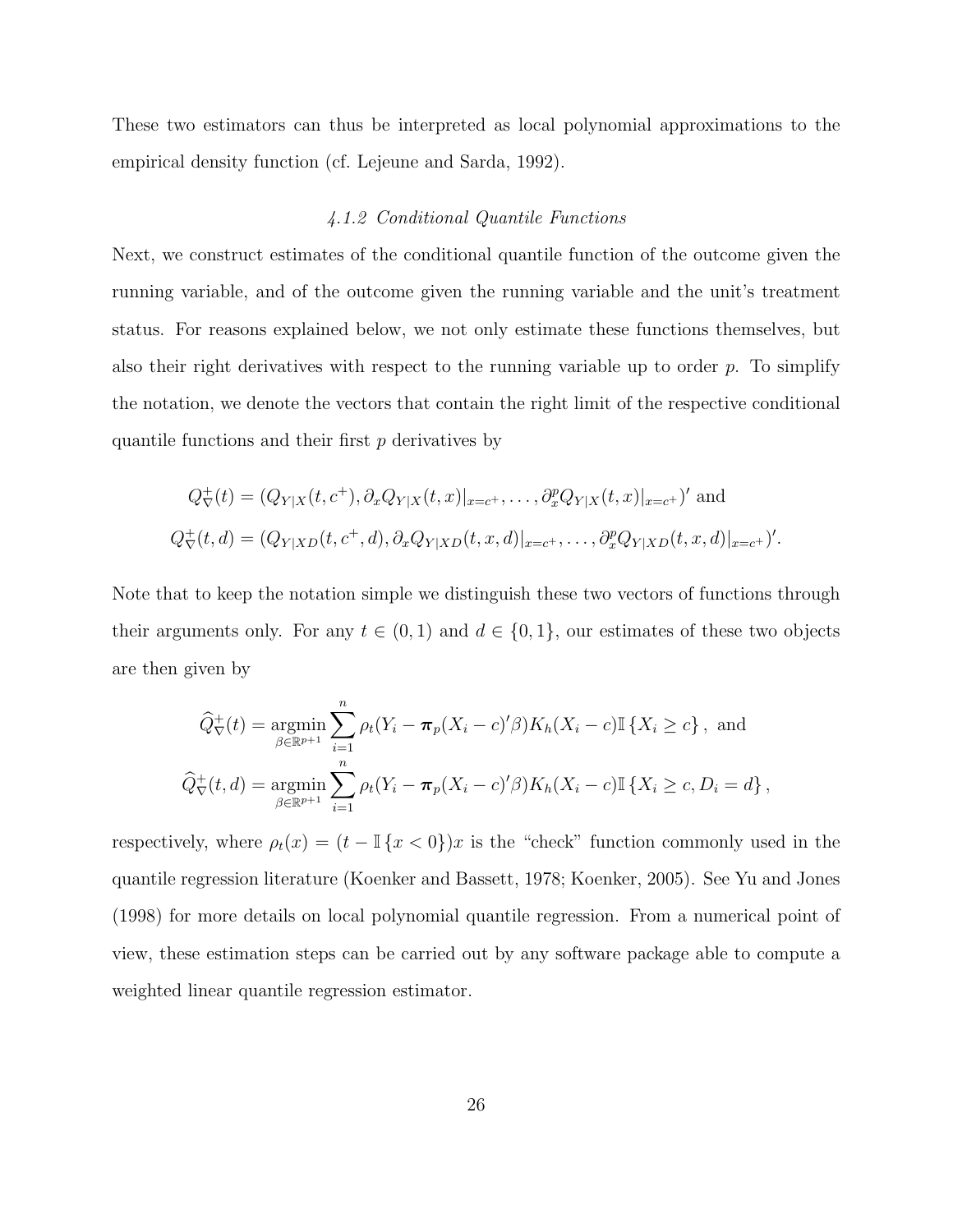## *4.1.3 Conditional Expectations*

Our last groups of intermediate estimands are the left and right limits of various (possibly truncated) conditional expectation functions. To simplify the exposition, we use the shorthand notation that

$$
Q^+(t) = Q_{Y|X}(t, c^+)
$$
 and  $Q^+(t, d) = Q_{Y|XD}(t, c^+, d)$ 

for the conditional quantiles, write

$$
m^{L+}(t) = \mathbb{E}(Y_i | X_i = c^+, Y_i \le Q^+(t)),
$$
  
\n
$$
m^{U+}(t) = \mathbb{E}(Y_i | X_i = c^+, Y_i \ge Q^+(1-t)),
$$
  
\n
$$
m^{L+}(t_1, t_0, d) = \mathbb{E}(Y_i | X_i = c^+, Y_i \le Q^+(t_d, d), D_i = d),
$$
  
\n
$$
m^{U+}(t_1, t_0, d) = \mathbb{E}(Y_i | X_i = c^+, Y_i \ge Q^+(1 - t_d, d), D_i = d),
$$

for the various truncated conditional expectation functions, and denote the "non-truncated" conditional expectations that we have to estimate by

$$
m^- = \mathbb{E}(Y_i | X_i = c^-), \quad g^+ = \mathbb{E}(D_i | X_i = c^+), \quad g^- = \mathbb{E}(D_i | X_i = c^-).
$$

Estimation of the truncated conditional expectations  $m^{L+}(\tau)$  and  $m^{U+}(\tau)$  involves a subtle issue. At first sight, one might think that a natural way to estimate these objects is to run local polynomial regressions in the subsamples with  $Y_i \leq \hat{Q}^+(\hat{\tau})$  and  $Y_i \geq \hat{Q}^+(1-\hat{\tau})$ , respectively. However, such a "constant truncation" rule has several undesirable properties, as illustrated in the top left panel of Figure 4.1 for the case of  $m^{L+}(\tau)$  and a linear approximating function, that is  $p = 1$ . Suppose that the conditional quantiles of *Y* given  $X = x$  are downward sloping in *x* over the area from  $c$  to  $c + h$ , the right neighborhood of the cutoff. Then first the proportion of units that is truncated from this neighborhood is substantially smaller than  $\hat{\tau}$ . And second, those units that are truncated all have values of  $X_i$  very close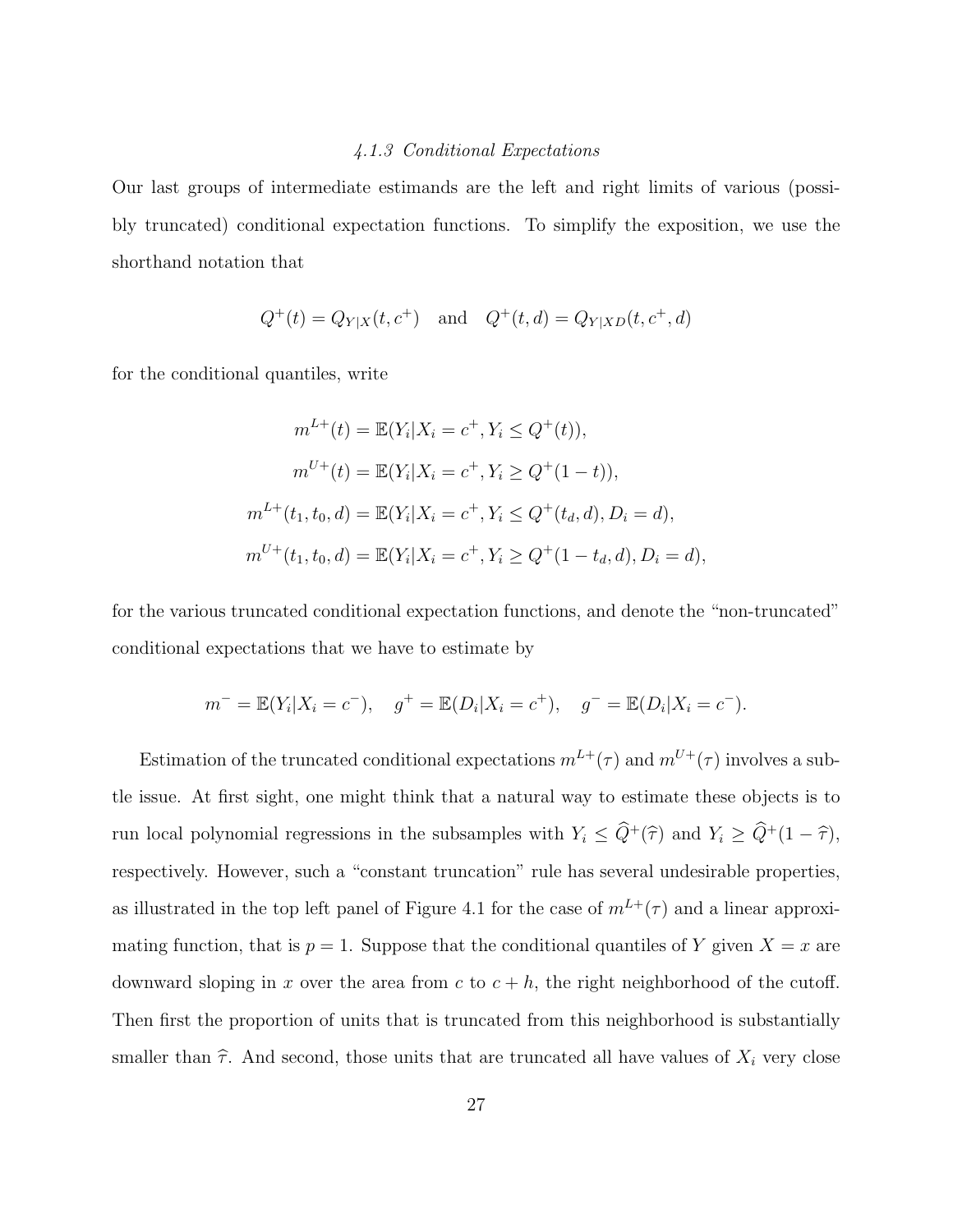

Figure 4.1: Illustration of the benefits of polynomial truncation.

to the cutoff. This leads to an additional bias in the local linear estimator (similar to the bias of the OLS estimator in a standard linear model with fixed censoring).

An alternative, seemingly natural way to estimate  $m^{L+}(\tau)$  and  $m^{U+}(\tau)$  if a uniform kernel is used would be to run local polynomial regressions in the subsamples with  $Y_i \leq$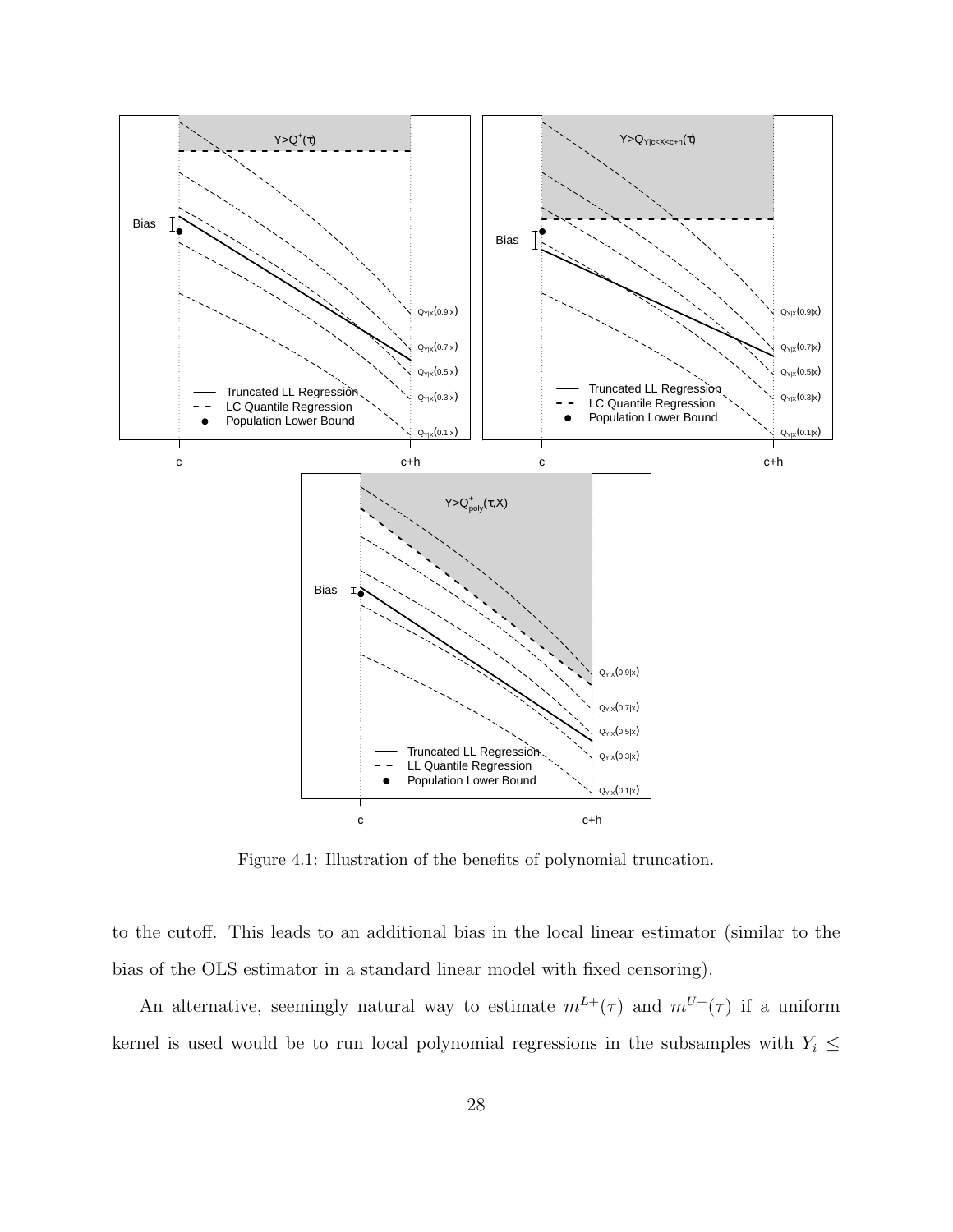$\widehat{Q}_{Y|c\leq X\leq c+h}(\widehat{\tau})$  and  $Y_i \geq \widehat{Q}_{Y|c\leq X\leq c+h}(1-\widehat{\tau})$ , respectively, where  $\widehat{Q}_{Y|c\leq X\leq c+h}$  denotes the empirical quantile function of the outcomes of those units whose value of  $X_i$  falls into the right neighborhood of the cutoff. As illustrated in the top right panel of Figure 4.1, this alternative "constant truncation" rule does not resolve the problem, as it again tends to remove a disproportionate number of units very close to the cutoff.

To address the problem, we propose to use a "polynomial truncation" rule, which removes units whose value of  $Y_i$  is below the value of a polynomial approximation of the conditional quantile function, before fitting an approximate regression function. The bottom panel of Figure 4.1 illustrates how proceeding like this can remove a substantial amount of bias from the estimates. In a first step, we compute

$$
\widehat{Q}_{\text{poly}}^+(t,x) = \pi_p(x-c)'\widehat{Q}_{\nabla}^+(t),
$$

which is the estimated *p*th order polynomial approximation of the conditional quantile function  $x \mapsto Q_{Y|X}(t, x)$  in a local neighborhood to the right of the cutoff. In a second step, we then estimate  $m^{L+}(\tau)$  and  $m^{U+}(\tau)$  by running local polynomial regression in the subsamples with  $Y_i \le \widehat{Q}_{poly}^+(\widehat{\tau}, X_i)$  and  $Y_i \ge \widehat{Q}_{poly}^+(1-\widehat{\tau}, X_i)$ , respectively:

$$
\widehat{m}^{L+}(\widehat{\tau}) = \mathbf{e}'_1 \operatorname*{argmin}_{\beta \in \mathbb{R}^{p+1}} \sum_{i=1}^n (Y_i - \pi_p (X_i - c)' \beta)^2 K_h(X_i - c) \mathbb{I} \left\{ X_i \ge c, Y_i \le \widehat{Q}^+_{\text{poly}}(\widehat{\tau}, X_i) \right\}
$$

$$
\widehat{m}^{U+}(\widehat{\tau}) = \mathbf{e}'_1 \operatorname*{argmin}_{\beta \in \mathbb{R}^{p+1}} \sum_{i=1}^n (Y_i - \pi_p (X_i - c)' \beta)^2 K_h(X_i - c) \mathbb{I} \left\{ X_i \ge c, Y_i \ge \widehat{Q}^+_{\text{poly}}(1 - \widehat{\tau}, X_i) \right\}.
$$

The same issue that complicates estimating  $m^{L+}(\tau)$  and  $m^{U+}(\tau)$  must also be taken into account when estimating  $m^{L+}(t_1, t_0)$  and  $m^{U+}(t_1, t_0)$ . By following the same reasoning as above, we propose similar "polynomially truncated" local polynomial regression estimators for this task. We begin by computing

$$
\widehat{Q}_{\text{poly}}^+(t,x,d) = \pi_p(x-c)'\widehat{Q}_{\nabla}^+(t,d),
$$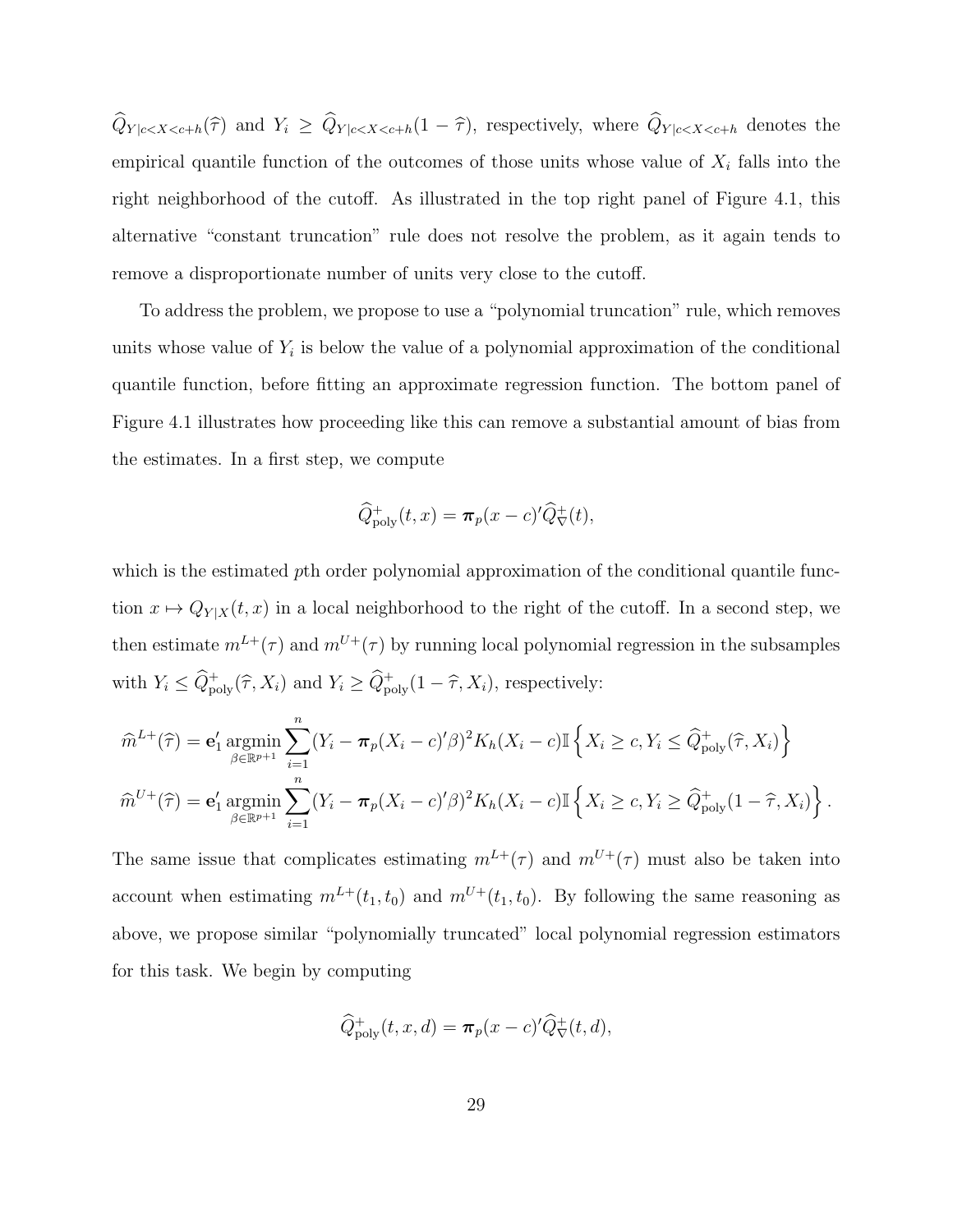which is the estimated *p*th order polynomial approximation of the conditional quantile function  $x \mapsto Q_{Y|XD}(t, x, d)$  in a local neighborhood to the right of the cutoff, and then estimate  $m^{L+}(t_1, t_0, d)$  and  $m^{U+}(t_1, t_0, d)$  by

$$
\widehat{m}^{L+}(t_1, t_0, d) = \mathbf{e}'_1 \operatorname*{argmin}_{\beta \in \mathbb{R}^{p+1}} \sum_{i=1}^n (Y_i - \pi_p(X_i - c)'\beta)^2 K_h(X_i - c) \mathbb{I}_i^L(t_1, t_0, d),
$$
  

$$
\widehat{m}^{U+}(t_1, t_0, d) = \mathbf{e}'_1 \operatorname*{argmin}_{\beta \in \mathbb{R}^{p+1}} \sum_{i=1}^n (Y_i - \pi_p(X_i - c)'\beta)^2 K_h(X_i - c) \mathbb{I}_i^U(t_1, t_0, d)
$$

respectively, with

$$
\mathbb{I}_i^L(t_1, t_0, d) = \mathbb{I}\left\{X_i \ge c, Y_i \le \widehat{Q}_{poly}^+(t_d, X_i, d), D_i = d\right\},\
$$
  

$$
\mathbb{I}_i^U(t_1, t_0, d) = \mathbb{I}\left\{X_i \ge c, Y_i \ge \widehat{Q}_{poly}^+(1 - t_d, X_i, d), D_i = d\right\}.
$$

Estimating the remaining conditional expectations we mentioned above poses no particular difficulties. Estimates of  $m^-, g^+$  and  $g^-$  can be obtained by local polynomial regression:

$$
\widehat{m}^{-} = \mathbf{e}'_1 \operatorname*{argmin}_{\beta \in \mathbb{R}^{p+1}} \sum_{i=1}^n (Y_i - \pi_p (X_i - c)' \beta)^2 K_h (X_i - c) \mathbb{I} \{ X_i < c \},
$$
\n
$$
\widehat{g}^{+} = \mathbf{e}'_1 \operatorname*{argmin}_{\beta \in \mathbb{R}^{p+1}} \sum_{i=1}^n (D_i - \pi_p (X_i - c)' \beta)^2 K_h (X_i - c) \mathbb{I} \{ X_i \ge c \},
$$
\n
$$
\widehat{g}^{-} = \mathbf{e}'_1 \operatorname*{argmin}_{\beta \in \mathbb{R}^{p+1}} \sum_{i=1}^n (D_i - \pi_p (X_i - c)' \beta)^2 K_h (X_i - c) \mathbb{I} \{ X_i < c \},
$$

Again, any software package able to solve weighted least squares problems can be used to compute all the above estimates.

## **4.2 Estimation of Bounds**

Using the intermediate estimates defined in the previous subsection, it is now straightforward to construct sample analogue estimators of the lower and upper bounds on the treatment effect  $\Gamma_0$  in the sharp RD design. Specifically, our estimators of  $\Gamma^L_{0,SRD}$  and  $\Gamma^U_{0,SRD}$  from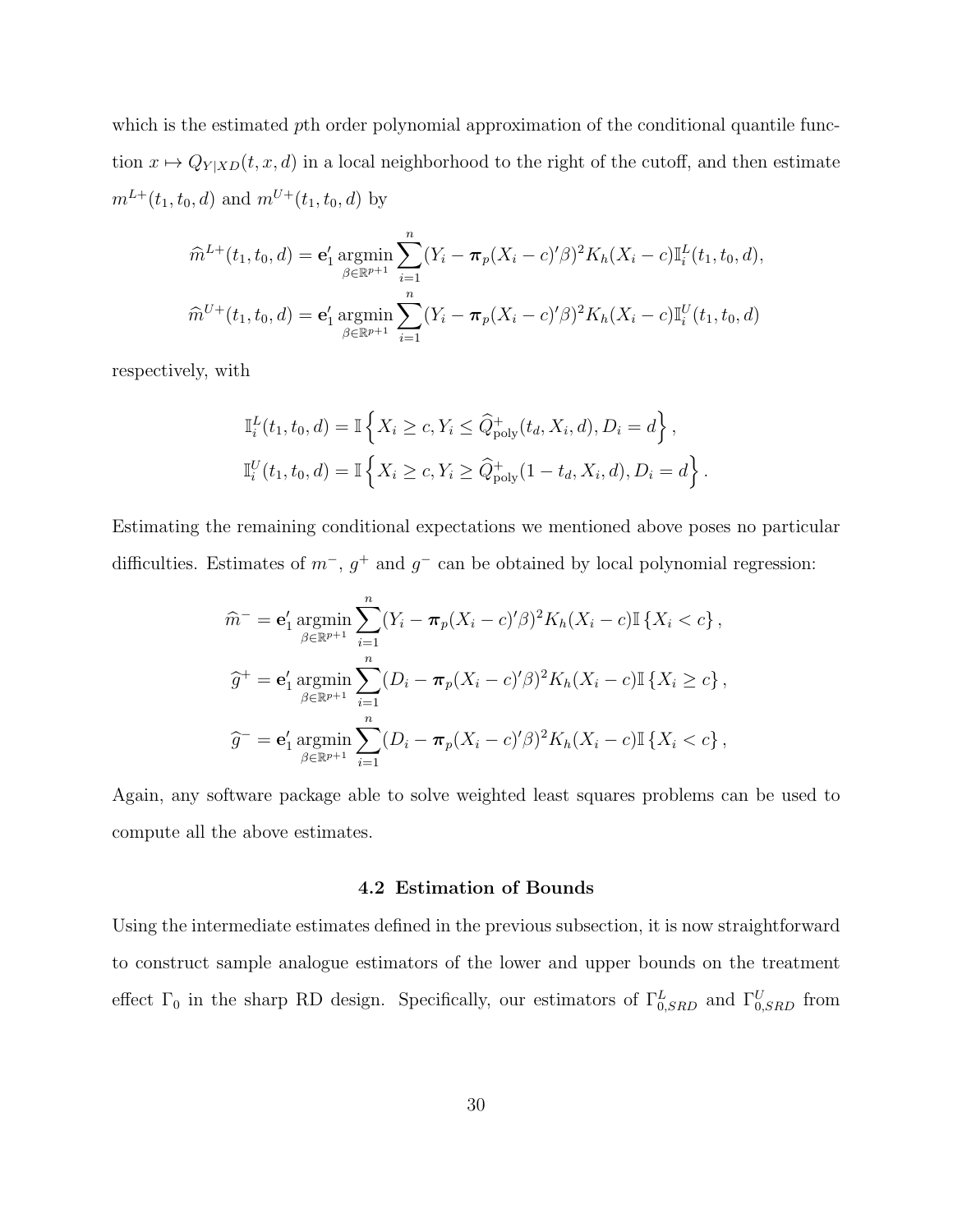Theorem 1 are given by

$$
\widehat{\Gamma}^{L}_{0,SRD} = \widehat{m}^{L+}(\widehat{\tau}) - \widehat{m}^{-} \quad \text{and} \quad \widehat{\Gamma}^{U}_{0,SRD} = \widehat{m}^{U+}(\widehat{\tau}) - \widehat{m}^{-}.
$$

These estimators can be shown to be consistent under general conditions. We explore their large sample properties in more detail in our discussion of inference below.

Estimating the bounds on  $\Gamma_0$  that we derived in Theorem 2 for the fuzzy RD design is a more difficult problem because our estimands take the form of a non-smooth functional of the population distribution of the data. Hirano and Porter (2012) show that it is not possible to construct locally asymptotically unbiased estimators for such objects, and that overly aggressive attempts at bias correction must eventually cause the variance of the estimator to explode. Like all conceivable estimators, our proposed estimators are therefore biased. To describe them, recall the representation of the set  $\mathcal T$  given after Lemma 2, and note that the lower and upper bound on  $\Gamma_0$  from Theorem 2 can be written as

$$
\Gamma_{0,FRD}^{L} = \inf_{t \in [0,1]} \Gamma_0^{L}(t)
$$
 and  $\Gamma_{0,FRD}^{U} = \sup_{t \in [0,1]} \Gamma_0^{U}(t)$ ,

respectively, where  $\Gamma_0^j(t) = \Delta_0^j(\eta_1(t), \eta_0(t))/\Psi_0(\eta_1(t))$  for  $j \in \{L, U\}$ . This notation, which incorporates the shape of the set  $\mathcal T$  into the definition of the bounding function, has the advantage that the area over which optimization takes place does no longer depend on nuisance parameters. We then define the corresponding sample analogues

$$
\begin{aligned}\n\widehat{\Gamma}_{0}^{j}(t) &= \widehat{\Delta}_{0}^{j}(\widehat{\eta}_{1}(t), \widehat{\eta}_{0}(t)) / \widehat{\Psi}_{0}(\widehat{\eta}_{1}(t)), \\
\widehat{\Delta}_{0}^{j}(t_{1}, t_{0}) &= \widehat{m}^{j+}(t_{1}, t_{0}, 1) \cdot \frac{\widehat{g}^{+}(1 - t_{1})}{1 - \widehat{\tau}} + \widehat{m}^{j+}(t_{1}, t_{0}, 0) \cdot \frac{(1 - \widehat{g}^{+})(1 - t_{0})}{1 - \widehat{\tau}} - \widehat{m}^{-}, \\
\widehat{\Psi}_{0}(t_{1}) &= \frac{\widehat{g}^{+} \cdot (1 - t_{1})}{1 - \widehat{\tau}} - \widehat{g}^{-}, \qquad \widehat{\eta}_{d}(t) = \widehat{\tau}_{d}^{L} + t \cdot (\widehat{\tau}_{d}^{U} - \widehat{\tau}_{d}^{L});\n\end{aligned}
$$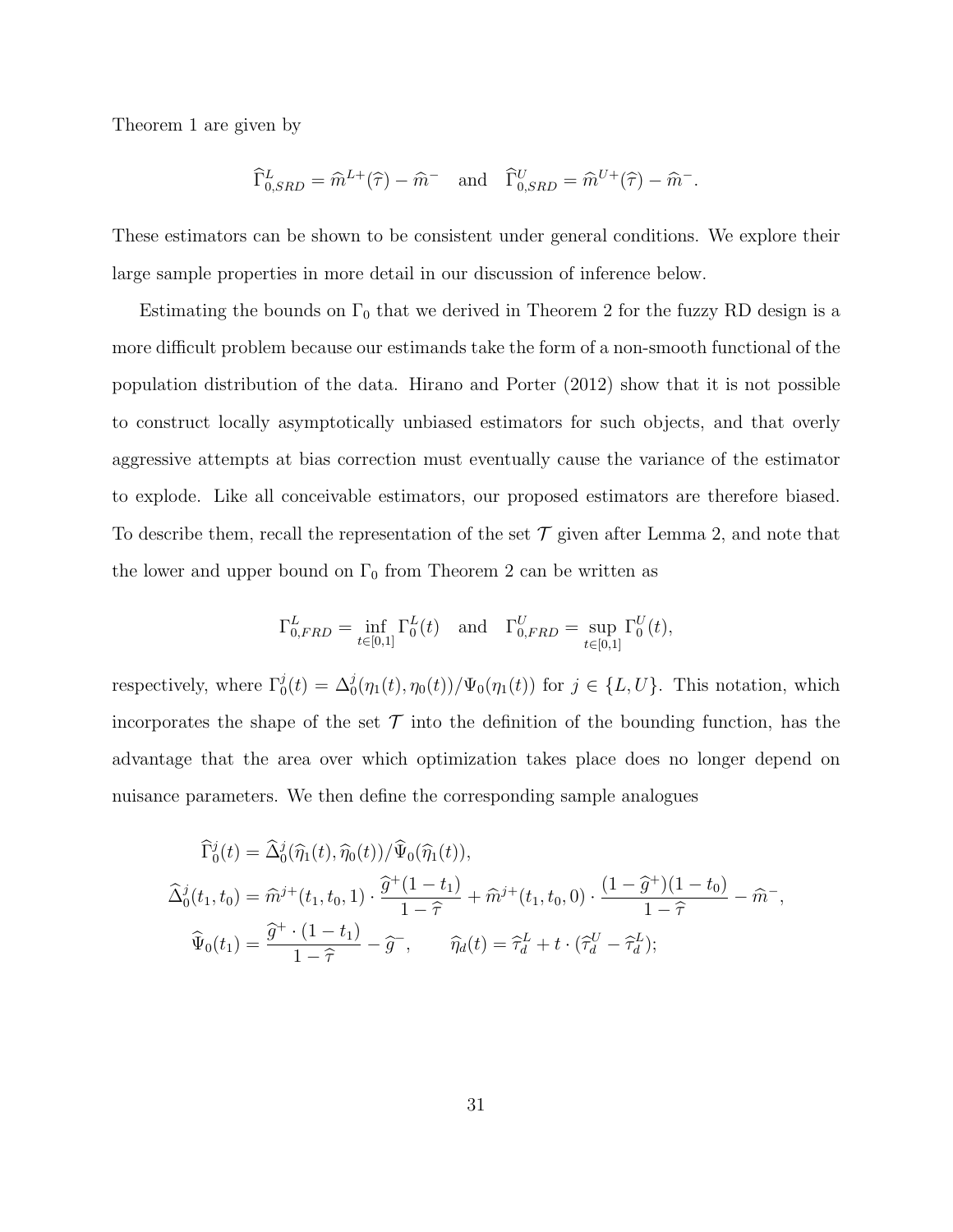for  $j \in \{L, U\}$ ; and our estimates of the endpoints of the line  $\mathcal T$  are given by

$$
\begin{aligned}\n\widehat{\tau}_1^L &= \max\left\{0, 1 - \frac{1 - \widehat{\tau}}{\widehat{g}^+}\right\}, \quad \widehat{\tau}_1^U = \min\left\{1 - \frac{\left(1 - \widehat{\tau}\right) \cdot \widehat{g}^-}{\widehat{g}^+}, \frac{\widehat{\tau}}{\widehat{g}^+}\right\}, \\
\widehat{\tau}_0^L &= \min\left\{1, \frac{\widehat{\tau}}{1 - \widehat{g}^+}\right\}, \quad \widehat{\tau}_0^U = \max\left\{0, \widehat{\tau} - \frac{\left(1 - \widehat{\tau}\right) \cdot \left(\widehat{g}^+ - \widehat{g}^-\right)}{1 - \widehat{g}^+}\right\}.\n\end{aligned}
$$

Our estimators of  $\Gamma^L_{0,FRD}$  and  $\Gamma^U_{0,FRD}$  from Theorem 2 are then given by

$$
\widehat{\Gamma}^L_{0,FRD} = \inf_{t \in [0,1]} \widehat{\Gamma}^L_0(t) \quad \text{and} \quad \widehat{\Gamma}^U_{0,FRD} = \sup_{t \in [0,1]} \widehat{\Gamma}^U_0(t),
$$

respectively. These estimators are consistent under general conditions, but in finite samples  $\widehat{\Gamma}_{0,FRD}^L$  is downward biased for  $\Gamma_{0,FRD}^L$ , and  $\widehat{\Gamma}_{0,FRD}^U$  is upward biased for  $\Gamma_{0,FRD}^U$ . These estimators thus tend to overstate the degree of partial identification, and produce conservative estimates of the identified set that are generally too wide. This has to be taken into account when interpreting results in any empirical setting.

Estimation under the conditions of Theorems 3 and 4 is conceptually similar to that under the conditions of Theorem 2 and 1, respectively, and thus we keep the discussion of the empirical implementation of our refined bounds in these cases rather brief. Following the remark after Theorem 3, estimates  $\widehat{\Gamma}^L_{0,FRD(a)}$  and  $\widehat{\Gamma}^U_{0,FRD(a)}$  of  $\Gamma^L_{0,FRD(a)}$  and  $\Gamma^U_{0,FRD(a)}$  can be obtained by proceeding exactly as in the case of the basic fuzzy RD design, after redefining  $\hat{\tau}_1^L = \hat{\tau}_0^L = \hat{\tau}$ . Estimates of the bounds  $\Gamma^L_{0,FRD(b)}$  and  $\Gamma^U_{0,FRD(b)}$  from Theorem 4 can be constructed as  $\tilde{\Gamma}_{0,FRD(b)}^L = \tilde{\Delta}_0^L(\hat{\tau}/\hat{g}^+,0)/\tilde{\Psi}_0(\hat{\tau}/\hat{g}^+)$  and  $\tilde{\Gamma}_{0,FRD(b)}^U = \tilde{\Delta}_0^L(\hat{\tau}/\hat{g}^+,0)/\tilde{\Psi}_0(\hat{\tau}/\hat{g}^+),$ respectively. Implementing one the of various refinements from Section 3.3 can also be accomplished along similar lines.

## 5 Inference

In this section, we construct "manipulation-robust" confidence intervals for  $\Gamma_0$  that are valid irrespective of the true value of  $\tau$ . These confidence intervals apply to both sharp and fuzzy RD designs. We also propose an alternative approach to inference that is particularly suited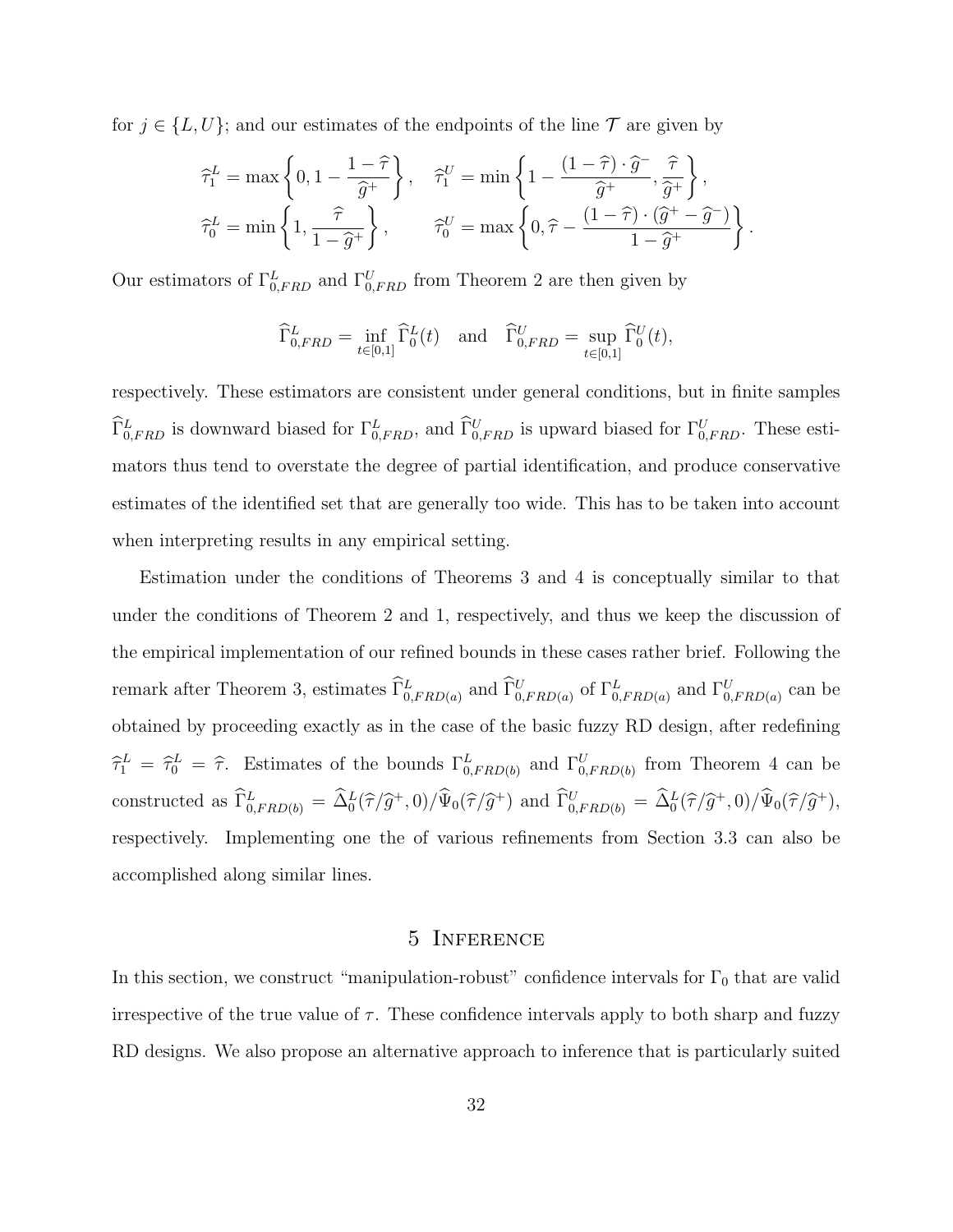for settings where researchers have strong prior beliefs that manipulation is either absent or at least very rare in their application, but where  $\tau$  is only imprecisely estimated.

## **5.1 Confidence Intervals in the Sharp RD Design**

We begin by considering "manipulation-robust" inference on  $\Gamma_0$  in the sharp RD design. Note that the identified set for  $\Gamma_0$  is an interval, and that we have estimates  $\widehat{\Gamma}^L_{0,SRD}$  and  $\widehat{\Gamma}^U_{0,SRD}$  of its lower and upper bounds. If these estimates were jointly asymptotically normal irrespective of the true value of  $\tau$ , then our setup would be a special case of the one studied by Imbens and Manski (2004) and Stoye (2009), and we could use their proposed construction of a confidence interval. However, in our setup  $\hat{\Gamma}_{0,SRD}^{L}$  and  $\hat{\Gamma}_{0,SRD}^{U}$  are only jointly asymptotically normal if  $\tau > 0$  (under appropriate regularity conditions; see the appendix). When  $\tau = 0$  their limiting distribution is non-Gaussian, as the estimated level of manipulation  $\hat{\tau} = \max\{0, 1 - \hat{f}^{-}/\hat{f}^{+}\}$ fails to be asymptotically normal in this case.<sup>9</sup>

Due to the discontinuity in the limiting distribution at  $\tau = 0$ , a Gaussian approximation to the distribution of  $\hat{\Gamma}_{0,SRD}^L$  and  $\hat{\Gamma}_{0,SRD}^U$  is poor in finite samples of any size if  $\tau$  is not well-separated from zero. Moreover, it is well known that the standard bootstrap is unable to consistently estimate the limiting distribution in this case (Andrews, 2000). To obtain a confidence interval that is uniformly valid in the level of manipulation, we therefore propose to estimate the limiting distribution for a level of manipulation that is biased away from its point estimate  $\hat{\tau}$  into the least favorable direction, which is away from zero. This approach is analogous to the idea of moment selection in the moment inequality literature. Such a "biased" limiting distribution is Gaussian, but due to the complexity of its asymptotic variance we suggest estimating it via the bootstrap. Specifically, we construct a bootstrap distribution under which the bootstrap analogue of  $\tilde{\tau} = 1 - \hat{f}$ <sup>-</sup>/ $\hat{f}$ <sup>+</sup> is centered around  $\max{\{\hat{\tau}, \kappa_n \hat{s}_{\hat{\tau}}\}}$ , where  $\hat{s}_{\hat{\tau}}$  is the standard error of  $\tilde{\tau}$ , and  $\kappa_n$  is a sequence of constants that

<sup>&</sup>lt;sup>9</sup>Under standard regularity conditions we have that  $\sqrt{n}h(\hat{\tau}-\tau) \stackrel{d}{\to} \max\{0,Z\}$  if  $\tau=0$ , where *Z* is a ussian random variable with mean zero. Gaussian random variable with mean zero.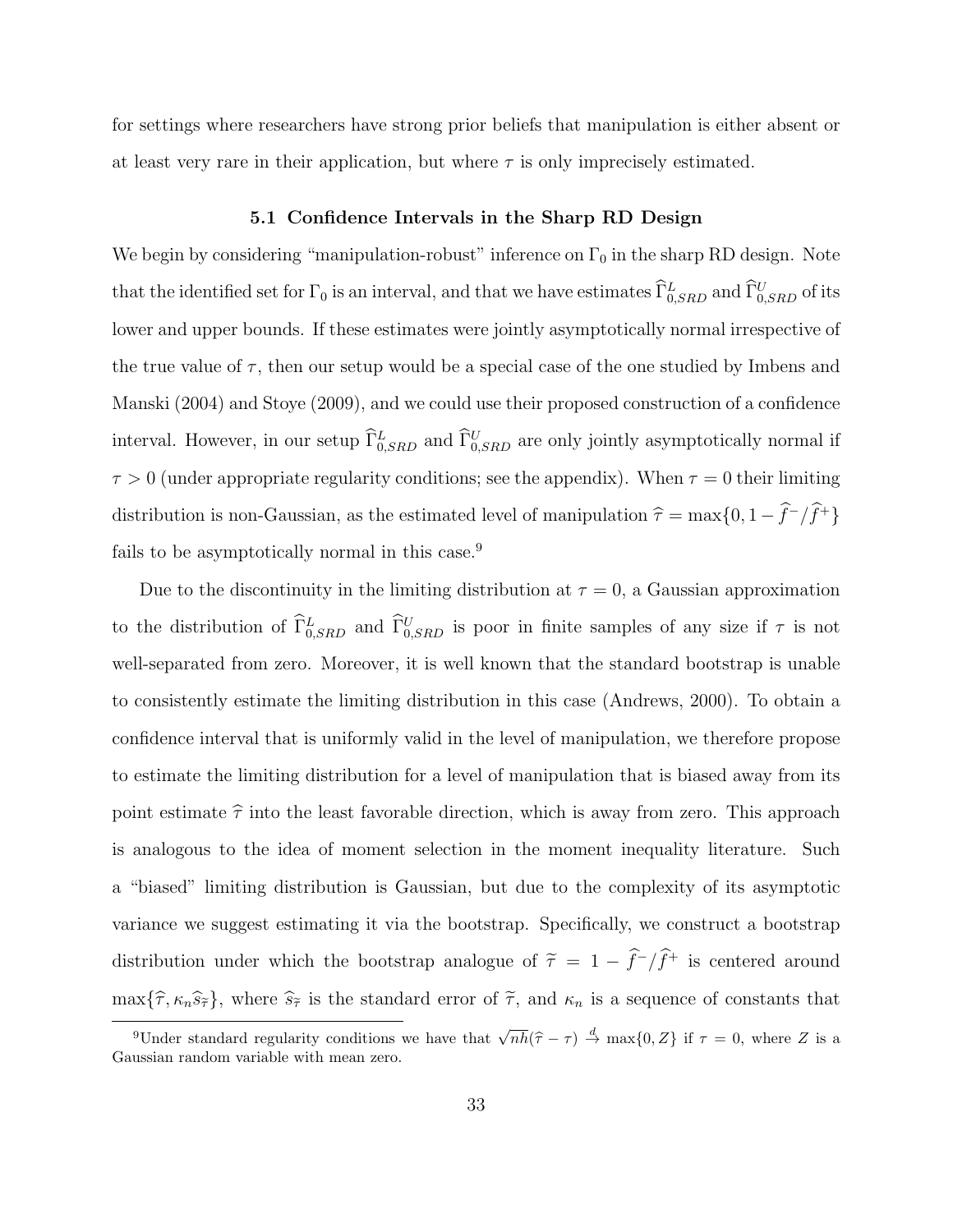slowly tends to infinity. Following much of the moment inequality literature, we choose  $\kappa_n = \log(n)^{1/2}$  in this paper. The algorithm for our bootstrap is as follows.

- 1. Generate bootstrap samples  $\{Y_{i,b}, D_{i,b}, X_{i,b}\}_{i=1}^n$ ,  $b = 1, \ldots, B$  by sampling with replacement from the original data  $\{Y_i, D_i, X_i\}_{i=1}^n$ ; for some large integer *B*.
- 2. Calculate  $\tilde{\tau}_b^* = 1 \hat{f}_b^- / \hat{f}_b^+$ , and put  $\hat{s}_{\tilde{\tau}}$  as the sample standard deviation of  $\{\tilde{\tau}_b^*\}_{b=1}^B$ .
- 3. Calculate  $\widetilde{\tau}_b = \widetilde{\tau}_b^* \widetilde{\tau} + \max{\lbrace \widehat{\tau}, \kappa_n \widehat{s}_{\widetilde{\tau}} \rbrace}$  and  $\widehat{\tau}_b = \max{\lbrace \widetilde{\tau}_b, 0 \rbrace}$ .
- 4. For  $j \in \{U, L\}$ , calculate  $\hat{\Gamma}_{0,SRD,b}^{j}$  using the redefined estimate  $\hat{\tau}_{b}$  from the previous step, and put  $\hat{s}^j$  as the sample standard deviation of  $\{\widehat{\Gamma}^j_{0,SRD,b}\}_{b=1}^B$ .

Now define  $\widehat{\Gamma}_{0,SRD}^{L*} = \widehat{m}^{L+}(\widehat{\tau}^*) - \widehat{m}^-$  and  $\widehat{\Gamma}_{0,SRD}^{U*} = \widehat{m}^{U+}(\widehat{\tau}^*) - \widehat{m}^-$ , with  $\widehat{\tau}^* = \max{\{\widetilde{\tau}, \kappa_n \widehat{s}_{\widetilde{\tau}}\}},$ as estimates of the lower and upper bound on  $\Gamma_0$  using a conservatively biased estimate of *τ*. A uniformly valid  $1 - \alpha$  confidence interval for  $\Gamma_0$  is then given by

$$
\mathcal{C}_{1-\alpha}^{SRD} \equiv \left[ \widehat{\Gamma}_{0,SRD}^{L*} - r_{\alpha} \cdot \widehat{s}^{L}, \ \widehat{\Gamma}_{0,SRD}^{U*} + r_{\alpha} \cdot \widehat{s}^{U} \right],
$$

where  $r_{\alpha}$  is the value that solves the equation

$$
\Phi\left(r_{\alpha} + \frac{\widehat{\Gamma}_{0,SRD}^{U*} - \widehat{\Gamma}_{0,SRD}^{L*}}{\max\{\widehat{s}^L, \widehat{s}^U\}}\right) - \Phi(-r_{\alpha}) = 1 - \alpha,
$$

and  $\Phi(\cdot)$  is the CDF of the standard normal distribution. Note that for  $\alpha < 0.5$  the critical value  $r_{\alpha}$  satisfies  $\Phi^{-1}(1-\alpha) < r_{\alpha} < \Phi^{-1}(1-\alpha/2)$ ; and that  $r_{\alpha}$  is, all else equal, decreasing in the length  $\tilde{\Gamma}_{0,SRD}^{U*} - \tilde{\Gamma}_{0,SRD}^{L*}$  of the estimated identified set. As pointed out by Imbens and Manski (2004), this choice of critical value ensures that the confidence interval has good finite-sample coverage properties irrespective of the length of the identified set.

## **5.2 Confidence Intervals in the Fuzzy RD Design**

Constructing a confidence interval for  $\Gamma_0$  under the conditions of Theorem 2 involves some further complications due to the presence of optimization operators in the definitions of the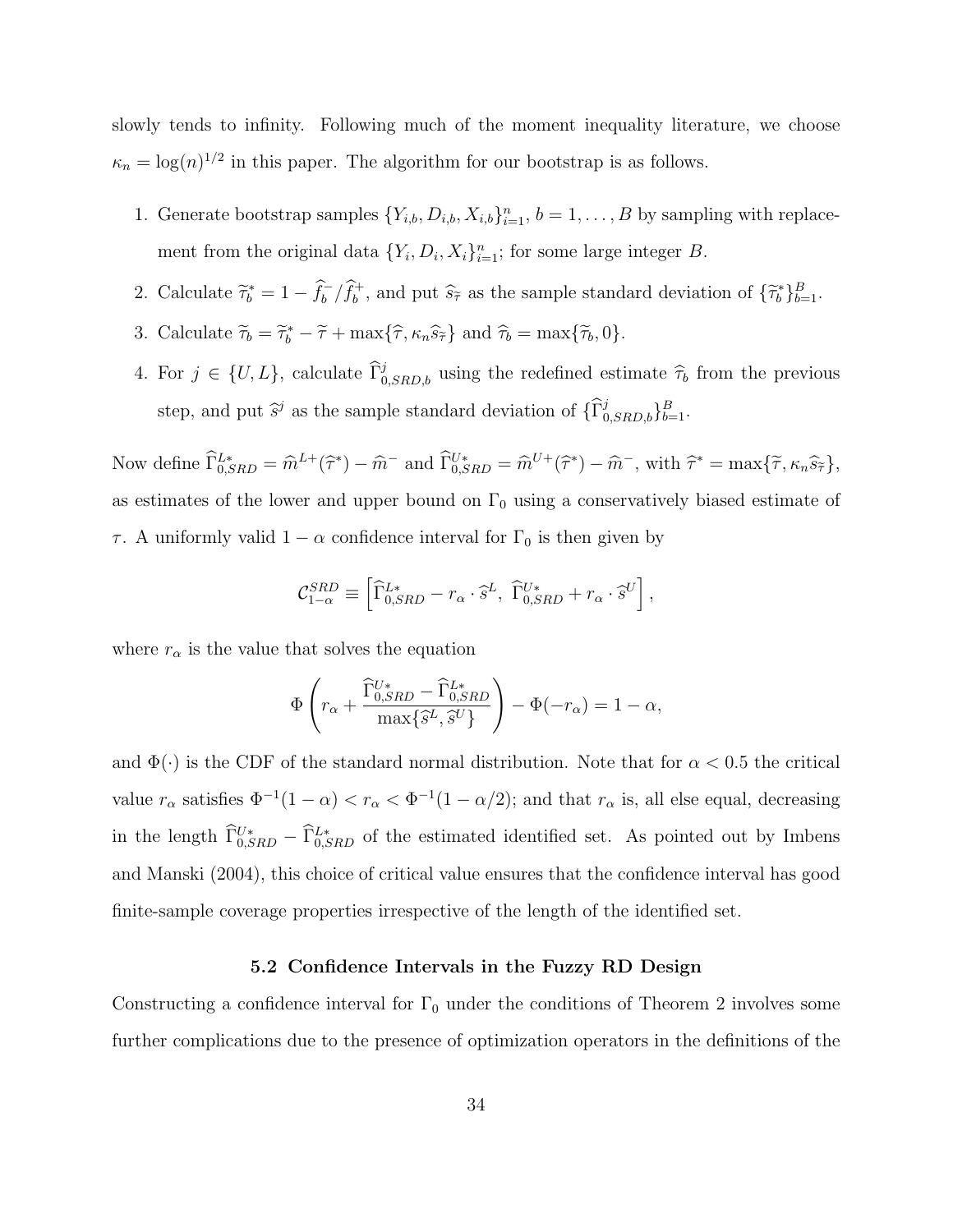upper and lower bounds. Our setup is different from the one in Chernozhukov, Lee, and Rosen (2013), who study inference on *intersection bounds* of the form  $[\sup_v \theta(v), \inf_v \theta(v)]$ . Our problem is an example of *union bounds*, where the role of the inf and the sup operator in the definition of the identified set is reversed. We are not aware of any general results regarding inference for union bounds, but the problem can be addressed using the intersection-union testing principle of Berger (1982).

The main idea is the following. Recall the definition of the set of feasible values for  $(\tau_1, \tau_0)$ , which is  $\mathcal{T} = \{\eta(t) \equiv (\eta_1(t), \eta_0(t)) : t \in [0, 1]\}\$ with  $\eta_d(t) = \tau_d^L + t \cdot (\tau_d^U - \tau_d^L)$ , and note that our construction of the bounds on  $\Gamma_0$  involved showing that if we knew that  $(\tau_1, \tau_0) = \eta(t)$ for some fixed value of  $t \in [0,1]$ , the sharp lower and upper bound on  $\Gamma_0$  would be  $\Gamma_0^L(t)$ and  $\Gamma_0^U(t)$  respectively. Now suppose that for every  $t \in [0,1]$  we had a  $1-\alpha$  confidence interval  $C_{1-\alpha}^{FRD}(t)$  for  $\Gamma_0$  that was valid if the true value of  $(\tau_1, \tau_0)$  was equal to  $\eta(t)$ . Then the intersection-union testing principle implies that  $C_{1-\alpha}^{FRD} = \bigcup_{t \in [0,1]} C_{1-\alpha}^{FRD}(t)$  is an asymptotically valid  $1 - \alpha$  confidence interval for  $\Gamma_0$ . That is, a candidate value for  $\Gamma_0$  is outside of  $C_{1-\alpha}^{FRD}$  if and only if it is outside of  $C_{1-\alpha}^{FRD}(t)$  for all  $t \in [0,1]$ . An important feature of this approach is that both the "fixed  $t$ " and the overall confidence interval have level  $1 - \alpha$ : there is no need for a multiplicity adjustment to account for the fact that we are implicitly testing a continuum of hypotheses.

The problem of constructing a confidence interval for  $\Gamma_0$  under the conditions of Theorem 2 is thus reduced to constructing a confidence interval for  $\Gamma_0$  under the assumption that  $(\tau_1, \tau_0) = \eta(t)$  for some known  $t \in [0, 1]$ . Such a confidence interval can be based on the estimates  $\hat{\Gamma}_0^L(t)$  and  $\hat{\Gamma}_0^U(t)$ . For reasons analogous to those in the previous section, the limiting distribution of these estimators is discontinuous at  $\tau = 0$ . We therefore consider a modified bootstrap procedure to estimate of the distribution of  $\Gamma_0^L(t)$  and  $\Gamma_0^U(t)$  in which the value of  $\tau$  is again biased away from zero. The algorithm is as follows.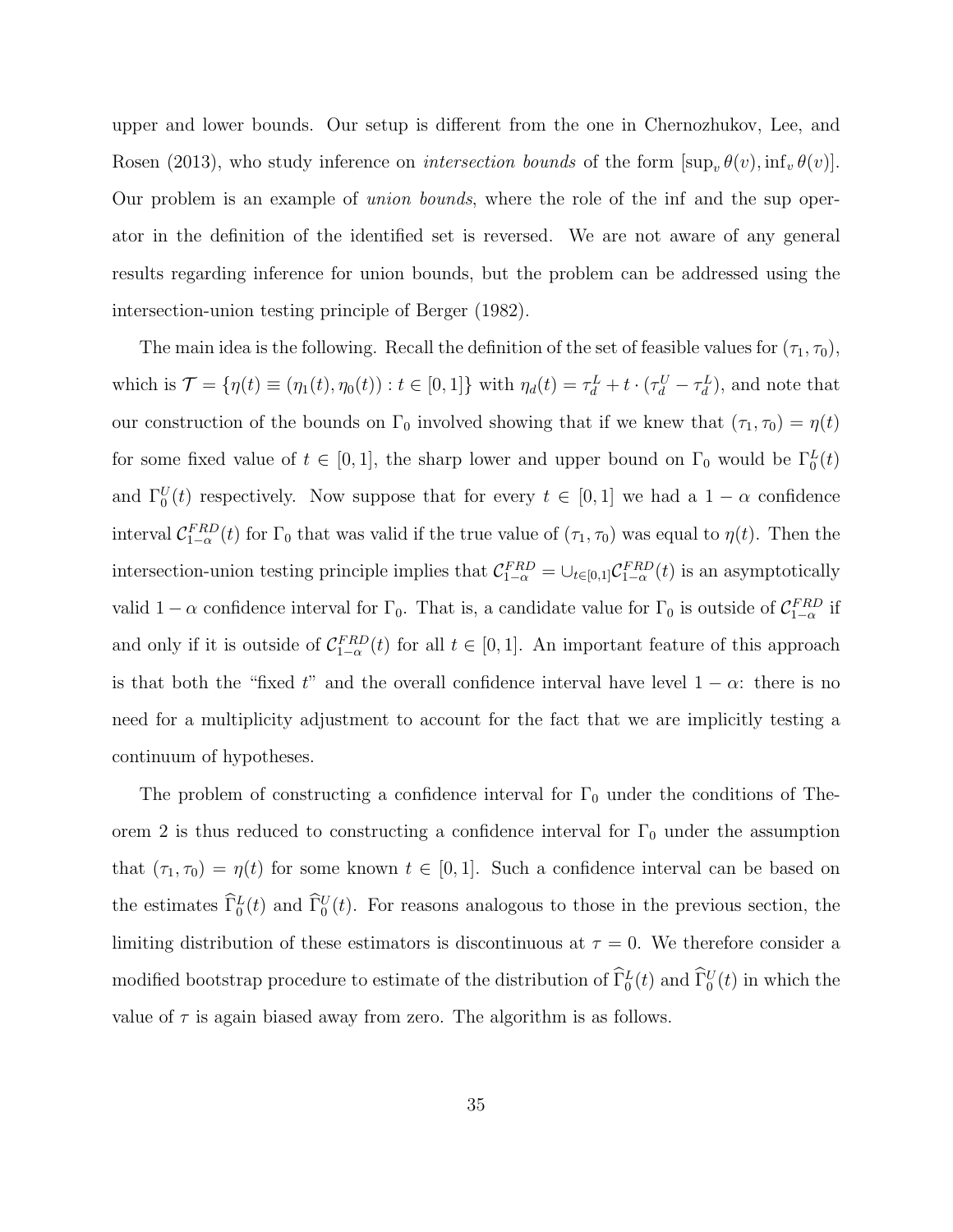- 1. Generate bootstrap samples  $\{Y_{i,b}, D_{i,b}, X_{i,b}\}_{i=1}^n$ ,  $b = 1, \ldots, B$  by sampling with replacement from the original data  $\{Y_i, D_i, X_i\}_{i=1}^n$ ; for some large integer *B*.
- 2. Calculate  $\tilde{\tau}_b^* = 1 \hat{f}_b^- / \hat{f}_b^+$ , and put  $\hat{s}_{\tilde{\tau}}$  as the sample standard deviation of  $\{\tilde{\tau}_b^*\}_{b=1}^B$ .
- 3. Calculate  $\widetilde{\tau}_b = \widetilde{\tau}_b^* \widetilde{\tau} + \max{\lbrace \widehat{\tau}, \kappa_n \widehat{s}_{\widetilde{\tau}} \rbrace}$  and  $\widehat{\tau}_b = \max{\lbrace \widetilde{\tau}_b, 0 \rbrace}$ .
- 4. For  $j \in \{U, L\}$ , calculate  $\widehat{\Gamma}_{0,b}^j(t)$  using the redefined estimate  $\widehat{\tau}_b$  from the previous step, and put  $\hat{s}^j(t)$  as the sample standard deviation of  $\{\widehat{\Gamma}^j_{0,b}(t)\}_{b=1}^B$ .

Now define  $\hat{\Gamma}_0^{L*}(t)$  and  $\hat{\Gamma}_0^{U*}(t)$  exactly as  $\hat{\Gamma}_0^{L}(t)$  and  $\hat{\Gamma}_0^{U}(t)$ , with the exception that  $\hat{\tau}^*$  =  $\max{\{\tilde{\tau}, \kappa_n \hat{s}_{\tilde{\tau}}\}}$  is used in place of  $\hat{\tau}$  in the calculations. Then our "fixed *t*" confidence interval for  $\Gamma_0$  with nominal level  $1 - \alpha$  is given by

$$
\mathcal{C}_{1-\alpha}^{FRD}(t) = \left[ \widehat{\Gamma}_0^{L*}(t) - r_\alpha(t) \cdot \widehat{s}^L(t), \ \widehat{\Gamma}_0^{U*}(t) + r_\alpha(t) \cdot \widehat{s}^U(t) \right],
$$

where  $r_\alpha(t)$  is the value that solves the equation

$$
\Phi\left(r_{\alpha}(t) + \frac{\widehat{\Gamma}_{0}^{U*}(t) - \widehat{\Gamma}_{0}^{L*}(t)}{\max\{\widehat{s}^{L}(t), \widehat{s}^{U}(t)\}}\right) - \Phi(-r_{\alpha}(t)) = 1 - \alpha,
$$

and  $\Phi(\cdot)$  is the CDF of the standard normal distribution. The final intersection-union confidence interval for  $\Gamma_0$  is then given by

$$
\mathcal{C}_{1-\alpha}^{FRD} = \left[ \inf_{t \in [0,1]} \left( \widehat{\Gamma}_0^L(t) - r_\alpha(t) \cdot \widehat{s}^L(t) \right), \sup_{t \in [0,1]} \left( \widehat{\Gamma}_0^U(t) + r_\alpha(t) \cdot \widehat{s}^U(t) \right) \right].
$$

The construction of this confidence interval does not account for the fact that the limiting distribution of the  $\hat{\Gamma}_0^j(t)$  is not only discontinuous at  $\tau = 0$ , but also at those values of  $\tau$ under which (i) the denominator  $\Psi_0(\eta_1(t))$  in the definition of  $\Gamma_0^j(t)$  becomes equal to zero; and (ii) one of the various max and min operators in the definition of the function  $\eta_d(\cdot)$ becomes binding. Our confidence interval might thus not have the correct size if the true value of  $\tau$  is close to either of these discontinuities. On the other hand, our approach should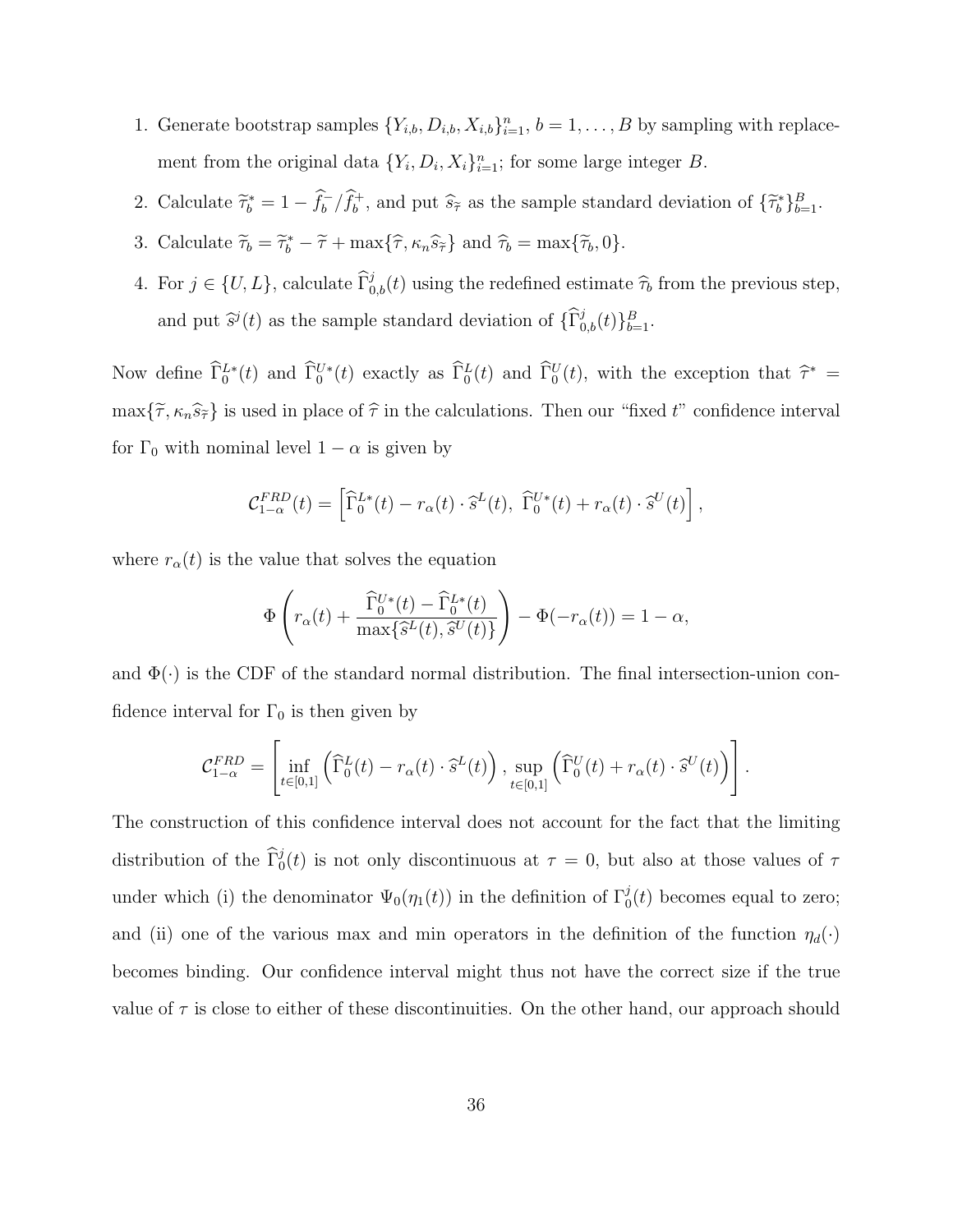work well if

$$
\tau \ll \frac{\mathbb{E}(D_i|X_i = c^+) - \mathbb{E}(D_i|X_i = c^-)}{1 - \mathbb{E}(D_i|X_i = c^-)},
$$
\n(5.1)

as this rules out issue (i), and if either

$$
\tau \ll 1 - \mathbb{E}(D_i | X_i = c^+)
$$
 or  $\tau \gg 1 - \mathbb{E}(D_i | X_i = c^+),$  (5.2)

as this rules out issue (ii). Both conditions appear reasonable for many applications, including the one we study below. To keep the exposition simply, we therefore do not include any "safeguards" against such cases into our bootstrap procedure.

## **5.3 An Alternative Strategy for Inference**

A price one has to be pay for the uniform validity of the above-mentioned confidence intervals over all plausible values of  $\tau$  is that they might be quite conservative in settings where  $\tau$  is close or equal to zero, but measured rather imprecisely. Such confidence intervals accurately reflect the uncertainty about  $\Gamma_0$  from the point of view of a researcher that is *a priori* agnostic about what the true value of  $\tau$  is, and wants to ensure correct coverage properties of the confidence interval under all values of *τ* that are not ruled out with near-certainty by the data. In many applications, however, researchers have strong prior beliefs that manipulation is either completely absent or at least quite rare in their setting. When this view is confirmed by a point estimate of  $\tau$  that is close to zero, imposing the restriction that  $\tau$  is equal to  $\kappa_n \hat{s}_\tau$ in the bootstrap world might seem overly pessimistic to them.

We therefore consider an alternative strategy for inference that can be used in such situations. The idea is as follows. Suppose that the main interest of the researcher is in testing the hypothesis that  $\Gamma_0 = G$  against the alternative that  $\Gamma_0 \neq G$ , where *G* is some constant. We then propose to construct confidence intervals  $C_{1-\alpha}(\tau^*)$  for  $\Gamma_0$  that are derived under the (counterfactual) assumption that it is known that  $\tau = \tau^*$ . For  $\tau^* = 0$ , this yields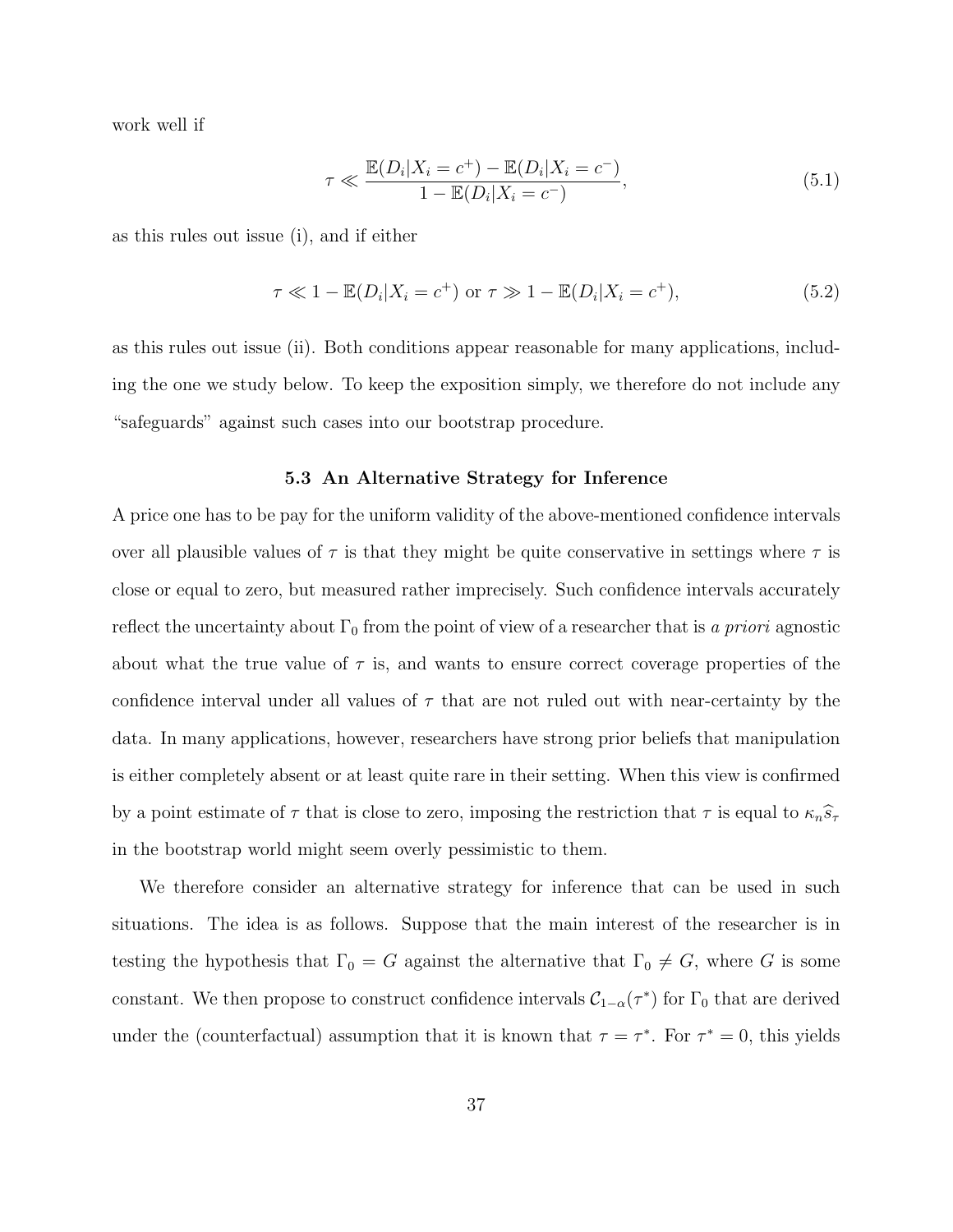the usual "no manipulation" confidence interval, and generally  $C_{1-\alpha}(\tau^*)$  becomes wider as *τ*<sup>\*</sup> increases. The researcher can then plot the upper and lower boundary of  $C_{1-\alpha}(\tau^*)$  as a function of  $\tau^*$ , and check graphically for which levels of manipulation the point  $\Gamma_0 = G$  is contained in the confidence interval. For example, suppose that  $G \notin C_{1-\alpha}(0)$ , but that  $G \in C_{1-\alpha}(\tau^*)$  for  $\tau^* \geq 0.1$ . Then the researcher can report that in his preferred "no manipulation" specification the null hypothesis that  $\Gamma_0 = G$  is rejected at the critical level  $\alpha$ , and that at least a 10% level of manipulation around the cutoff would be needed to reverse this result.

We believe that such an exercise is a useful robustness check for every RD study, and a reasonable way to visualize the impact of potential manipulation when the above-mentioned "manipulation-robust" confidence intervals are deemed to be too conservative. We now describe the necessary modifications of our bootstrap algorithms for this approach.

## *"Fixed Manipulation" Bootstrap in the Sharp RD Design*

- 1. For  $\tau^* \in [0,1]$ , define  $\widehat{\Gamma}_{0,SRD}^L(\tau^*) = \widehat{m}^{L+}(\tau^*) \widehat{m}^-$  and  $\widehat{\Gamma}_{0,SRD}^U(\tau^*) = \widehat{m}^{U+}(\tau^*) \widehat{m}^-$ .
- 2. Generate bootstrap samples  $\{Y_{i,b}, D_{i,b}, X_{i,b}\}_{i=1}^n$ ,  $b = 1, \ldots, B$  by sampling with replacement from the original data  $\{Y_i, D_i, X_i\}_{i=1}^n$ ; for some large integer *B*.
- 3. For  $j \in \{U, L\}$ , calculate  $\widehat{\Gamma}_{0,SRD,b}^j(\tau^*)$ , and put  $\widehat{s}^j(\tau^*)$  as the sample standard deviation of  ${\{\widehat{\Gamma}_{0,SRD,b}(\tau^*)^j\}}_{b=1}^B$ .
- 4. Compute the  $1 \alpha$  confidence interval

$$
\mathcal{C}_{1-\alpha}^{SRD}(\tau^*) \equiv \left[ \widehat{\Gamma}_{0,SRD}^L(\tau^*) - r_\alpha(\tau^*) \cdot \widehat{s}^L(\tau^*), \ \widehat{\Gamma}_{0,SRD}^U(\tau^*) + r_\alpha(\tau^*) \cdot \widehat{s}^U(\tau^*) \right],
$$

where  $r_{\alpha}(\tau^*)$  is the value that solves the equation

$$
\Phi\left(r_{\alpha}(\tau^*) + \frac{\widehat{\Gamma}_{0,SRD}^U(\tau^*) - \widehat{\Gamma}_{0,SRD}^L(\tau^*)}{\max\{\widehat{s}^L(\tau^*), \widehat{s}^U(\tau^*)\}}\right) - \Phi(-r_{\alpha}(\tau^*)) = 1 - \alpha.
$$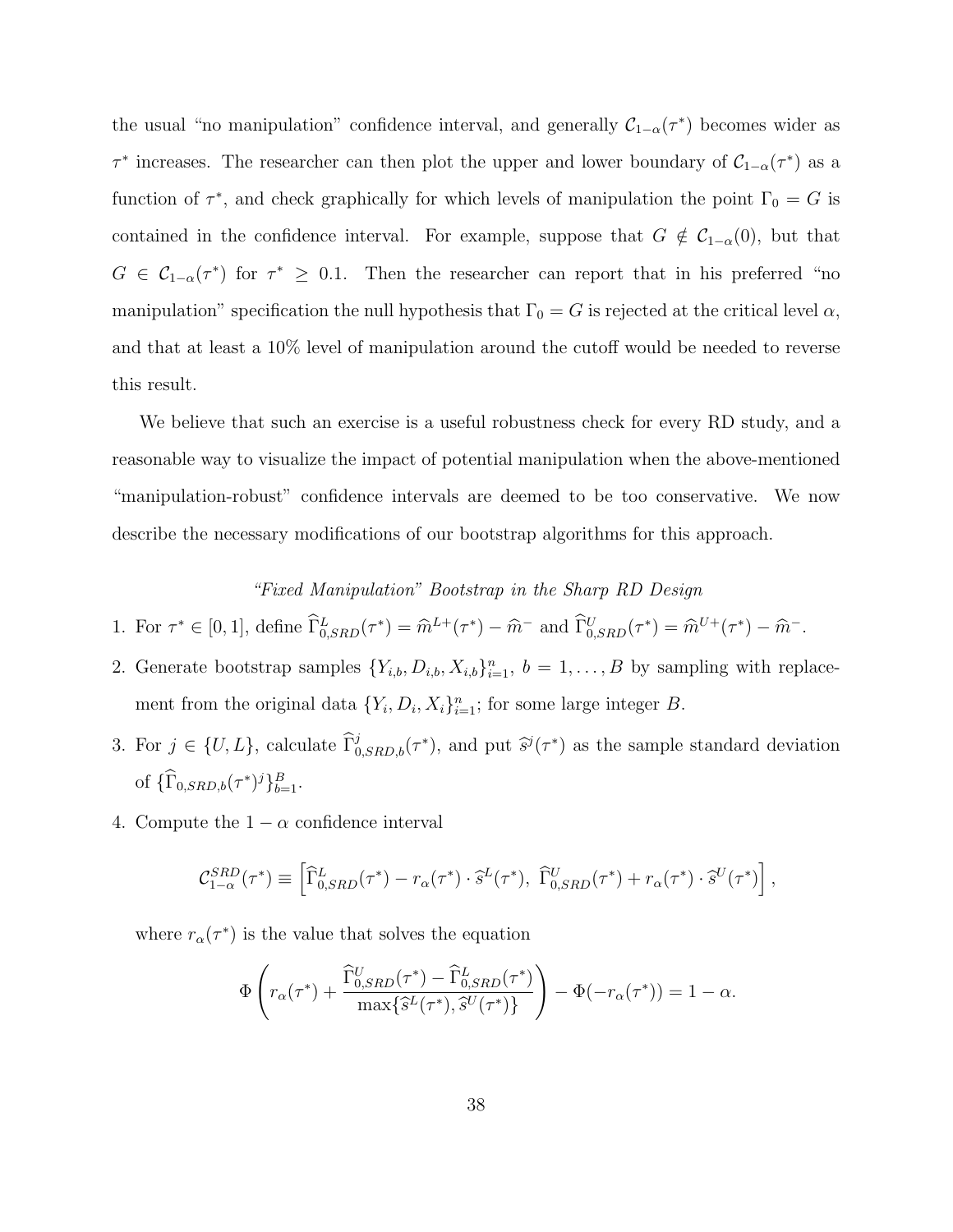## *"Fixed Manipulation" Bootstrap in the Fuzzy RD Design*

- 1. For  $\tau^* \in [0,1]$  and  $t \in [0,1]$ , define  $\tilde{\Gamma}_0^L(\tau^*, t)$  and  $\tilde{\Gamma}_0^U(\tau^*, t)$  exactly as  $\tilde{\Gamma}_0^L(t)$  and  $\tilde{\Gamma}_0^U(t)$ , with the exception that  $\tau^*$  is used in place of  $\hat{\tau}$  in the calculations.
- 2. Generate bootstrap samples  $\{Y_{i,b}, D_{i,b}, X_{i,b}\}_{i=1}^n$ ,  $b = 1, \ldots, B$  by sampling with replacement from the original data  $\{Y_i, D_i, X_i\}_{i=1}^n$ ; for some large integer *B*.
- 3. For  $j \in \{U, L\}$ , calculate  $\widehat{\Gamma}_{0,b}^j(\tau^*, t)$ , and put  $\widehat{s}^j(\tau^*, t)$  as the sample standard deviation of  ${\{\widehat{\Gamma}_{0,b}^j(\tau^*,t)\}_{b=1}^B}.$
- 4. Compute the  $1 \alpha$  confidence interval

$$
\begin{split} &\mathcal{C}^{FRD}_{1-\alpha}(\tau^*) \\ &= \left[\inf_{t\in[0,1]}\left(\widehat{\Gamma}^L_0(\tau^*,t)-r_\alpha(\tau^*,t)\cdot \widehat{s}^L(\tau^*,t)\right), \sup_{t\in[0,1]}\left(\widehat{\Gamma}^U_0(\tau^*,t)+r_\alpha(\tau^*,t)\cdot \widehat{s}^U(\tau^*,t)\right)\right], \end{split}
$$

where  $r_{\alpha}(\tau^*, t)$  is the value that solves the equation

$$
\Phi\left(r_{\alpha}(\tau^*,t) + \frac{\widehat{\Gamma}_0^U(\tau^*,t) - \widehat{\Gamma}_0^L(\tau^*,t)}{\max\{\widehat{s}^L(\tau^*,t),\widehat{s}^U(\tau^*,t)\}}\right) - \Phi(-r_{\alpha}(\tau^*,t)) = 1 - \alpha.
$$

## 6 Empirical Application

In this section, we apply the estimation and inference procedures developed above to bound the effect of unemployment insurance (UI) takeup around an eligibility cutoff in Brazil.

UI is a good example of a program for which our approach is useful. There is a whole literature that is interested in the effect of UI on the time it takes for displaced workers to find a new job. RD designs are natural empirical strategies to estimate this effect because UI programs typically feature discontinuities in eligibility based on the level of some running variable, such as the number of months of employment prior to layoff. At the same time, there is another literature studying how UI may increase turnover and layoffs when benefits are not fully experience-rated, i.e. when firms are not paying at the margin for the benefits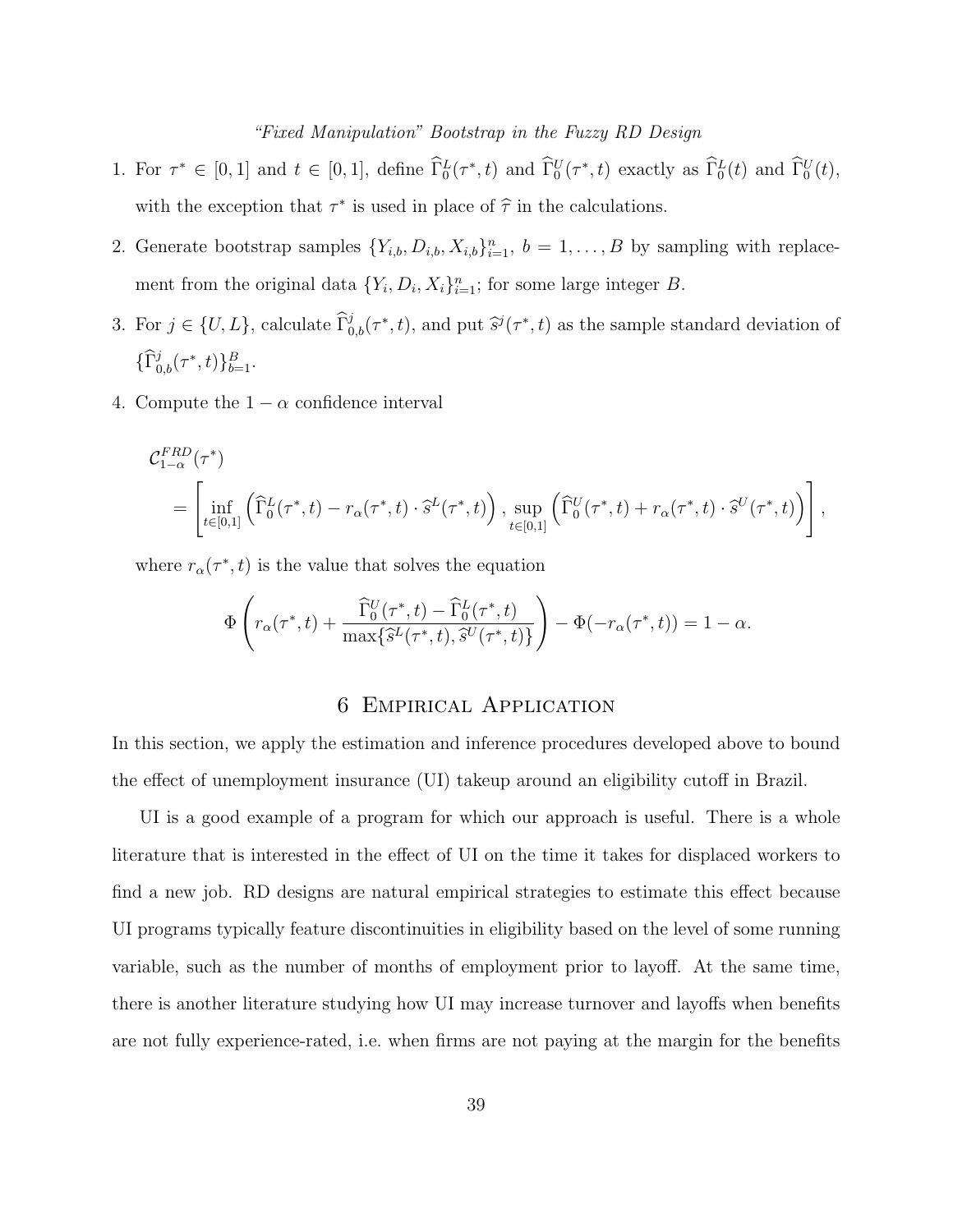drawn by their workers (e.g. Feldstein, 1976; Anderson and Meyer, 2000). In practice, UI benefits are never fully experience-rated. The possibility that manipulation of the running variable could invalidate the standard assumption for an RD design is thus a serious concern in the UI context. This concern may be particularly severe in countries with high labor market informality, such as Brazil. The utility costs of being (reported as) laid off when eligible for UI may be relatively low for some workers if they can work informally, possibly in the very same firm that they are supposedly being laid off from. Finally, our key identifying assumption ("one-sided manipulation") is likely to apply: all displaced workers are likely to have a (weak) preference for being eligible for (additional) UI benefits.<sup>10</sup>

The main purpose of our empirical exercise is to illustrate the applicability of our approach. However, its results are relevant for their own sake. The effect of UI on non-formalemployment duration (i.e., the time between two formal jobs), for which we estimate bounds below, is an important input to the evaluation of the optimal design of UI programs.<sup>11</sup> Specifically, the local average treatment effect at an eligibility cutoff would be an important input for the welfare effect of marginal changes in the location of the cutoff. Moreover, UI programs have been adopted or considered in a number of developing countries. Yet, the existing evidence for developing countries, whose labor markets present distinctive features such as a high prevalence of informal work opportunities, remains limited (Gerard and Gonzaga, 2014).

## **6.1 Institutional Details, Data, and Sample Selection**

In Brazil, a worker who is reported as involuntarily laid off from a private formal job is eligible for UI under two conditions. First, she must have at least six months of continuous job tenure at layoff. Second, there must be at least 16 months between the date of her layoff

<sup>10</sup>They always have the choice to not take up UI.

<sup>&</sup>lt;sup>11</sup>See for instance Baily (1978) and Chetty (2008). The literature typically refers to the effect on nonemployment duration because it considers countries where all jobs are assumed to be formal.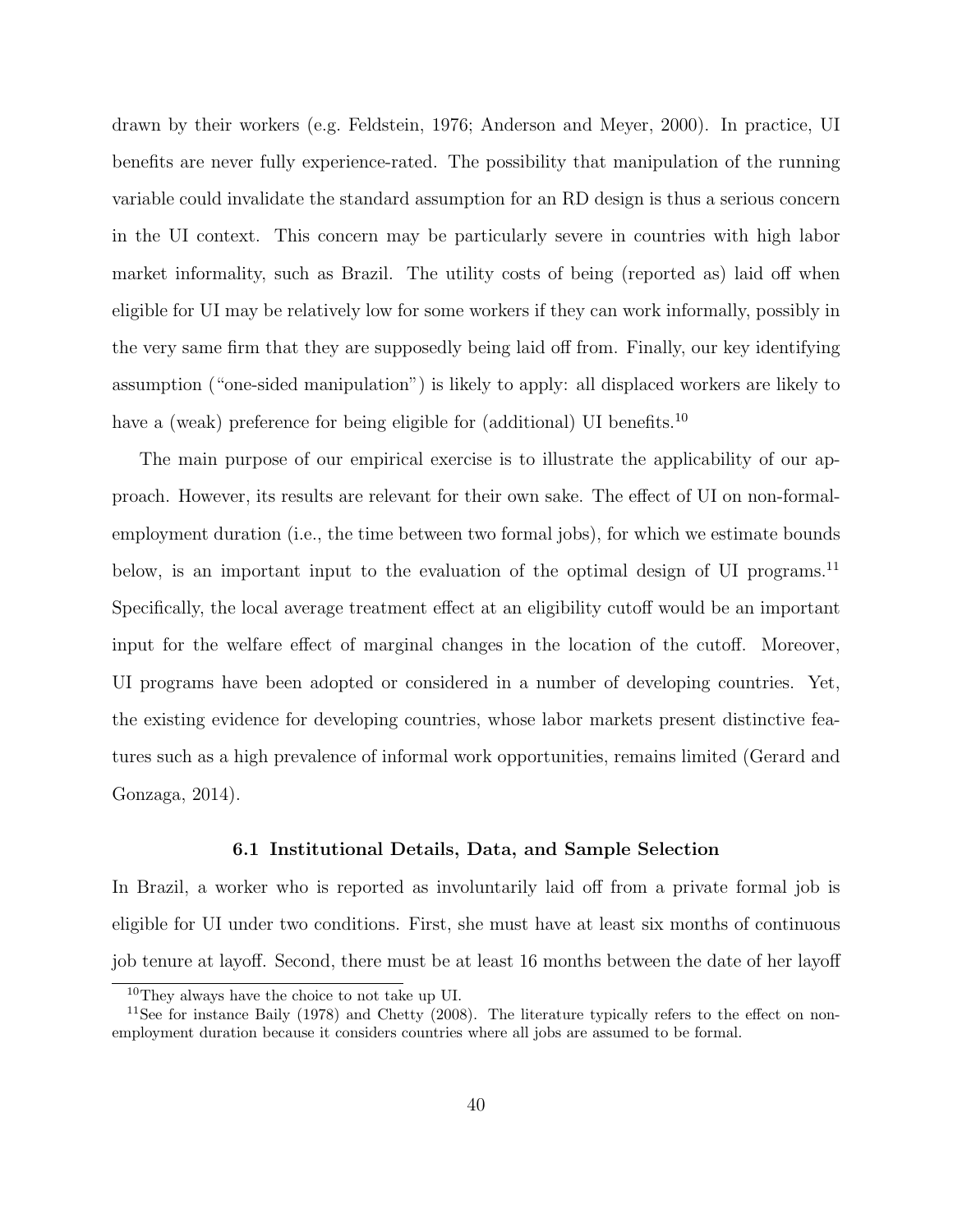and the date of the last layoff after which she applied for and drew UI benefits. We focus on the eligibility cutoff created by this second condition.<sup>12</sup> Eligible workers can draw three, four, or five months of UI benefits if they accumulated more than 6, 12, or 24 months of formal employment in the 36 months prior to layoff. Their benefit level depends nonlinearly on their average wage in the three months prior to layoff. The replacement rate is 100% at the bottom of the wage distribution but already down to 60% for a worker who earned three times the minimum wage (the benefit schedule is shown in the Appendix). Finally, UI benefits are not experience-rated in Brazil as they are financed by a tax on firms' total sales.

Our empirical analysis relies on two administrative datasets. The first one is a longitudinal matched employee-employer dataset covering by law the universe of formal employees. Every year, firms must report all workers formally employed at some point during the previous calendar year. The data include information on wage, tenure, age, race, gender, education, sector of activity, and establishment size. Importantly, the data also include hiring and separation dates, as well as the reason for separation. The second dataset is the registry of all UI payments. Individuals can be matched in both datasets as they are identified through the same ID number. Combining the datasets, we know whether any displaced formal employee is eligible for UI, how many UI payments she draws, and when she is formally reemployed.

Our sample of analysis is constructed as follows. First, we consider all workers, 18 to 55 years old, who lost a private full-time formal job and drew UI benefits between 2002 and 2010. Second, workers who find a new formal job before exhausting their benefits are entitled to draw the remaining benefits after a new layoff, even if it occurred before the 16 month cutoff. We thus limit the sample to workers who exhausted their UI benefits (a large majority; see Gerard and Gonzaga, 2014) such that the change in eligibility at the 16-month cutoff is sharp. To do so, we select workers who drew the maximum number of UI benefits

<sup>&</sup>lt;sup>12</sup>There is evidence of manipulation around the six-month cutoff as well (Gerard and Gonzaga, 2014). The 16-month cutoff is more arbitrary and thus less likely to coincide with other possible discontinuities. For instance, six months of job tenure may be a salient milestone for evaluating employees' performance.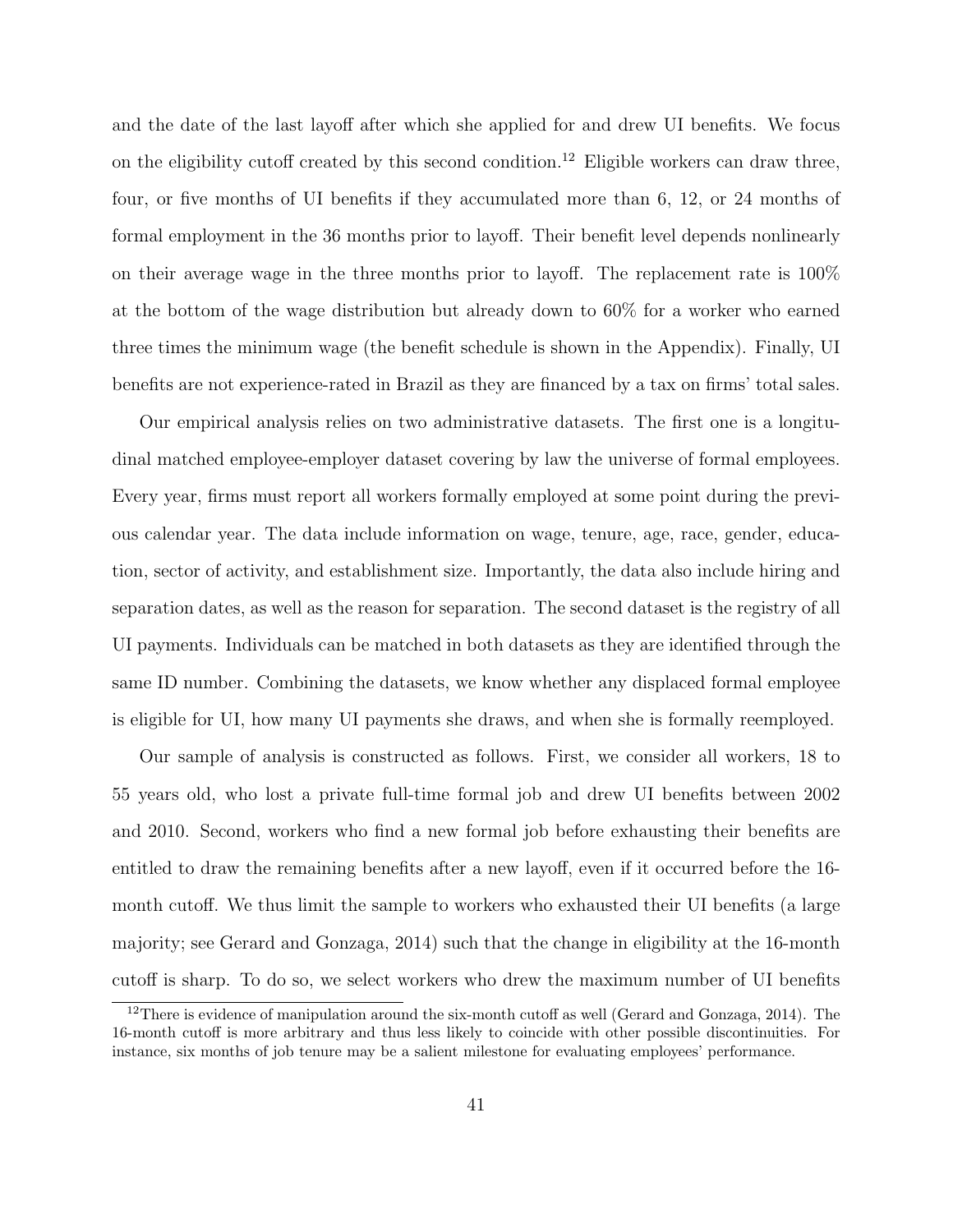because we can only measure the number of UI benefits a worker is eligible for imprecisely in our data (see Gerard and Gonzaga, 2014, for details). Third, we drop workers whose layoff date fell after the 28th of a month. This is because policy rules create bunching in the layoff density at the 16-month cutoff even in the absence of manipulation among these workers. For instance, all workers laid off between October  $29<sup>th</sup>$  and  $31<sup>st</sup>$  in 2007, became eligible on February  $28<sup>th</sup>$  in 2009, because there are only 28 days in February. Fourth, we follow each worker in our sample until her first subsequent layoff. We keep workers who had more than six month of job tenure at layoff (which is the first eligibility condition) and whose new layoff date fell within 120 days of the 16-month eligibility cutoff. Finally, we follow workers for at least one year after the new layoff date. As a result, we drop workers whose new layoff date fell in 2010. Our sample ultimately consists of workers with a relatively high attachment to the labor force, a relatively high turnover rate, and a relatively high ability to find a new formal job rapidly.<sup>13</sup> These are not the characteristics of the average formal employee or UI beneficiary in Brazil, but characteristics of workers for whom the 16-month cutoff may be binding.

## **6.2 Graphical Evidence**

Figure 6.2 displays graphically some of the patterns in our data. Observations are aggregated by day between the layoff date and the 16-month eligibility cutoff. Panel A provides evidence of manipulation. The share of observations located just to the right of the cutoff is higher than the share located just to the left of the cutoff by about 9%. Several types of behavior could lead to this pattern. Some workers may provoke their layoff (e.g. shirk) or ask their employer to report their quit as a layoff once they are eligible for UI. As in more developed

<sup>&</sup>lt;sup>13</sup>They were previously eligible for five months of UI, so they had accumulated 24 months of formal employment within a 36-month window. They were laid off twice in 16 months and they had accumulated at least six month of continuous tenure at layoff. Therefore, they found a job relatively quickly after their first layoff. Indeed, Gerard and Gonzaga (2014) document that about 50% of workers eligible for five months of UI benefits remain without a formal job one year after layoff.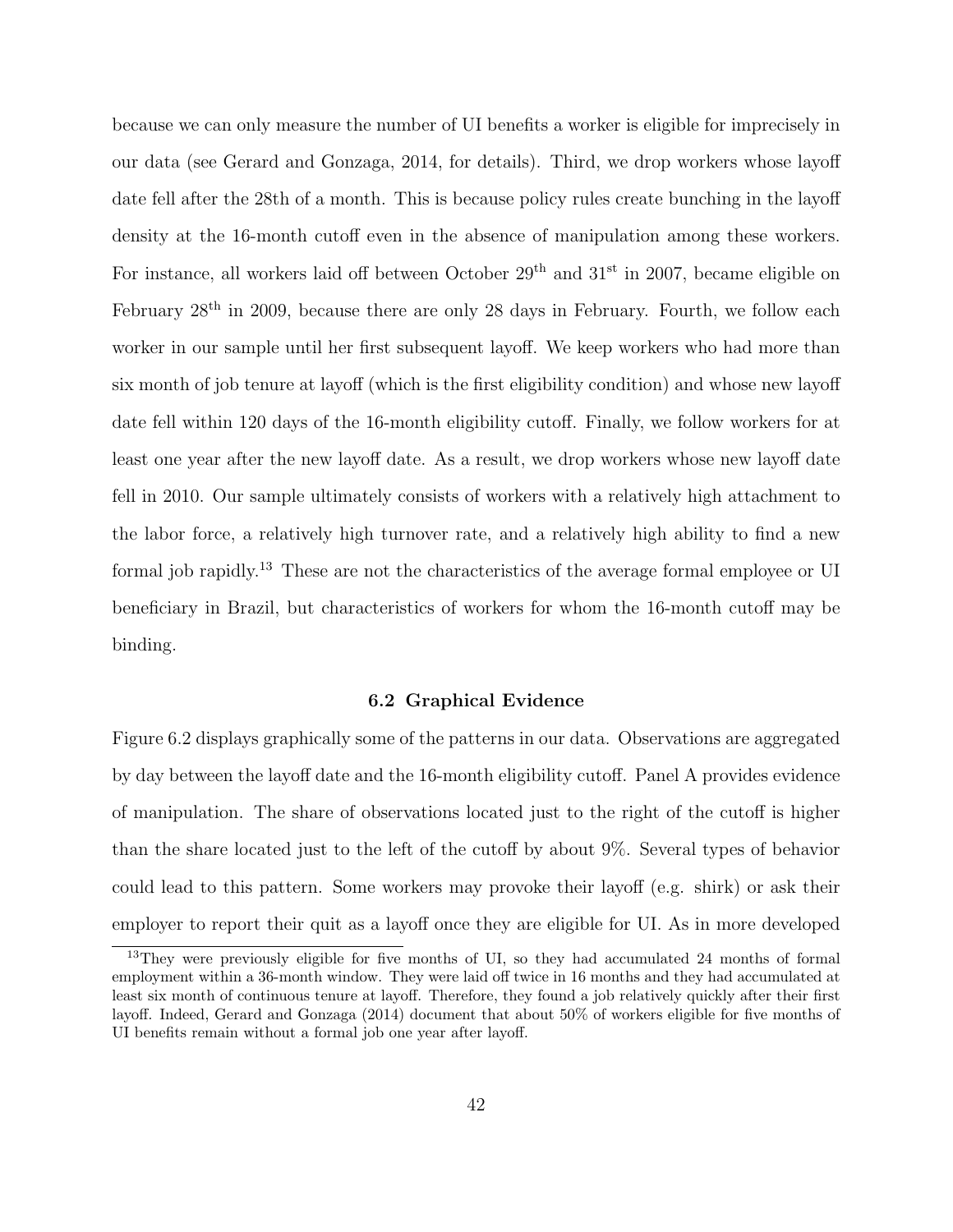countries, employers may put some workers on temporary layoff once they are eligible for UI, but possibly keeping them on an informal payroll in the context of developing countries. Alternatively, workers laid off before the 16-month cutoff may lobby their employers to (officially) lay them off after the cutoff, a behavior that could be modeled similarly to the example of a second home visit in Section 2. The manipulation in panel A is likely the result of a combination of these different types of behaviors (and possibly others).

Panels B-F then display similar graphs for various outcome variables. Panel B suggests that workers were at least partially aware of the eligibility rule, a likely condition for manipulation to take place. The share of workers applying for UI benefits is monotonically increasing to the left of the cutoff, but it jumps by about 40%-points at the cutoff. Panel C shows that the eligibility rule was enforced. The share of workers drawing some UI benefits is close to zero to the left of the cutoff, but takeup jumps to about 80% at the cutoff. Eligible workers drew on average 3.2 months of UI benefits (panel D), implying that UI takers drew on average four months of UI benefits  $(= 3.2/.8)$ . Panel E displays the share of workers who remain without a formal job for at least one year after layoff. It increases discontinuously from 23.5% to 29% at the cutoff. Relatedly, panel F shows a clear discontinuity in nonformal-employment duration (censored at one year), which increases from about 170 days to 220 days at the cutoff. Note that the discontinuity for the outcome in panel E implies that the effect on non-formal-employment duration censored at a later point (e.g. two years) would be larger (in levels, but not necessarily in percents). Our estimates below could easily be obtained using other censoring points at the cost of a smaller sample.

The discontinuities in panels E and F could be due to a treatment effect, but they could also be due to a selection bias. Workers on each side of the cutoff may have different potential outcomes in the presence of manipulation. For instance, we show below that alwaysassigned workers have different observable characteristics than potentially-assigned workers.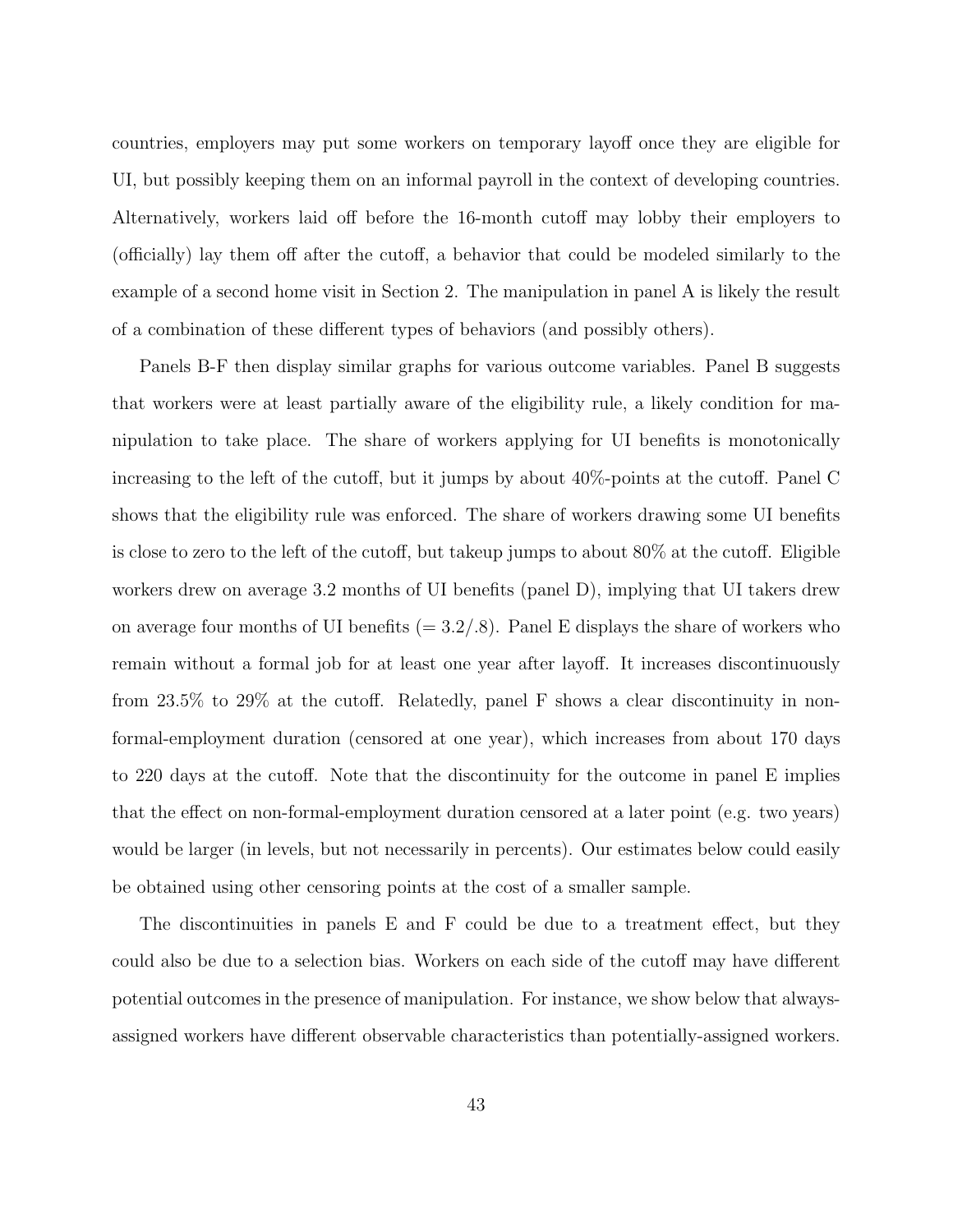

Figure 6.2: Graphical evidence for our empirical application

The figure displays the mean of different variables on each side of the cutoff by day between the layoff and eligibility dates, as well as local linear regressions on each side of the cutoff using an edge kernel and a bandwidth of 30 days.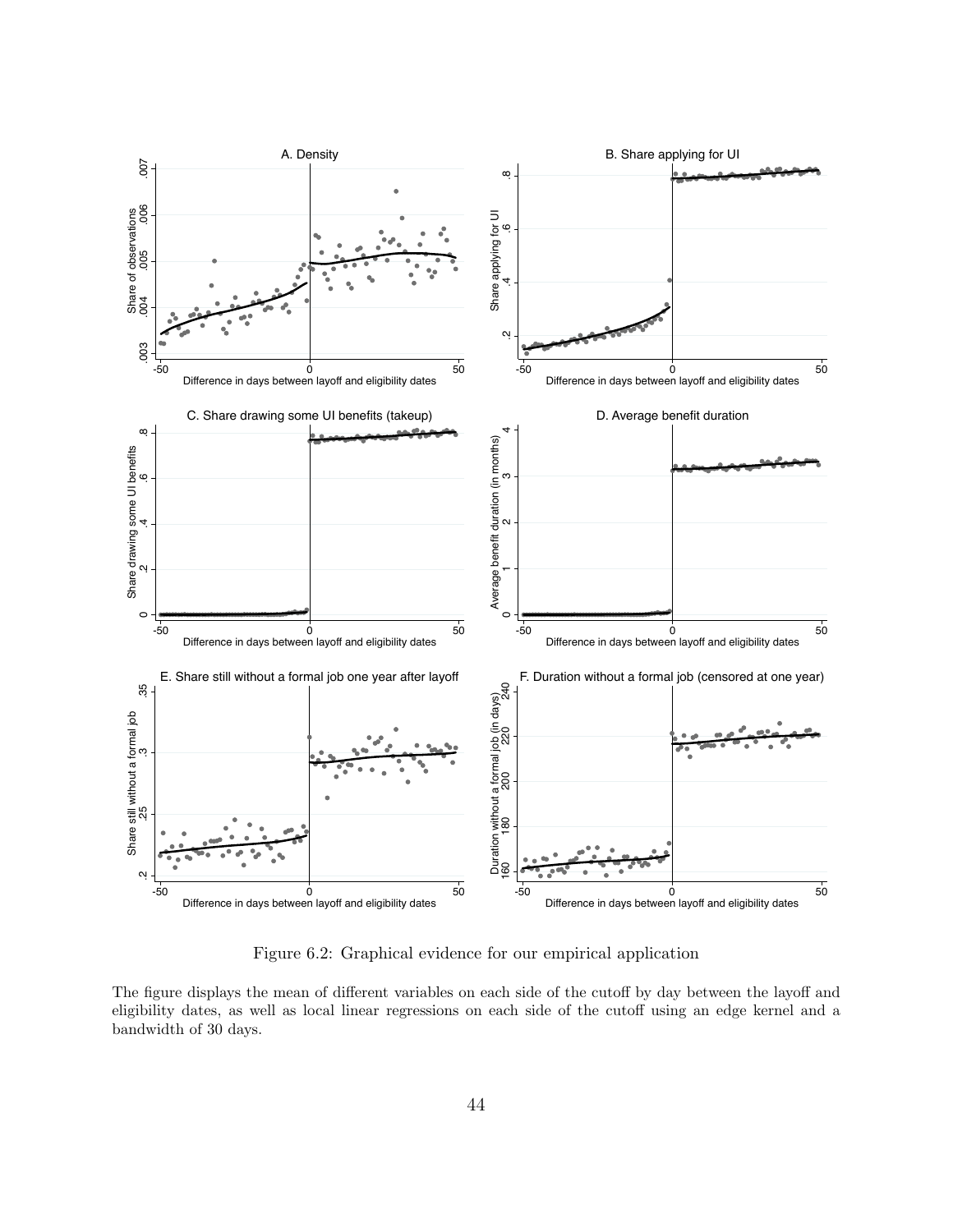The estimators developed above allow us to bound treatment effects for potentially-assigned workers, despite the possibility of sample selection.

## **6.3 Estimates**

We implement our estimation and inference procedures for the outcome in panel F, nonformal-employment duration. We censor the outcome at one year so that we can measure it for all workers in our sample. The censoring also serves an illustrative purpose. The share of right-censored observations is always larger than the estimated share of always-assigned units. Our lower bound thus always truncates a discrete outcome (whether an observation is right censored or not), while our upper bound essentially truncates a continuous outcome.<sup>14</sup>

Results are presented in Table 1 for an edge kernel (Cheng, Fan, and Marron, 1997) and a bandwidth of 30 days around the cutoff.<sup>15</sup> For bounds in the FRD case that involve numerical optimization, we use a grid search to look for the infimum and supremum using 51 values for  $t \in [0, 1]$ . "Manipulation-robust" confidence intervals are based on 500 bootstrap samples. We note that in our setting the value of  $\tau$  seems to be well-separated from zero, so that the safeguards that ensure uniform validity of these confidence intervals for small values of  $\tau$  are not of any practical importance here.

Panel A of Table 1 first reports estimates of key inputs for our bounds. Always-assigned workers are estimated to account for 8.8% of observations just to the right of the cutoff and UI takeup is estimated to increase by 76%-points at the cutoff.

We then report results from two types of exercises. First, we consider a SRD design in which *UI eligibility* is defined as the treatment of interest (panel B). The causal effect on the outcome can be interpreted as an intention-to-treat (ITT) parameter in this case. Second, we consider the usual FRD design with *UI takeup* as the treatment (panel C). Naive RD esti-

<sup>&</sup>lt;sup>14</sup>The distribution of outcomes just to the left and right of the cutoff is shown in the Appendix.

<sup>&</sup>lt;sup>15</sup>We do not have theoretical results on the optimal bandwidth for the estimation of our bounds. Our estimates are similar if we use bandwidths of 10 or 50 days (available upon request).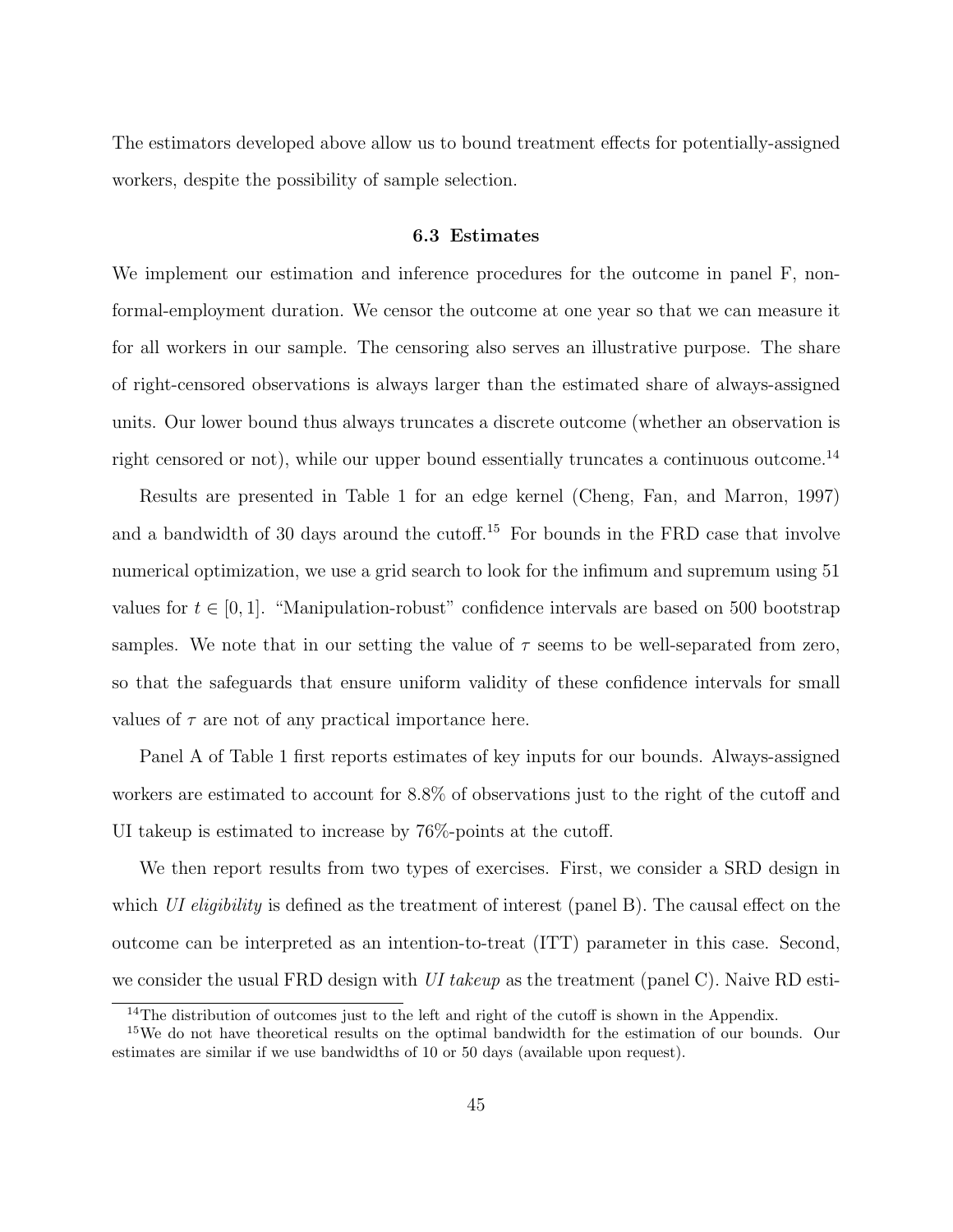|                                           | Point/Interval Estimate 95% Conf. Interval |                |
|-------------------------------------------|--------------------------------------------|----------------|
| A. Basic Inputs                           |                                            |                |
| Share of always-assigned workers $(\tau)$ | .0882                                      | [.0665, .1099] |
| Increase in UI take-up at the cutoff      | .7583                                      | [.7511, .7655] |
| <b>B.</b> ITT/SRD estimates               |                                            |                |
| ITT - Ignoring Manipulation               | 49.27                                      | [45.99, 52.54] |
| ITT - Standard Bounds (Th.1)              | [34.86, 69.58]                             | [30.37, 74.83] |
| ITT - Bounds using covariates (Cor.1)     | [34.87, 69.35]                             | [30.54, 74.44] |
| C. LATE/FRD estimates                     |                                            |                |
| LATE - Ignoring Manipulation              | 64.97                                      | [60.81, 69.13] |
| LATE - Standard Bounds (Th.2)             | [45.09, 86.36]                             | [39.88, 92.07] |
| LATE - Bounds using refinement $A(Th.3)$  | [45.99, 85.65]                             | [40.17, 90.77] |
| LATE - Bounds using refinement $B(Th.4)$  | [47.38, 85.48]                             | [41.58, 90.57] |
| LATE - Bounds using covariates $(Cor.2)$  | [45.09, 86.18]                             | [39.60, 91.58] |

Table 1: The effect of UI on non-formal employment duration at the eligibility cutoff

Total number of observations within our bandwidth of 30 days around the cutoff: 120,862. The counterfactual value of the outcome at the cutoff for potentially-assigned workers  $(\hat{m}^-)$  was estimated at 167.4.<br>Confidence intervals have nominal level of 95% and are based on 500 bootstrap samples. Bounds that Confidence intervals have nominal level of 95% and are based on 500 bootstrap samples. Bounds that use covariates only use gender.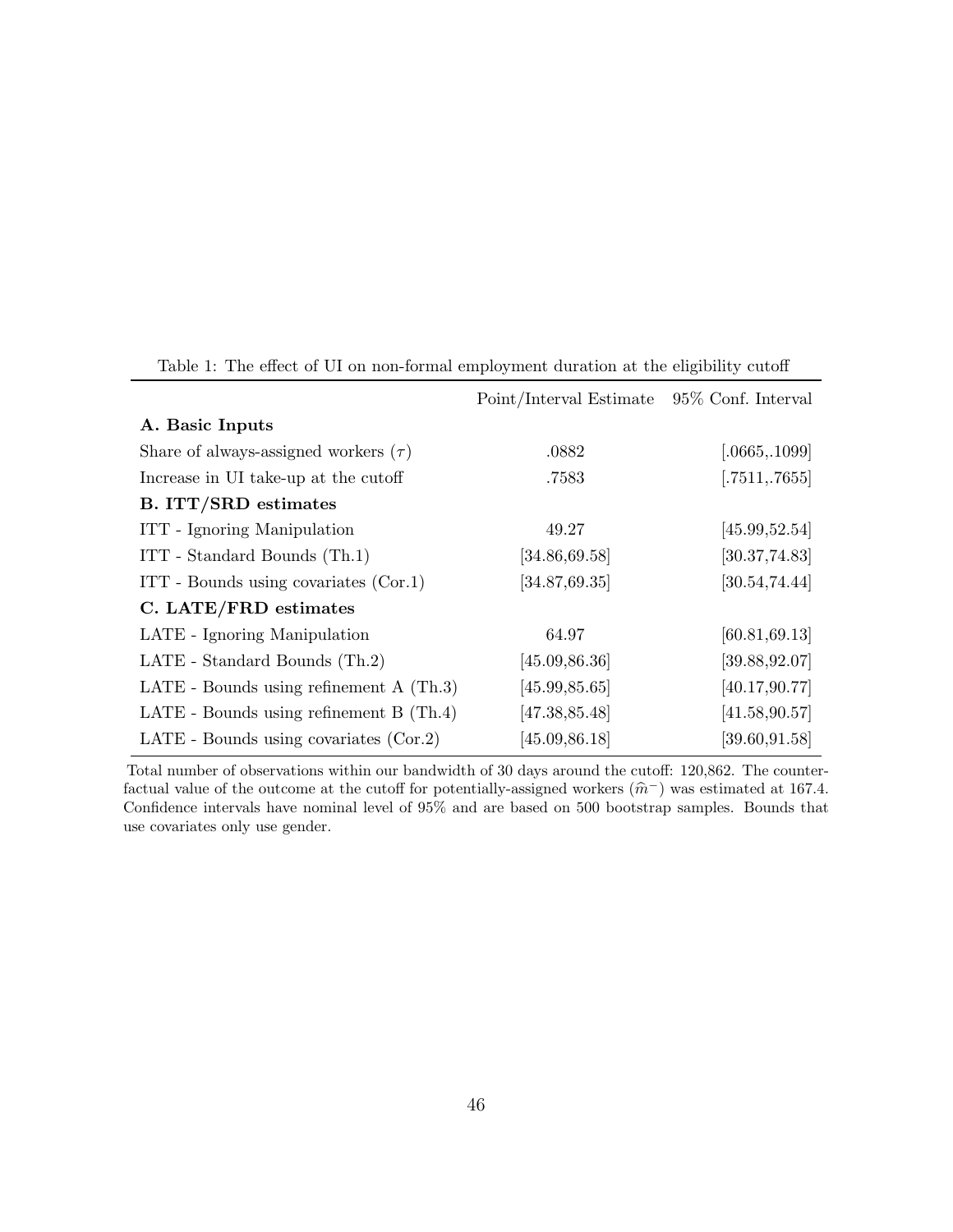mates that assume no manipulation yield a 49.3-day increase in non-formal-employment duration from being eligible for UI (ITT/SRD) and a 65-day increase in non-formal-employment duration from UI takeup (LATE/FRD). Those estimates, however, confound treatment effects and selection bias. Table 1 thus also provides estimates of our bounds for the treatment effects, using the SRD formulas (resp. the FRD formulas) for the ITT (resp. the LATE). The bounds are relatively large, which is not surprising given the extent of manipulation. Point estimates for the standard upper bounds are 69.6 days (ITT) and 86.4 days (LATE). Point estimates for the standard lower bounds are 34.9 days (ITT) and 45.1 days (LATE).

Table 1 also provides estimates that use behavioral assumptions (our refinements A and B) or covariates (here, gender) to tighten our bounds. These refinements have no meaningful additional identifying power in this case, yielding bounds that are qualitatively very similar to the standard ones. This is because, although mean outcomes differ, tails of the outcome distribution do not differ much by takeup status or covariate.

Finally, we present the results of two additional exercises. First, we illustrate the alternative strategy for inference that we recommend when researchers have strong prior beliefs that manipulation is either absent or very rare in their setting. We display point estimates and confidence intervals for our bounds in the SRD and FRD cases for various fixed levels of the extent of manipulation (share of always-assigned units). Figure 6.3 shows that inference on treatment effects can be quite sensitive to the extent of manipulation. For instance, the width of the confidence intervals more than doubles when we assume a small degree of manipulation (a share of always-assigned units of 2.5%) rather than no manipulation. This illustrates the importance of taking into account the possibility of manipulation even when the McCrary (2008) test fails to reject the null hypothesis of no manipulation.

Second, we estimate the characteristics of potentially-assigned and always-assigned workers. This could be useful to target policies aimed at mitigating manipulation in the timing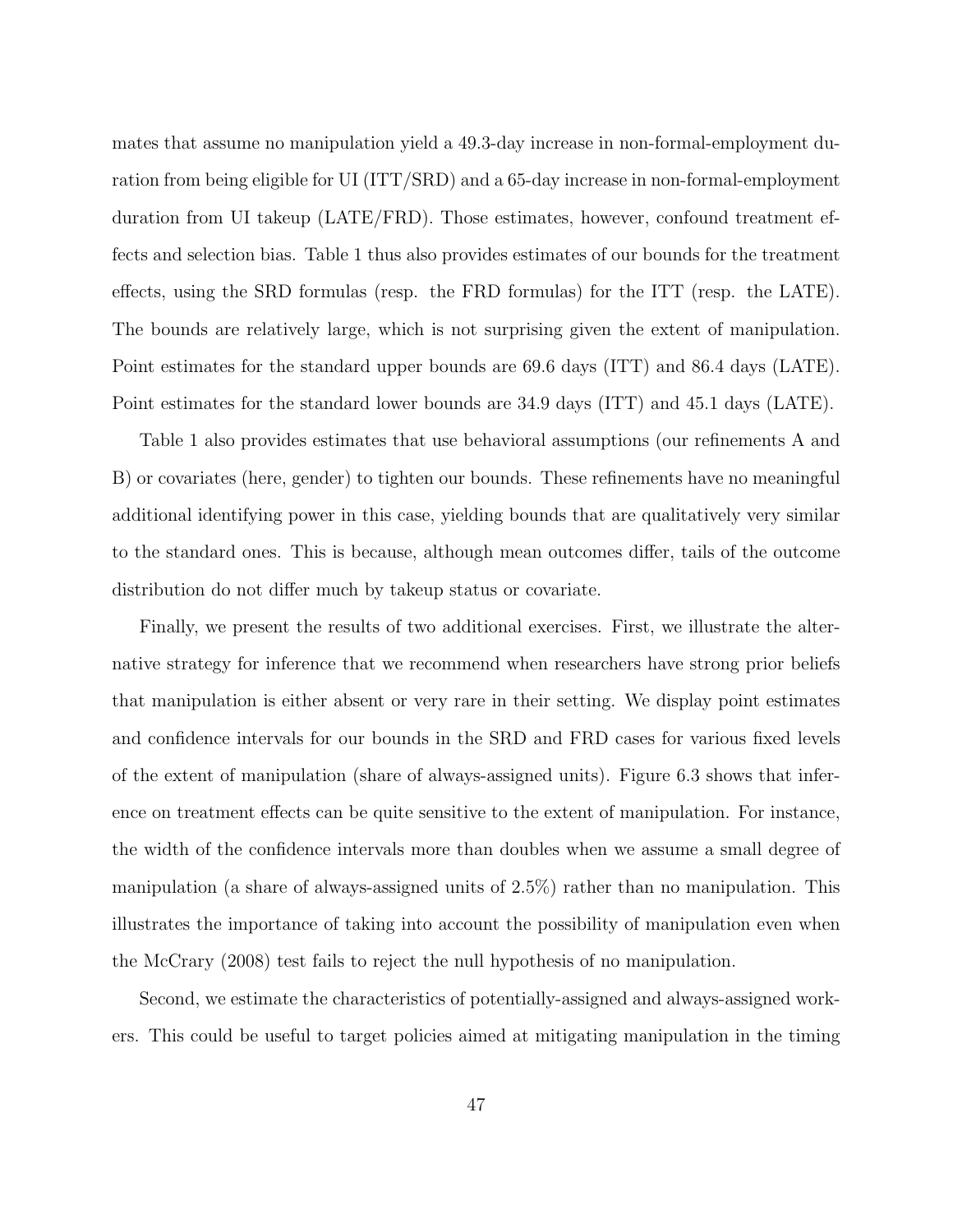

Figure 6.3: Fixed-manipulation inference for our empirical application

of layoff. Table 2 displays the estimated difference in the mean of workers' characteristics at the cutoff (column 1), as would be typically presented in an RD analysis. The associated graphs are presented in the Appendix. We find significant evidence of selection in terms of gender, wage (and thus replacement rate), sector of activity, and firm size. Columns (2) and (3) then display the estimated means for potentially-assigned and always-assigned workers. Always-assigned workers are 14%-points less likely to be male, earned on average .22 log point less, are 19%-points more likely (resp. 24%-point less likely) to come from the industrial sector (resp. service sector), and are 14%-point more likely to come from a small firm than the potentially-assigned workers. The large difference in gender composition motivated the choice of using gender to construct bounds in Table 1.

In sum, a naive RD design that ignores manipulation estimates that UI takeup increases non-formal-employment in the first year after layoff by about 39% (= 65*/*167) at the eligibility cutoff. However, we find significant evidence of manipulation and selection at the cutoff. Our bounds imply that the magnitude of this estimate may be heavily affected by selection,

The figure displays point estimates and confidence intervals for our bounds for fixed levels of the degree of manipulation. The solid vertical line (resp. dashed vertical lines) corresponds to our point estimate (confidence interval) for the extent of manipulation (see Table 1).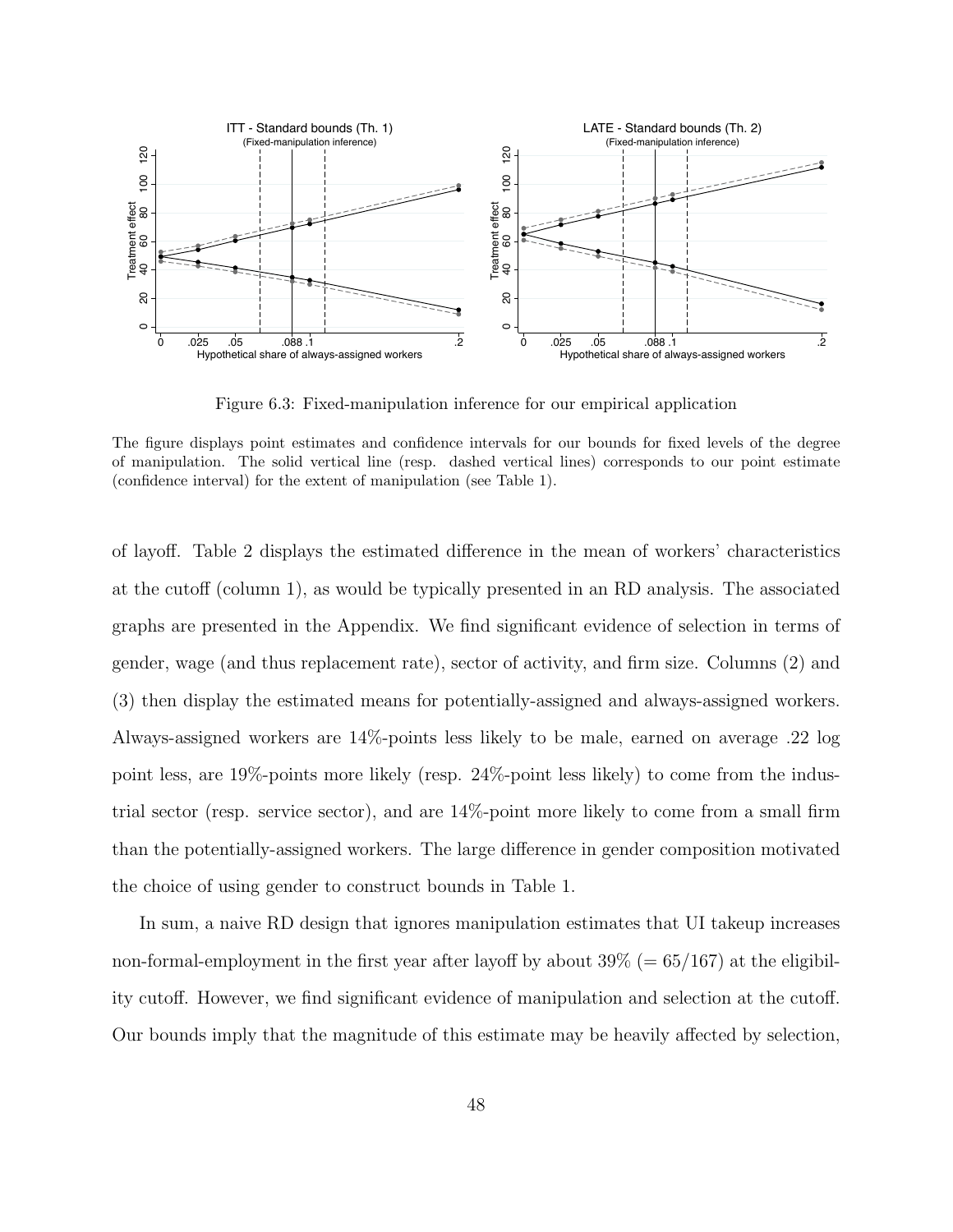| Characteristics of armage and potentially assigned morners |                                   |                |                   |
|------------------------------------------------------------|-----------------------------------|----------------|-------------------|
|                                                            | Difference                        | Potentially-   | Always-           |
|                                                            | at cutoff                         | assigned       | assigned          |
|                                                            | (1)                               | (2)            | (3)               |
| Share male                                                 | $-.0122$                          | .7021          | .5642             |
|                                                            | $[-.0229, -.0014]$                | [.694, .7103]  | [.4415, .6869]    |
| Average age                                                | $-.1559$                          | 32.59          | 30.82             |
|                                                            | $[-.3461, .0342]$                 | [32.44, 32.73] | [28.70, 32.94]    |
| Average years of education                                 | .0092                             | 9.066          | 9.171             |
|                                                            | $[-.0566, .075]$                  | [9.015, 9.118] | [8.463, 9.878]    |
| Average tenure                                             | .0107                             | 8.513          | 8.635             |
|                                                            | $[-.0276, .049]$                  | [8.49, 8.536]  | [8.203, 9.067]    |
| Average $log$ wage $(R$)$                                  | $-.0195$                          | 6.682          | 6.461             |
|                                                            | $[-.0328, -.0063]$                | [6.672, 6.692] | [6.307, 6.614]    |
| Average replacement rate                                   | .0067                             | .7322          | .8085             |
|                                                            | [.0026, .0108]                    | [.7292, .7353] | [.7602, .8567]    |
| Share from                                                 | .0044                             | .3624          | .4119             |
| commercial sector                                          | $[-.0067, .0155]$ $[.354, .3708]$ |                | [.2896, .5342]    |
| Share from                                                 | $-.0002$                          | .0996          | .0976             |
| construction sector                                        | $[-.0079, .0075]$                 | [.0938, .1053] | [.0128, .1825]    |
| Share from                                                 | .017                              | .2376          | .4307             |
| industrial sector                                          | [.0058, .0282]                    | [.2295, .2458] | [.304, .5574]     |
| Share from                                                 | $-.0212$                          | .3004          | .0597             |
| service sector                                             | $[-.0331, -.0094]$                | [.2916, .3092] | $[-.0817, .2011]$ |
| Share from small firm                                      | .0121                             | .3931          | .5298             |
| $(< 10$ employees)                                         | [.0010, .0231]                    | [.3843, .4019] | [.4041, .6555]    |

Table 2: Characteristics of always- and potentially-assigned workers

Total number of observations within our bandwidth of 30 days around the cutoff: 120862. Numbers in square brackets are 95% confidence intervals calculated by adding *±*1*.*96*×*standard error to the respective point estimate, where standard errors are calculated via the bootstrap with 500 replications.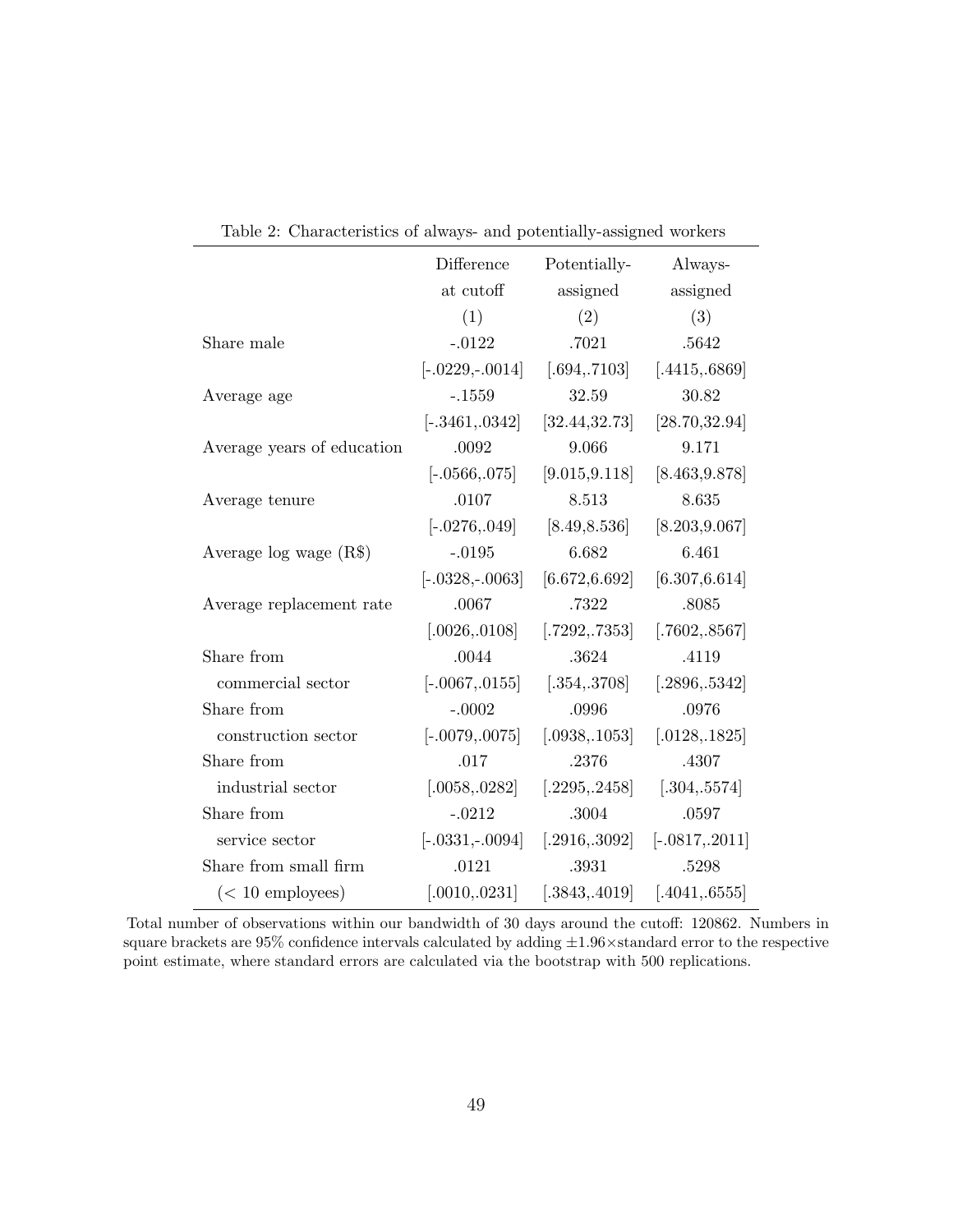but that the treatment effect for potentially-assigned units is an increase of at least 24% (lower limit of the confidence interval). UI takeup thus leads to significant delay in formal reemployment at the existing cutoff. Of course, this estimate is particular to the sample of workers for whom the cutoff may be binding.<sup>16</sup> It must also be put in perspective with the welfare gains from providing these workers with insurance. For example, the welfare gain is arguably lower for workers with high turnover rates, for whom layoff is an expected event.

## 7 Conclusions

In this paper, we propose a partial identification approach to deal with the issue of potentially manipulated running variables in RD designs. We show that while the data are unable to uniquely pin down treatment effects if manipulation occurs, they are generally still informative in the sense that they imply bounds on the value of interesting causal parameters in both sharp and fuzzy RD designs. Our main contribution is to derive and explicitly characterize these bounds. We also propose methods to estimate our bounds in practice, and discuss how to construct confidence intervals for treatment effects that have good coverage properties. The approach is illustrated with an application to the Brazilian unemployment insurance (UI) system. We recommend the use of our approach in applications irrespective of the outcome of McCrary's (2008) test for manipulation.

Our approach can also be useful for RD designs where running variables are not manipulated. Suppose for example that the probability of missing outcomes changes discontinuously at the cutoff. This could be the case if outcomes are based on surveys, and units are easier to locate and survey if they were assigned to the program. Our approach could be used to partially identify causal effects of the program at the cutoff for units whose outcomes would not be missing in the absence of program assignment. Another possibility is that

<sup>&</sup>lt;sup>16</sup>These workers may be particularly responsive to the incentives created by UI given that they have a relatively high ability to find a new formal job rapidly (based on past employment history).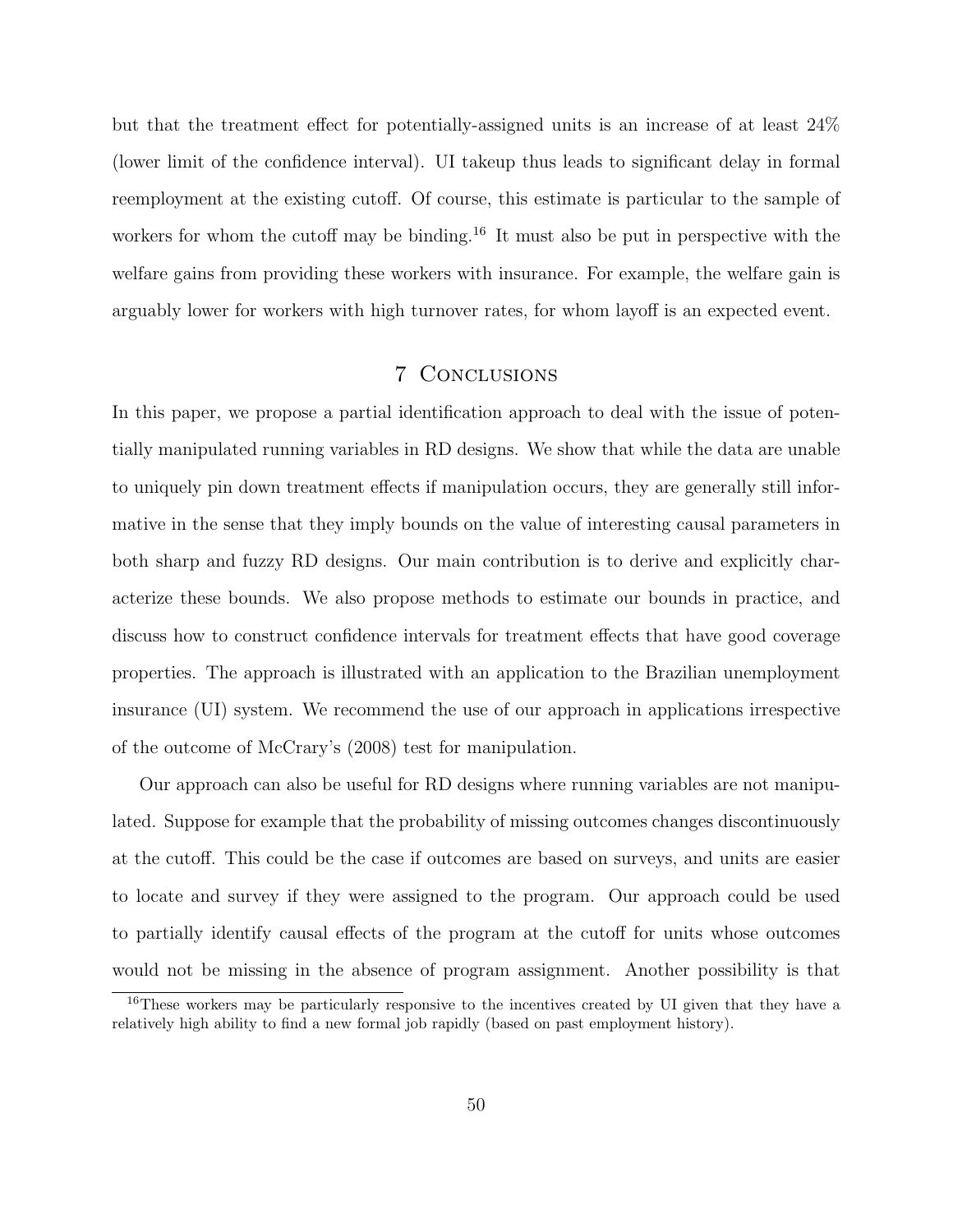the characteristics of a program (e.g. the level of UI benefits) change at the cutoff rather than program assignment per se. In this case, a standard RD design will not identify the causal effect of program characteristics conditional on program takeup if program takeup is a function of program characteristics. Our approach could be used to partially identify such a causal effect for units that would takeup the program in absence of the change in program characteristics.

## A Proofs of Identification Results

#### **A.1 Proof of Lemma 1**

Since the density of  $X_i$  is continuous around  $c$  among potentially-assigned units by Assumption 2, we have that  $f_{X|M=0}(c^-) = f_{X|M=0}(c^+),$  and therefore  $f_X(c^+) = (1 - \mathbb{P}(M=1)) f_{X|M=0}(c^-) +$  $\mathbb{P}(M=1) f_{X|M=1}(c^+)$ . Since  $f_{X|M=1}(x) = 0$  for  $x < c$  by Assumption 3, we also have that  $f_X(c^-) = (1 - \mathbb{P}(M = 1)) f_{X|M=0}(c^-)$ . Hence  $(f_X(c^+) - f_X(c^-))/f_X(c^+) = f_{X|M=1}(c^+) \mathbb{P}(M =$  $1)/f_X(c^+) = \tau$ , where the last equality follows from Bayes' Theorem.  $\Box$ 

## **A.2 Proof of Lemma 2**

By Assumption 1(i) and the law of total probability, our model implies that  $\mathbb{E}(D_i|X_i = c^+)$ .  $(1 - \tau_1)/(1 - \tau) > \mathbb{E}(D_i | X_i = c^{-})$  and  $\tau = \tau_1 \cdot \mathbb{E}(D_i | X_i = c^{+}) + \tau_0 \cdot (1 - \mathbb{E}(D_i | X_i = c^{+}))$ . By construction, any point  $(\tau_1, \tau_0) \notin \mathcal{T}$  is incompatible with at least one of these two restrictions. It thus remains to be shown that any point  $(\tau_1, \tau_0) \in \mathcal{T}$  is compatible with our model and the observed joint distribution of (*Y, D, X*). Note that it suffices to consider the latter distribution for *X* ∈ ( $c$  −  $\epsilon$ ,  $c$  +  $\epsilon$ ) for some small  $\epsilon$  > 0, as our model has no implications for the distribution of observables outside that range. Let  $(\tilde{Y}(1), \tilde{Y}(0), \tilde{D}^+, \tilde{D}^-, \tilde{M}, \tilde{X})$  be a random vector taking values on the support of  $(Y(1), Y(0), D^+, D^-, M, X)$ , and define  $\tilde{D}$  and  $\tilde{Y}$  analogous to  $D$  and  $Y$  in our Section 2.1. We now construct a particular joint distribution of  $(\tilde{Y}(1), \tilde{Y}(0), \tilde{D}^+, \tilde{D}^-, \tilde{M}, \tilde{X})$ . For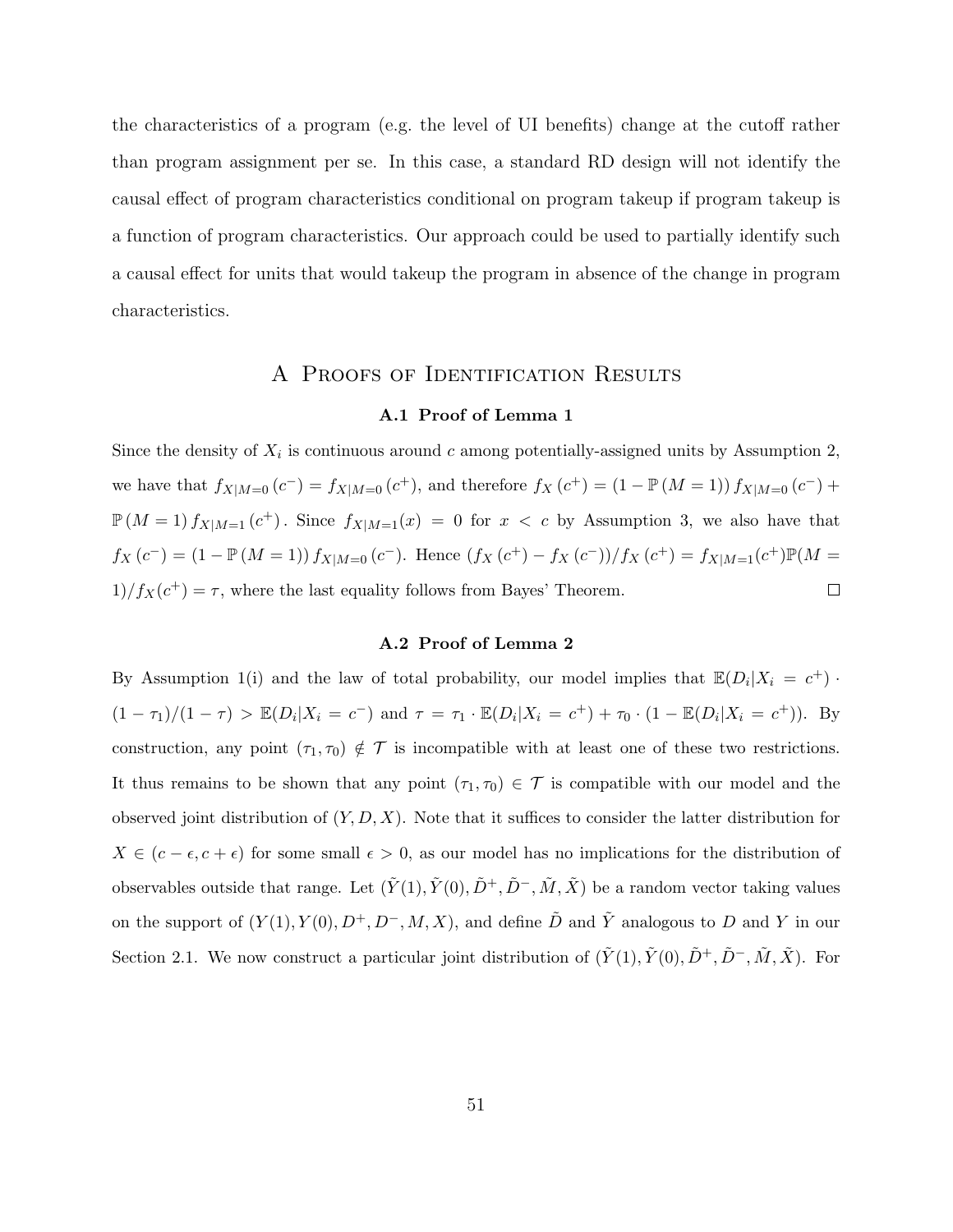$x \in (c - \epsilon, c + \epsilon)$ , let

$$
f_{\tilde{X}}(x) = f_X(x) \quad \text{and} \quad \mathbb{P}(\tilde{M} = 1 | \tilde{X} = x) = \begin{cases} 1 - f_X(c^-) / f_X(x) & \text{if } x \ge c \\ 0 & \text{if } x < c. \end{cases}
$$

Moreover, let

$$
\mathbb{P}(\tilde{D}^{-} = 0, \tilde{D}^{+} = 1 | \tilde{X} = x, \tilde{M} = 0) = \begin{cases} \mathbb{P}(D = 1 | X = x) \cdot \frac{1 - \tau_{1}}{1 - \tau} - \mathbb{P}(D = 1 | X = c^{-}) & \text{if } x \ge c, \\ \mathbb{P}(D = 1 | X = c^{+}) \cdot \frac{1 - \tau_{1}}{1 - \tau} - \mathbb{P}(D = 1 | X = x) & \text{if } x < c, \end{cases}
$$

$$
\mathbb{P}(\tilde{D}^{-} = 1, \tilde{D}^{+} = 1 | \tilde{X} = x, \tilde{M} = 0) = \begin{cases} \mathbb{P}(D = 1 | X = c^{-}) & \text{if } x \ge c, \\ \mathbb{P}(D = 1 | X = x) & \text{if } x < c, \\ \mathbb{P}(D = 1 | X = x) & \text{if } x < c, \end{cases}
$$

$$
\mathbb{P}(\tilde{D}^{-} = 0, \tilde{D}^{+} = 0 | \tilde{X} = x, \tilde{M} = 0) = 1 - \mathbb{P}(\tilde{D}^{-} = 0, \tilde{D}^{+} = 1 | \tilde{X} = x, \tilde{M} = 0)
$$

$$
- \mathbb{P}(\tilde{D}^{-} = 1, \tilde{D}^{+} = 0 | \tilde{X} = x, \tilde{M} = 0) = 0,
$$

and

$$
\mathbb{P}(\tilde{D}^{-} = 0, \tilde{D}^{+} = 1 | \tilde{X} = x, \tilde{M} = 1) = \begin{cases} \mathbb{P}(D = 1 | X = x) \cdot \frac{\tau_{1}}{\tau} - h(x) & \text{if } x \ge c, \\ \mathbb{P}(D = 1 | X = c^{+}) \cdot \frac{\tau_{1}}{\tau} - h(c^{+}) & \text{if } x < c, \end{cases}
$$

$$
\mathbb{P}(\tilde{D}^{-} = 1, \tilde{D}^{+} = 1 | \tilde{X} = x, \tilde{M} = 1) = \begin{cases} h(x) & \text{if } x \ge c, \\ h(c^{+}) & \text{if } x < c, \end{cases}
$$

$$
\mathbb{P}(\tilde{D}^{-} = 0, \tilde{D}^{+} = 0 | \tilde{X} = x, \tilde{M} = 1) = 1 - \mathbb{P}(\tilde{D}^{-} = 0, \tilde{D}^{+} = 1 | \tilde{X} = x, \tilde{M} = 1), - \mathbb{P}(\tilde{D}^{-} = 1, \tilde{D}^{+} = 1 | \tilde{X} = x, \tilde{M} = 1),
$$

$$
\mathbb{P}(\tilde{D}^{-} = 1, \tilde{D}^{+} = 0 | \tilde{X} = x, \tilde{M} = 1) = 0,
$$

where  $h(\cdot)$  is an arbitrary continuous function satisfying that  $0 \le h(x) \le \mathbb{P}(D = 1 | X = x) \cdot \tau_1 / \tau$ . With these choices, the implied distribution of  $(\tilde{D}, \tilde{X})|\tilde{X} \in (c - \epsilon, c + \epsilon)$  is the same as that of  $(D, X)|X \in (c - \epsilon, c + \epsilon)$  for every  $(\tau_1, \tau_0) \in \mathcal{T}$ . It thus remains to be shown that one can construct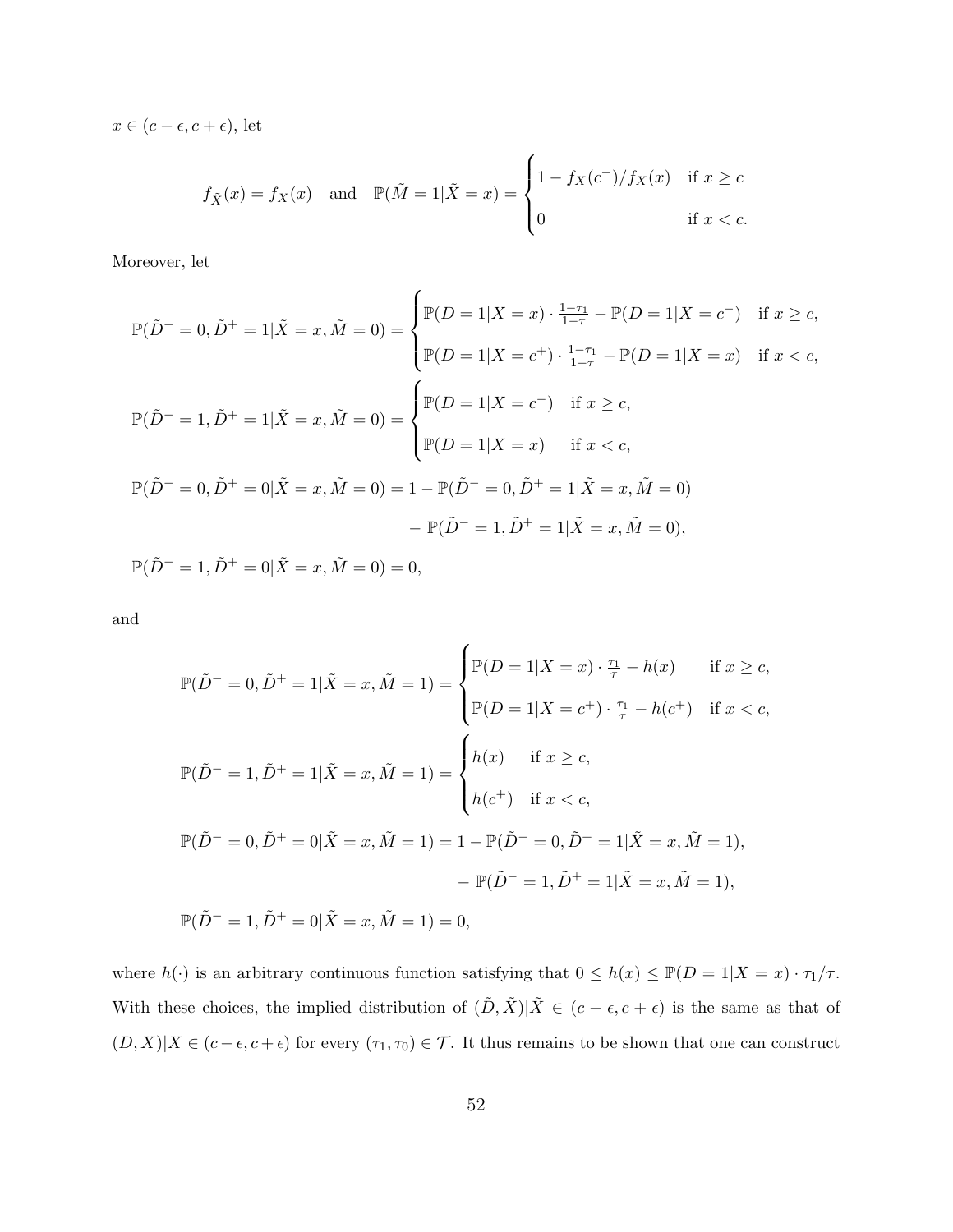a distribution of  $(\tilde{Y}(1), \tilde{Y}(0))$  given  $(\tilde{D}^+, \tilde{D}^-, \tilde{X}, \tilde{M})$  that is compatible with our assumptions and such that the distribution of  $\tilde{Y}$  given  $(\tilde{D}, \tilde{X})$  for  $\tilde{X} \in (c - \epsilon, c + \epsilon)$  is the same as the distribution of *Y* given  $(D, X)$  for  $X \in (c - \epsilon, c + \epsilon)$  for every  $(\tau_1, \tau_0) \in \mathcal{T}$ . But this is always possible because our model encompasses the setting in which the label "always-assigned unit" is randomly assigned with probability  $\tau_d$  to units with treatment status *d* and running variable to the right of the cutoff. Put differently, the conditional distribution of  $(Y(1), Y(0))$  given  $(D^+, D^-, X, M)$  implies no restrictions  $\Box$ on the feasible values of  $\tau_1$  and  $\tau_0$ .

## **A.3 Proof of Theorem 1**

By Assumption 3, we have that  $\mathbb{E}(Y_i | X_i = c^-) = \mathbb{E}(Y_i | X_i = c^-, M_i = 0)$ . Showing that  $\mathbb{E}(Y_i | X_i = c^-)$  $c^+, Y_i \le Q_{Y|X}(1-\tau | c^+))$  and  $\mathbb{E}(Y_i | X_i = c^+, Y_i \ge Q_{Y|X}(\tau | c^+))$  are sharp lower and upper bounds for  $\mathbb{E}(Y_i|X_i = c^+, M_i = 0)$  therefore suffices to prove the result. This follows from Corollary 4.1 in Horowitz and Manski (1995) using the following two steps. First, by the total law of probability, we can write  $F_{Y|X}(y|c^+) = (1 - \tau) F_{Y|X,M=0}(y|c^+) + \tau F_{Y|X,M=1}(y|c^+).$  Second, set  $Q = F_{Y|X}(y|c^+),$  $P_{11} = F_{Y|X,M=0}(y|c^+), P_{00} = F_{Y|X,M=1}(y|c^+), \text{ and } p = \tau \text{ in their notation.}$  $\Box$ 

### **A.4 Proof of Theorem 2**

If  $\tau_1$  and  $\tau_0$  are known, it follows along the lines of the main text that  $\Psi_0(\tau_1) = \Psi_0$ . Let us now show that  $\Delta_0^L(\tau_1, \tau_0)$  and  $\Delta_0^L(\tau_1, \tau_0)$  are sharp lower and upper bounds for  $\Delta_0$ . By Assumption 3,  $\mathbb{E}(Y_i \mid X_i = c^-) = \mathbb{E}(Y_i \mid X_i = c^-, M_i = 0)$ . Following the main text's argument, we thus only need to show that

$$
\mathbb{E}(Y_i|X_i = c^+, Y_i \le Q_{Y|XD}(1 - \tau_1 \mid c^+, 1), D_i = 1) \cdot \frac{\mathbb{P}(D_i = 1 | X_i = c^+) \cdot (1 - \tau_1)}{1 - \tau} \n+ \mathbb{E}(Y_i|X_i = c^+, Y_i \le Q_{Y|XD}(1 - \tau_0 \mid c^+, 0), D_i = 0) \cdot \frac{\mathbb{P}(D_i = 0 | X_i = c^+) \cdot (1 - \tau_0)}{1 - \tau} \n\mathbb{E}(Y_i|X_i = c^+, Y_i \ge Q_{Y|XD}(\tau_1 \mid c^+, 1), D_i = 1) \cdot \frac{\mathbb{P}(D_i = 1 | X_i = c^+) \cdot (1 - \tau_1)}{1 - \tau} \n+ \mathbb{E}(Y_i|X_i = c^+, Y_i \ge Q_{Y|XD}(\tau_0 \mid c^+, 0), D_i = 0) \cdot \frac{\mathbb{P}(D_i = 0 | X_i = c^+) \cdot (1 - \tau_0)}{1 - \tau}
$$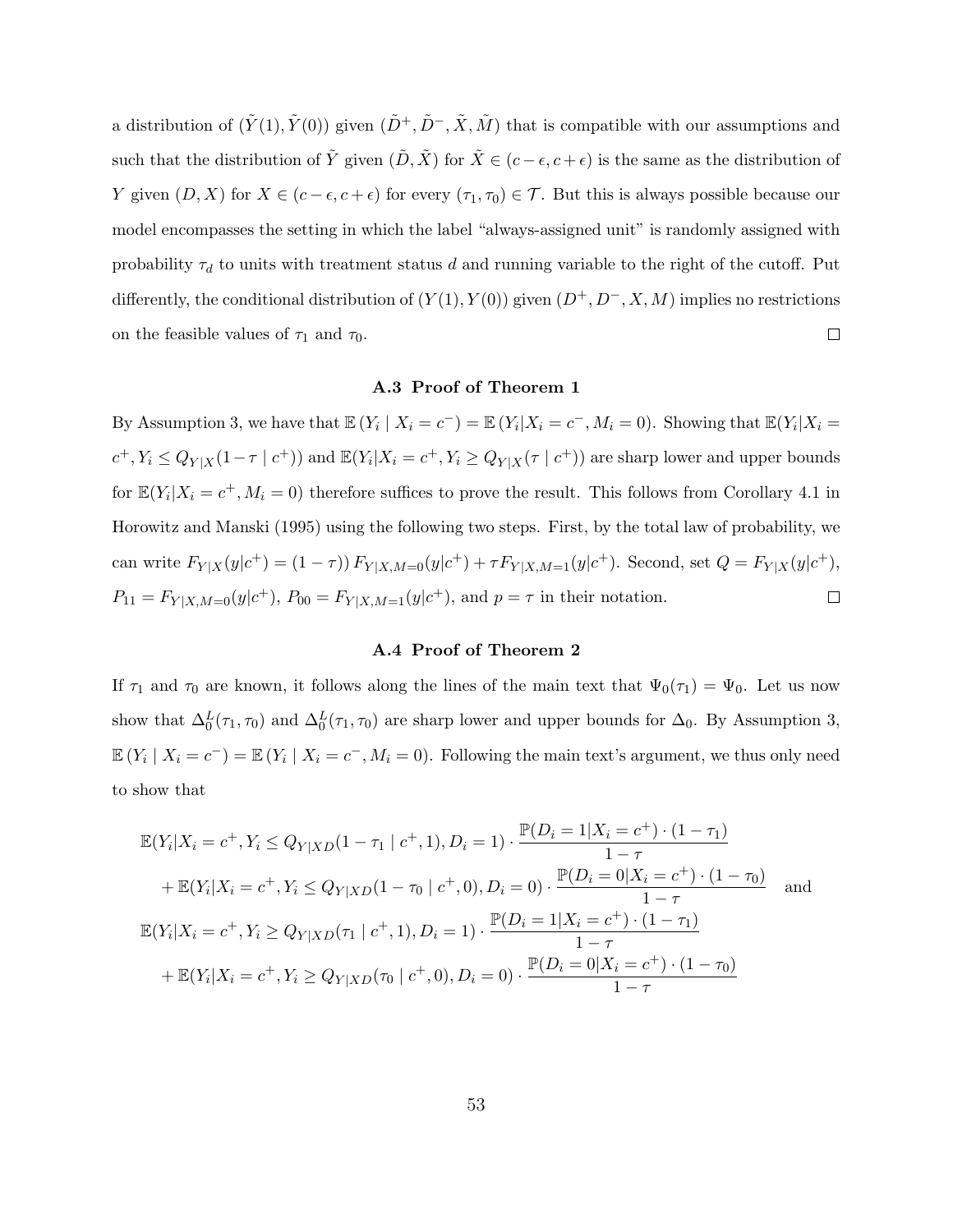are sharp lower and upper bounds for  $\mathbb{E}(Y_i | X_i = c^+, M_i = 0)$ . Using the same reasoning as in the proof of Theorem 1, we find that  $\mathbb{E}(Y_i|X_i = c^+, Y_i \le Q_{Y|XD}(1-\tau_1 | c^+, 1), D_i = 1)$  and  $\mathbb{E}(Y_i|X_i = c^+, Y_i \le Q_{Y|XD}(1-\tau_1 | c^+, 1), D_i = 1)$  $c^+, Y_i \le Q_{Y|XD}(1 - \tau_0 \mid c^+, 0), D_i = 0)$  are sharp lower bounds for  $\mathbb{E}(Y_i | X_i = c^+, M_i = 0, D_i = 1)$ and  $\mathbb{E}(Y_i|X_i = c^+, M_i = 0, D_i = 0)$ . Similarly, we find that  $\mathbb{E}(Y_i|X_i = c^+, Y_i \ge Q_{Y|XD}(\tau_1 | \tau_1)$  $(c^+,1), D_i = 1$  and  $\mathbb{E}(Y_i | X_i = c^+, Y_i \ge Q_{Y|XD}(\tau_0 | c^+, 0), D_i = 0)$  are sharp upper bounds for  $\mathbb{E}(Y_i|X_i = c^+, M_i = 0, D_i = 1)$  and  $\mathbb{E}(Y_i|X_i = c^+, M_i = 0, D_i = 0)$ . Since  $\Psi_0(\tau_1) = \Psi_0$ , the result then follows by noting that the conditional bounds are simultaneously attainable since the expectations are over disjoint subsets of the sample space.

We have now shown that given knowledge of  $\tau_1$  and  $\tau_0$  the terms  $\Delta_0^L(\tau_1, \tau_0)/\Psi_0(\tau_1)$  and  $\Delta_0^U(\tau_1, \tau_0)/\Psi_0(\tau_1)$  are sharp lower and upper bounds for  $\Gamma_0$ . In general, we only know however that  $(\tau_1, \tau_0)$  is contained in the set  $\mathcal T$ . Due to the sharpness result in Lemma 2, any element of  $\mathcal T$ is a feasible candidate for the value of  $(\tau_1, \tau_0)$ . Thus, the bounds  $\Gamma_0^L$  and  $\Gamma_0^U$  are sharp.  $\Box$ 

### **A.5 Proof of Theorem 3 and Theorem 4**

The proof of Theorem 3 follows the same steps as the proof of Lemma 2, noting that  $\mathbb{P}(D_i = 1 | \mathbb{P}(D_i = 1 | \mathbb{P}(D_i = 1 | \mathbb{P}(D_i = 1 | \mathbb{P}(D_i = 1 | \mathbb{P}(D_i = 1 | \mathbb{P}(D_i = 1 | \mathbb{P}(D_i = 1 | \mathbb{P}(D_i = 1 | \mathbb{P}(D_i = 1 | \mathbb{P}(D_i = 1 | \mathbb{P$  $X_i = c^+, M_i = 1$ )  $\geq \mathbb{P}(D_i = 1 | X_i = c^+, M_i = 0)$  implies the additional restriction that  $\tau_1 \geq \tau$ . This follows from applying Bayes' Theorem to both sides of the inequality and rearranging terms. For Theorem 4, it follows again from Bayes' Theorem that  $\mathbb{P}(D_i = 1 | X_i = c^+, M_i = 1) = 1$  implies  $\tau_1 = \tau / \mathbb{E} (D_i | X_i^* = c^-)$ . In addition,  $\mathbb{P}(D_i = 1 | X_i = c^+, M_i = 1) = 1$  implies that  $\tau_0 = 0$ .  $\Box$ 

## B ASYMPTOTIC THEORY FOR THE SRD DESIGN

In this Appendix, we derive the asymptotic properties of the estimates of the upper and lower bound on  $\Gamma_0$  in the SRD design. We impose the following regularity conditions, which are mostly standard in the context of local polynomial estimation in an regression discontinuity context.

**Assumption B.1.** *The data*  $\{(Y_i, X_i, D_i)\}_{i=1}^n$  *are an independent and identically distributed sample from the distribution of some random vector* (*Y, X, D*)*.*

**Assumption B.2.** *For some*  $\kappa > 0$ ,  $\kappa_1 = [c, c + \kappa)$  *and*  $\kappa_0 = (c - \kappa, c]$  *the following holds.*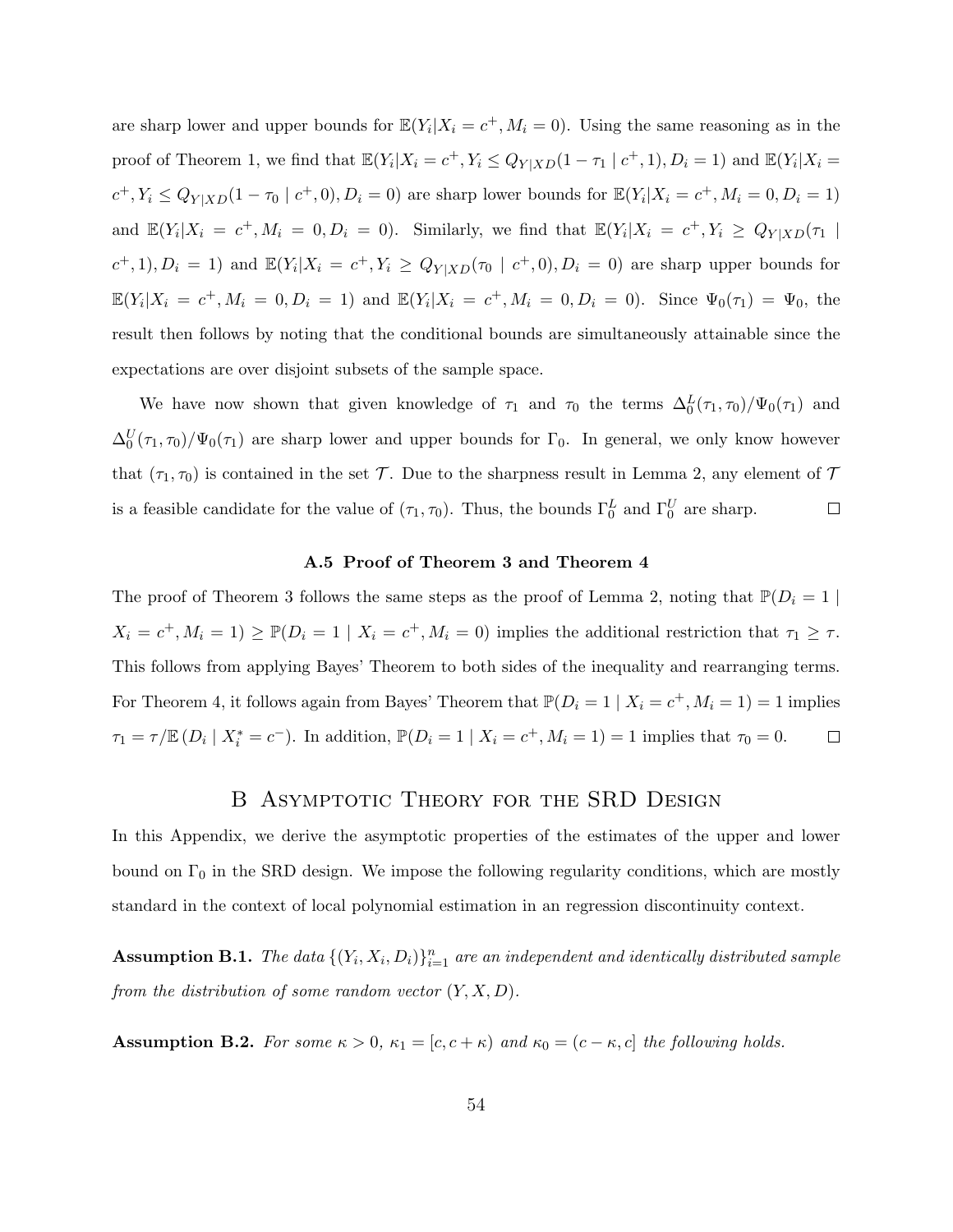- *(a)*  $f_X(x)$  *is continuous, bounded, and bounded away from zero for*  $x \in \kappa_1$  *and*  $x \in \kappa_0$ *.*
- (b)  $\mathbb{E}(Y_i|X_i=x,Y_i\leq Q^+(\tau))$ ,  $\mathbb{E}(Y_i|X_i=x,Y_i\geq Q^+(1-\tau))$ ,  $Q_{Y|X}(\tau,x)$  and  $Q_{Y|X}(1-\tau,x)$  are  $p + 1$  *times continuously differentiable for*  $x \in \kappa_1$ *.*
- *(c)*  $\mathbb{E}(Y_i | X_i = x)$  *is*  $p + 1$  *times continuously differentiable for*  $x \in \kappa_0$ *.*
- (d)  $\mathbb{V}(Y_i|X_i=x,Y_i\leq Q^+(\tau))$ ,  $\mathbb{V}(Y_i|X_i=x,Y_i\geq Q^+(1-\tau))$  are continuous and bounded away *from zero for*  $x \in \kappa_1$ ; and  $\mathbb{V}(Y_i | X_i = x)$  *is continuous and bounded away from zero for*  $x \in \kappa_0$ *.*
- *(e)*  $f_{Y|X}(y, x)$  *is continuous, bounded and bounded away from zero in y for*  $x \in \kappa_1$ *.*

**Assumption B.3.** *The kernel function K is a symmetric, continuous probability density function with compact support, say* [*−*1*,* 1]*.*

**Assumption B.4.** *The bandwidth*  $h = h(n)$  *is such that*  $nh^{2p+1} \to 0$  *and*  $nh \to \infty$  *as*  $n \to \infty$ *.* 

Under these conditions, we have the following result.

**Theorem B.1.** *Suppose that Assumptions B.1–B.4 hold, and that*  $\tau > 0$ *. Then* 

$$
\sqrt{nh} \begin{pmatrix} \widehat{\Gamma}_{0,SRD}^{L} - \Gamma_{0,SRD}^{L} \\ \widehat{\Gamma}_{0,SRD}^{U} - \Gamma_{0,SRD}^{U} \end{pmatrix} \stackrel{d}{\rightarrow} N(0, \Sigma),
$$

*where*  $\Sigma$  *is a* 2  $\times$  2 *matrix described more explicitly in the proof of the theorem.* 

*Proof.* Proving this result involves many arguments that are standard when analyzing the properties of kernel-based nonparametric estimators. We therefore only provide a sketch that focuses on the main issues. We begin by defining the following shorthand notation for various derivatives:

$$
m_Q^{L+} = \partial_t \mathbb{E}(Y_i | X_i = c^+, Y_i \le t)|_{t = Q^+(\tau)}, \qquad m_\tau^{L+} = \partial_t \mathbb{E}(Y_i | X_i = c^+, Y_i \le Q^+(t))|_{t = \tau},
$$
  

$$
m_Q^{U+} = \partial_t \mathbb{E}(Y_i | X_i = c^+, Y_i \ge t)|_{t = Q^+(1-\tau)}, \qquad m_\tau^{U+} = \partial_t \mathbb{E}(Y_i | X_i = c^+, Y_i \ge Q^+(1-t))|_{t = \tau}.
$$

We also define the following infeasible estimators of  $m^{L+}$  and  $m^{U+}$ , in which the true conditional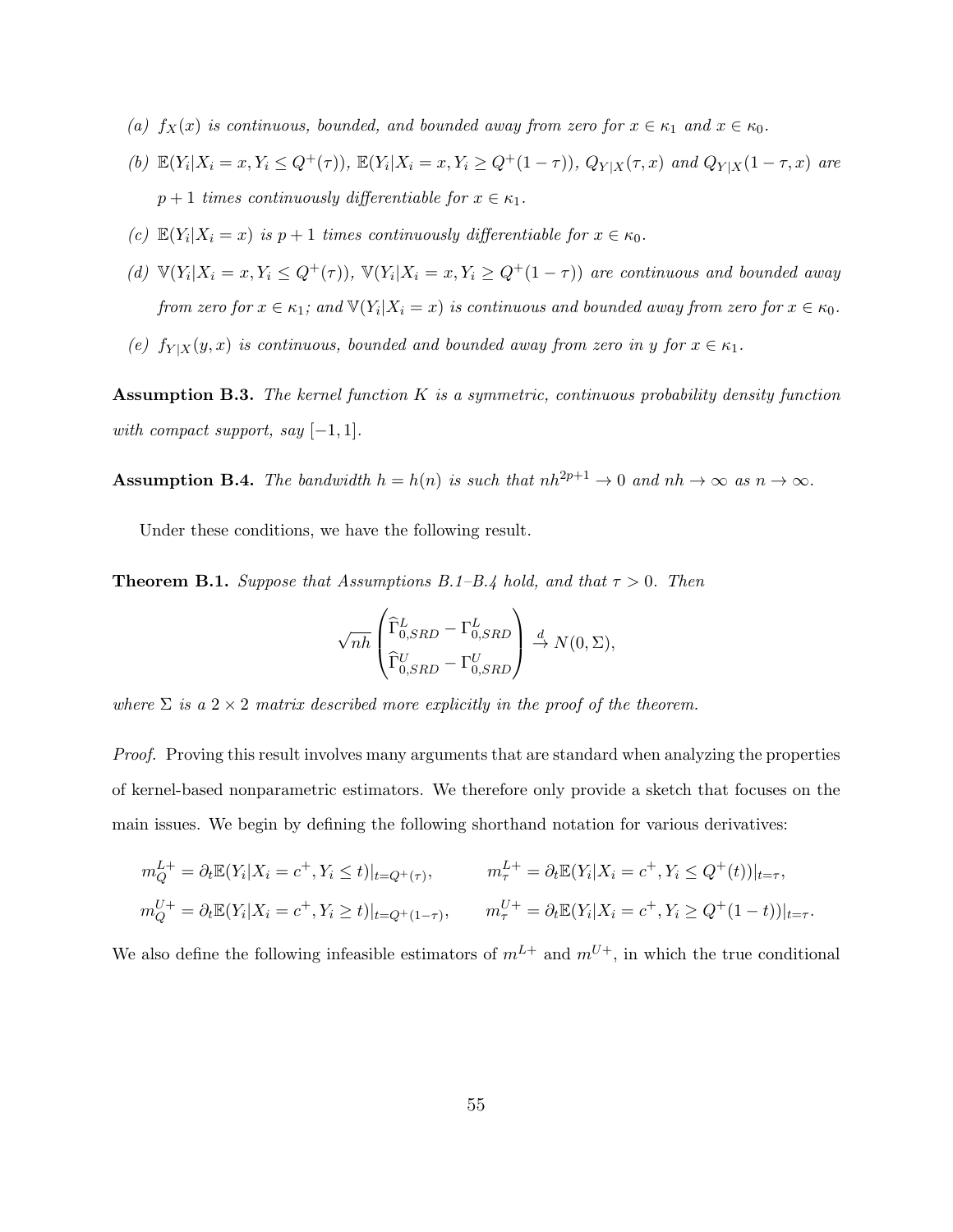quantile function is used to truncate the sample instead of the polynomial approximation:

$$
\widetilde{m}^{L+} = \mathbf{e}'_1 \operatorname*{argmin}_{\beta \in \mathbb{R}^{p+1}} \sum_{i=1}^n (Y_i - \pi_p (X_i - c)^{\prime} \beta)^2 K_h(X_i - c) \mathbb{I} \{ X_i > c, Y_i \le Q_{Y|X}(\tau, X_i) \}
$$

$$
\widetilde{m}^{U+} = \mathbf{e}'_1 \operatorname*{argmin}_{\beta \in \mathbb{R}^{p+1}} \sum_{i=1}^n (Y_i - \pi_p (X_i - c)^{\prime} \beta)^2 K_h(X_i - c) \mathbb{I} \{ X_i > c, Y_i \ge Q_{Y|X} (1 - \tau, X_i) \}
$$

Finally, with  $\mathbf{0} = (0, 0, \dots, 0)$ <sup>'</sup>,  $\mathbf{1} = (1, 1, \dots, 1)$ <sup>'</sup> and  $\mathbf{h}_p = (1, h, h^2, \dots, h^p)$ <sup>'</sup>, we define the matrix

$$
A \equiv \begin{pmatrix} 1 & 0 & \mathbf{1}' \cdot m_Q^{L+} & \mathbf{0}' & m_\tau^{L+} & -1 \\ 0 & 1 & \mathbf{0}' & \mathbf{1}' \cdot m_Q^{U+} & m_\tau^{U+} & -1 \end{pmatrix}
$$

and the following random vector of (possibly scaled) intermediate estimators:

$$
\mathbf{v} \equiv \begin{pmatrix} \widetilde{m}^{L+} - m^{L+} \\ \widetilde{m}^{U+} - m^{U+} \\ \mathbf{h}_p^{\prime} \widehat{Q}_{\nabla}^{+}(\tau) - \mathbf{h}_p^{\prime} Q_{\nabla}^{+}(\tau) \\ \mathbf{h}_p^{\prime} \widehat{Q}_{\nabla}^{+}(1-\tau) - \mathbf{h}_p^{\prime} Q_{\nabla}^{+}(1-\tau) \\ \widehat{\tau} - \tau \\ \widehat{m}^{-} - m^{-} \end{pmatrix}.
$$

It can then be shown that under Assumptions B.1–B.4 it holds that  $\sqrt{nh} \cdot \mathbf{v} \stackrel{d}{\rightarrow} N(0, V)$  for some positive definite matrix *V* as follows. Using standard arguments (e.g. Kong, Linton, and Xia, 2010), we obtain that each component of the random vector **v** can be written as the sum of three terms: (i) a kernel-weighted sum of independent and identically distributed random variables that has mean zero and variance of order  $O((nh)^{-1})$ ; (ii) a deterministic bias term that is of order  $O(h^{p+1})$ ; and (iii) a remainder term of the order  $o_P((nh)^{-1/2}) + h^{p+1}$ ). The result is then implied by the restrictions on *h* and *p*; and the multivariate version of Ljapunov's CLT. We do not give an explicit formula for every element of *V* as the related calculation are tedious but standard, and thus not very insightful.

Next, by using stochastic equicontinuity arguments one can show that the estimators  $\hat{m}^{L+}$  and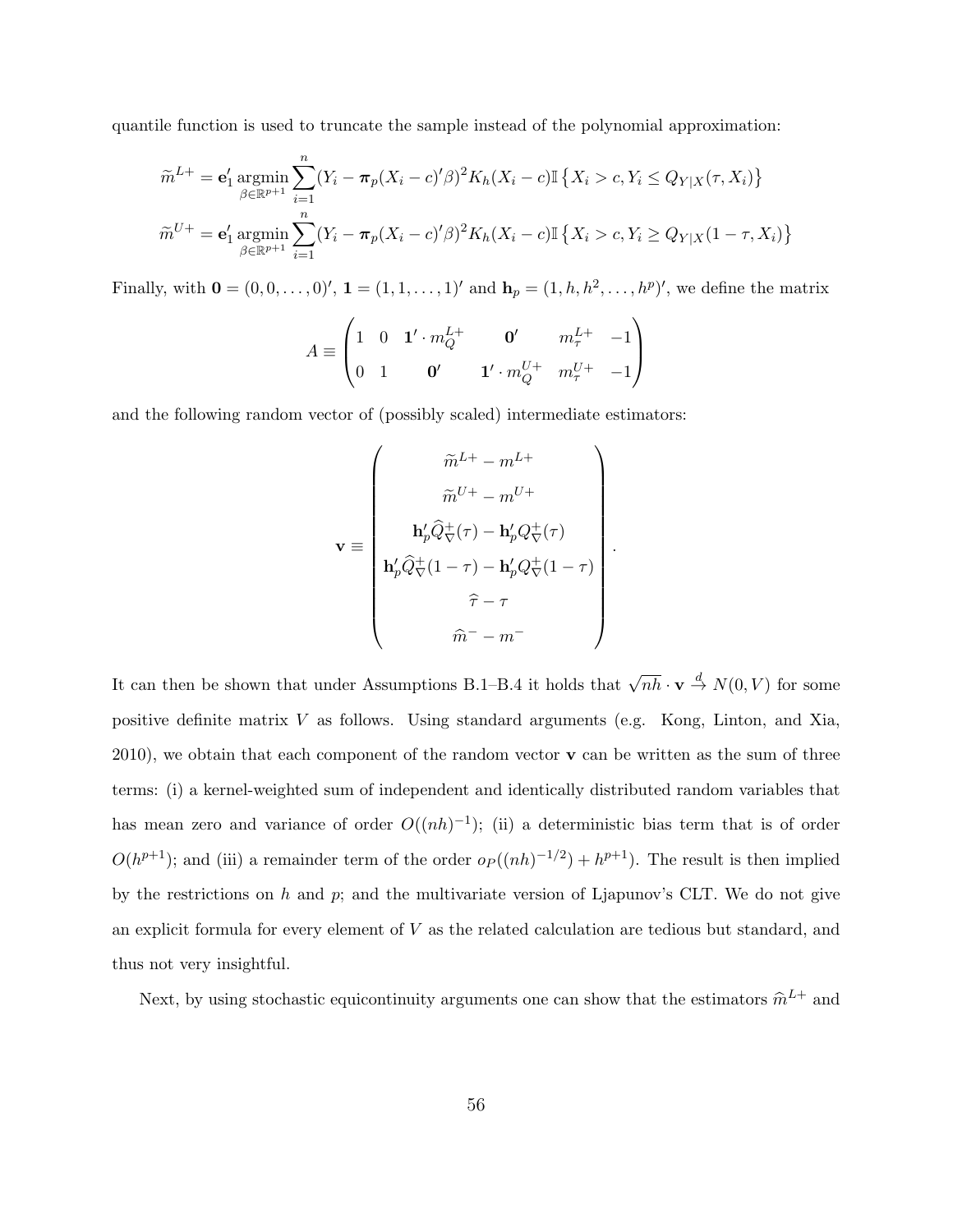$\hat{m}^{U+}$  satisfy the following stochastic decomposition:

$$
\hat{m}^{L+} = \tilde{m}^{L+} + m_{Q(\tau)}^{L+} \mathbf{h}'_p(\hat{Q}^+_{\nabla}(\tau) - Q^+_{\nabla}(\tau)) + m_{\tau}^{L+}(\hat{\tau} - \tau) + o_P((nh)^{-1/2}) + O(h^{p+1})
$$
  

$$
\hat{m}^{U+} = \tilde{m}^{U+} + m_{Q(1-\tau)}^{U+} \mathbf{h}'_p(\hat{Q}^+_{\nabla}(1-\tau) - Q^+_{\nabla}(1-\tau)) + m_{\tau}^{U+}(\hat{\tau} - \tau) + o_P((nh)^{-1/2}) + O(h^{p+1}).
$$

The statement of the theorem then follows from the above arguments with  $\Sigma = AVA'$ , where *A* is as defined above.  $\Box$ 

## C Additional Tables and Graphs

We present here some supporting graphs. Figure C.4 displays the distribution of our outcome variable (duration without a formal job, censored at one year after layoff) on the left and on the right of the cutoff (30-day window around the cutoff). Figure C.5 displays the distribution of our outcome variable on the right of the cutoff for female and male, separetely. Figure C.6 displays the full schedule of the UI benefit level, which is a function of a beneficiary's average monthly wage in the three years prior to her layoff. Figure C.7 displays the mean of different covariates on each side of the cutoff by day between the layoff and eligibility dates.



Figure C.4: Distribution of our outcome variable on each side of the cutoff

The figure displays the distribution of our outcome variable (duration without a formal job, censored at one year after layoff) on the left and on the right of the cutoff (30-day window on each side of the cutoff).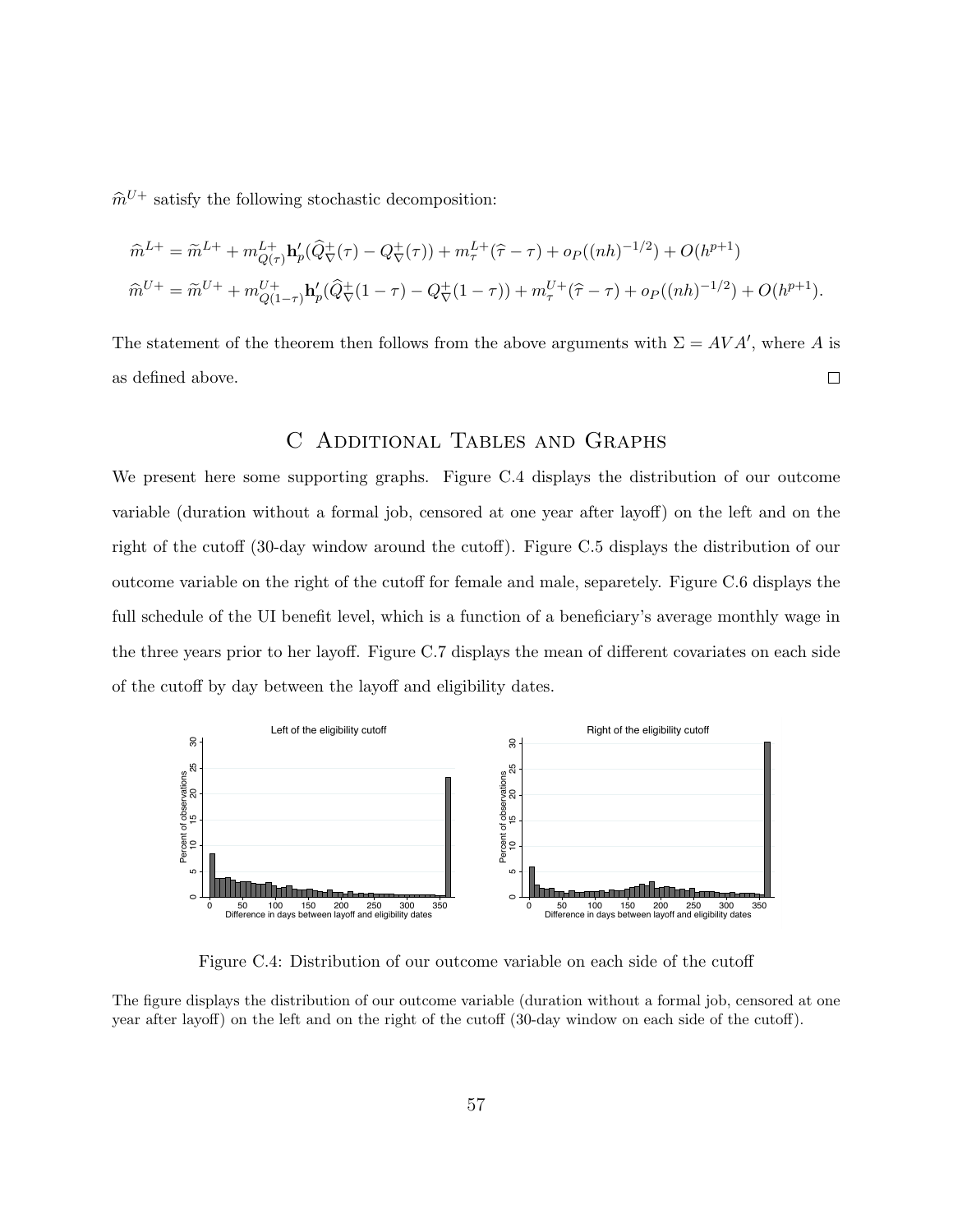

Figure C.5: Distribution of our outcome variable on the right side of the cutoff by gender

The figure displays the distribution of our outcome variable (duration without a formal job, censored at one year after layoff) on the right of the cutoff (30-day window on each side of the cutoff) for female and male, separately.



Figure C.6: Monthly UI benefit amount

The figure displays the relationship between a UI beneficiary's average monthly wage in the three months prior to her layoff and her monthly UI benefit level. All monetary values are indexed to the federal minimum wage, which changes every year. The replacement rate is 100% at the bottom of the wage distribution as the minimum benefit level is one minimum wage. The graph displays a slope of 0% until 1.25 minimum wages, then of 80% until 1.65 minimum wages, and finally of 50% until 2.75 minimum wages. The maximum benefit level is 1.87 minimum wages.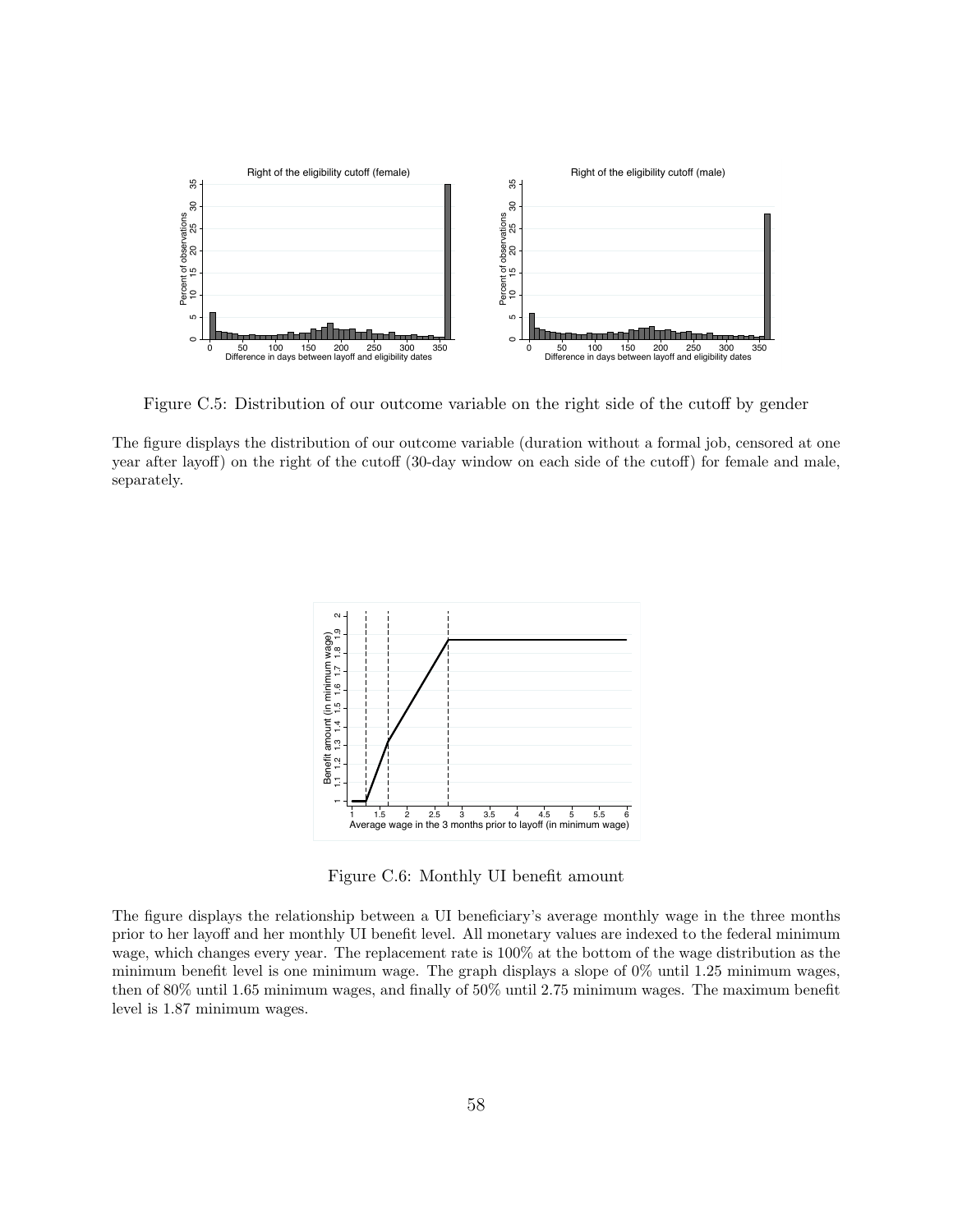

Figure C.7: Graphical evidence for the characteristics of always-assigned units in our empirical application

The figure displays the mean of different covariates on each side of the cutoff by day between the layoff and eligibility dates.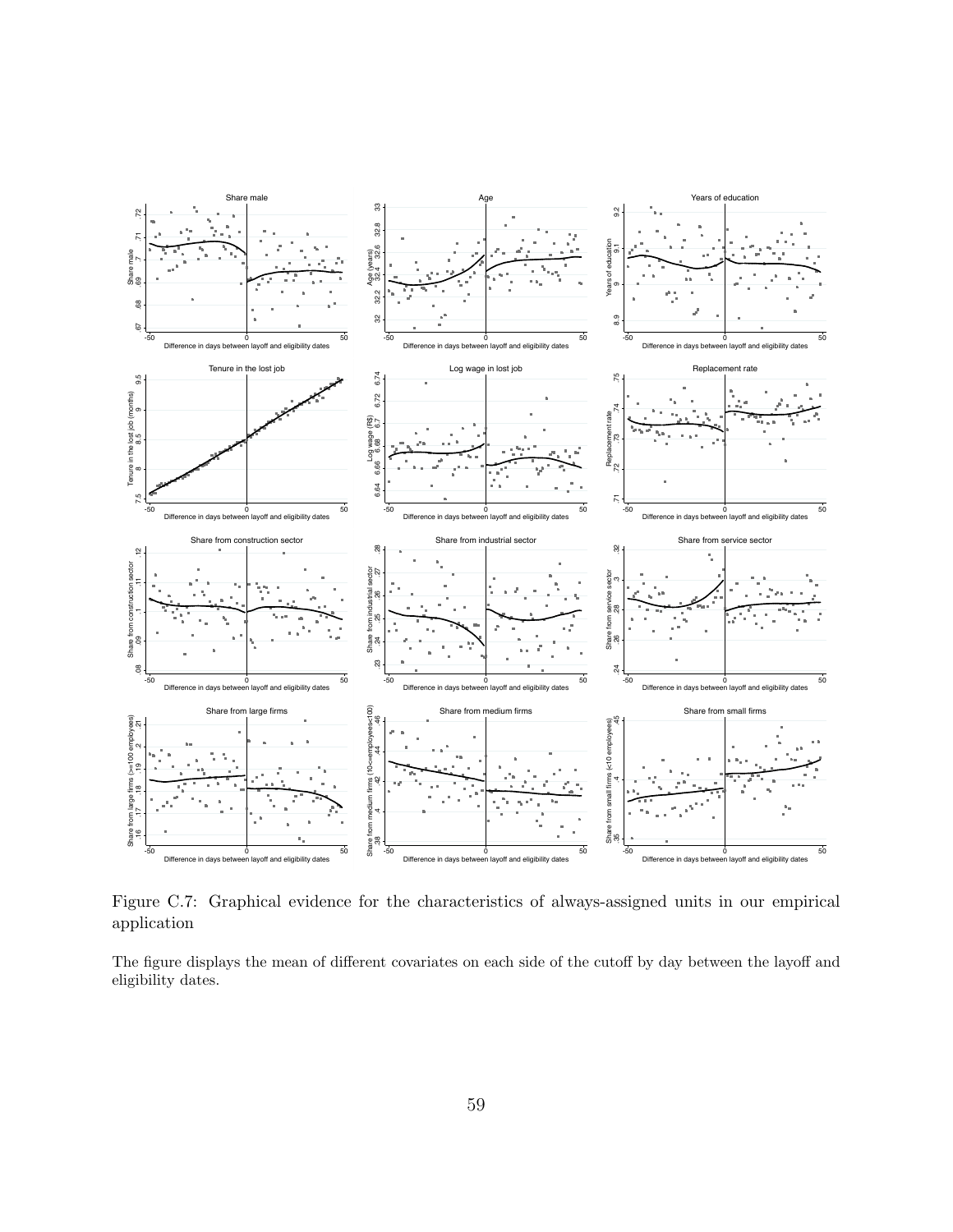## **REFERENCES**

- ANDERSON, M., AND J. MAGRUDER (2012): "Learning from the Crowd: Regression Discontinuity Estimates of the Effects of an Online Review Database," *Economic Journal*, 122(563), 957–989.
- Anderson, P., and B. Meyer (2000): "The effects of the unemployment insurance payroll tax on wages, employment, claims and denials," *Journal of Public Economics*, 78, 81–106.
- ANDREWS, D. (2000): "Inconsistency of the bootstrap when a parameter is on the boundary of the parameter space," *Econometrica*, 68(2), 399–405.
- Andrews, D., and G. Soares (2010): "Inference for Parameters Defined by Moment Inequalities Using Generalized Moment Selection," *Econometrica*, 78(1), 119–157.
- Angrist, J., and M. Rokkanen (forthcoming): "Wanna Get Away: Regression Discontinuity Estimation of Exam School Effects Away from the Cutoff," *Journal of the American Statistical Association*.
- Baily, M. (1978): "Some Aspects of Optimal Unemployment Insurance," *Journal of Public Economics*, 10, 379–402.
- Bajari, P., H. Hong, M. Park, and R. Town (2011): "Regression Discontinuity Designs with an Endogenous Forcing Variable and an Application to Contracting in Health Care," NBER Working Paper 17643.
- Berger, R. (1982): "Multiparameter hypothesis testing and acceptance sampling," *Technometrics*, 24(4), 295–300.
- Calonico, S., M. Cattaneo, and R. Titiunik (2015): "Robust Nonparametric Confidence Intervals for Regression-Discontinuity Designs," *Econometrica*, 82(6), 2295–2326.
- Camacho, A., and E. Conover (2011): "Manipulation of Social Program Eligibility," *American Economic Journal: Economic Policy*, 3(2), 41–65.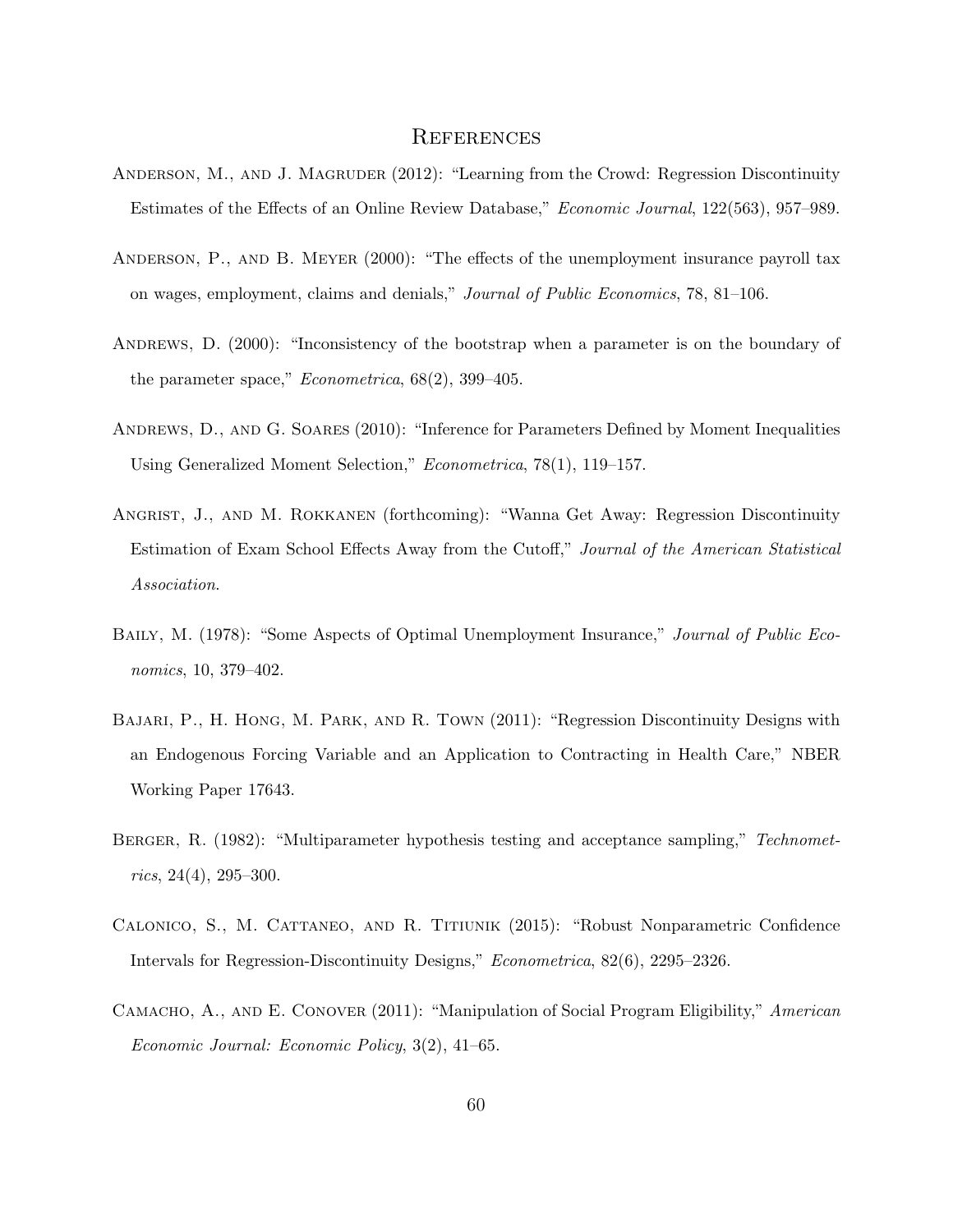- CARD, D., AND L. GIULIANO (2014): "Does Gifted Education Work? For Which Students?," NBER Working Paper 20453.
- Cattaneo, M. D., M. Jansson, and X. Ma (2015): "A Simple Local Polynomial Density Estimator with an Application to Manipulation Testing Supplemental Appendix," *Working Paper*.
- Chen, X., and C. Flores (2012): "Bounds on Treatment Effects in the Presence of Sample Selection and Noncompliance: The Wage Effects of Job Corps," Unpublished manuscript.
- Cheng, M.-Y. (1997): "A bandwidth selector for local linear density estimators," *Annals of Statistics*, 25(3), 1001–1013.
- Cheng, M.-Y., J. Fan, and J. Marron (1997): "On Automatic Boundary Corrections," *Annals of Statistics*, 25, 1691–1708.
- Chernozhukov, V., H. Hong, and E. Tamer (2007): "Estimation and Confidence Regions for Parameter Sets in Econometric Models," *Econometrica*, 75(5), 1243–1284.
- Chernozhukov, V., S. Lee, and A. Rosen (2013): "Intersection Bounds: estimation and inference," *Econometrica*, 81(2), 667–737.
- CHETTY, R. (2008): "Moral Hazard versus Liquidity and Optimal Unemployment Insurance," *Journal of Political Economy*, 116(2), 173–234.
- DAVIS, B., J. ENGBERG, D. EPPLE, H. SIEG, AND R. ZIMMER (2013): "Bounding the Impact of a Gifted Program On Student Retention using a Modified Regression Discontinuity Design," Unpublished manuscript.
- DEE, T., W. DOBBIE, B. JACOB, AND J. ROCKOFF (2014): "Rules and Discretion in the Evaluation of Students and Schools: The Case of the New York Regents Examinations," Unpublished manuscript.
- Dong, Y. (2015): "Regression Discontinuity Designs with Sample Selection," Unpublished manuscript.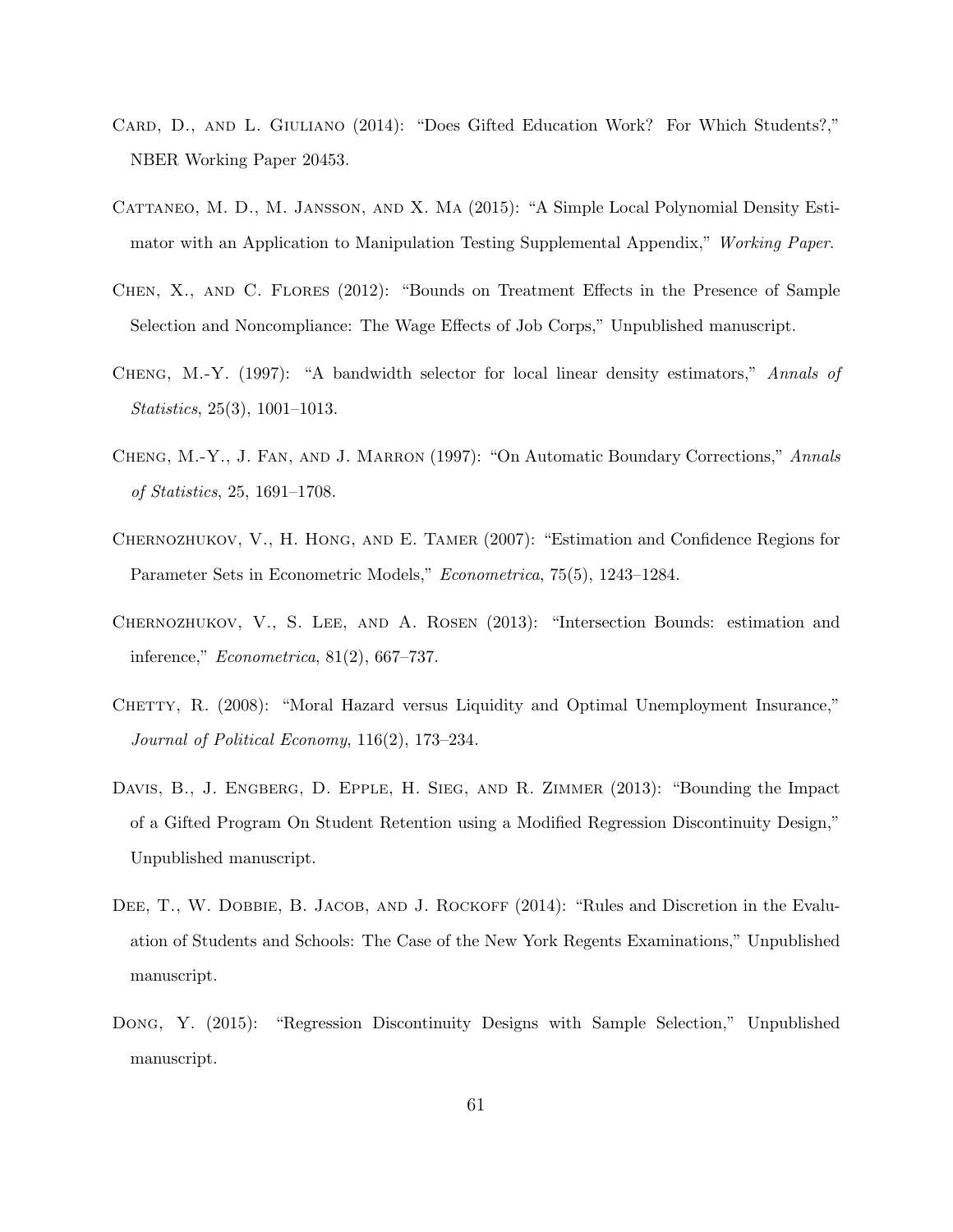- FAN, J., AND I. GIJBELS (1996): *Local Polynomial Modelling and Its Applications*. Chapman & Hall, London.
- Feldstein, M. (1976): "Temporary Layoffs in the Theory of Unemployment," *Journal of Political Economy*, 84, 937–958.
- FRANDSEN, B. R., M. FRÖLICH, AND B. MELLY (2012): "Quantile treatment effects in the regression discontinuity design," *Journal of Econometrics*, 168(2), 382–395.
- Gerard, F., and G. Gonzaga (2014): "Informal Labor and the Efficiency Cost of Social Programs: Evidence from the Brazilian Unemployment Insurance Program," *Mimeo, Columbia University*.
- HAHN, J., P. TODD, AND W. VAN DER KLAAUW (2001): "Identification and Estimation of Treatment Effects with a Regression-Discontinuity Design," *Econometrica*, 69(1), 201–209.
- HIRANO, K., AND J. R. PORTER (2012): "Impossibility results for nondifferentiable functionals," *Econometrica*, pp. 1769–1790.
- Horowitz, J., and C. Manski (1995): "Identification and Robustness with Contaminated and Corrupted Data," *Econometrica*, 63(2), 281–302.
- (2000): "Nonparametric Analysis of Randomized Experiments with Missing Covariate and Outcome Data," *Journal of the American Statistical Association*, 95(449), 77–84.
- IMBENS, G., AND J. ANGRIST (1994): "Identification and Estimation of Local Average Treatment Effects," *Econometrica*, 62(2), 467–475.
- IMBENS, G., AND K. KALYANARAMAN (2012): "Optimal Bandwidth Choice for the Regression Discontinuity Estimator," *Review of Economic Studies*, 79(3), 933–959.
- Imbens, G., and C. Manski (2004): "Confidence Intervals for Partially Identified Parameters," *Econometrica*, 72(6), 1845–1857.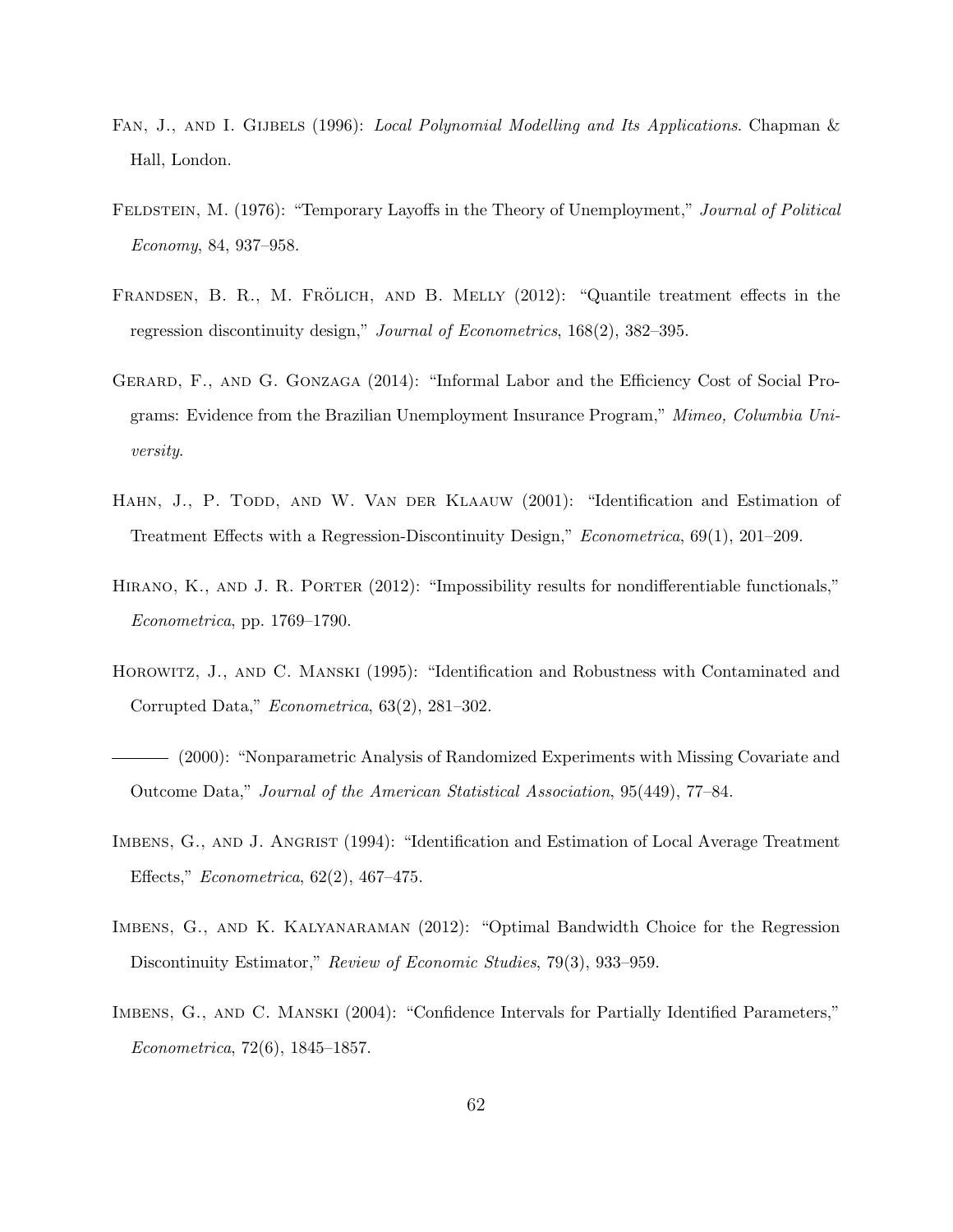- Jones, M. C. (1993): "Simple boundary correction for kernel density estimation," *Statistics and Computing*, 3(3), 135–146.
- Kim, B. M. (2012): "Do Developmental Mathematics Courses Develop the Mathematics?," Unpublished manuscript.
- Kleven, H., and M. Waseem (2013): "Using Notches to Uncover Optimization Frictions and Structural Elasticities: Theory and Evidence from Pakistan," *Quarterly Journal of Economics*, 128(2), 669–723.
- Koenker, R. (2005): *Quantile Regression*. Cambridge University Press.
- Koenker, R., and G. Bassett (1978): "Regression Quantiles," *Econometrica*, pp. 33–50.
- Kong, E., O. Linton, and Y. Xia (2010): "Uniform Bahadur representation for local polynomial estimates of M-regression and its application to the additive model," *Econometric Theory*, 26(05), 1529–1564.
- Lee, D. (2009): "Training, Wages, and Sample Selection: Estimating Sharp Bounds on Treatment Effects," *Review of Economic Studies*, 76(3), 1071–1102.
- LEE, D., AND D. CARD (2008): "Regression Discontinuity Inference with Specification Error," *Journal of Econometrics*, 142(2), 655–674.
- Lee, D., and T. Lemieux (2010): "Regression Discontinuity Designs in Economics," *Journal of Economic Literature*, 48, 281–355.
- LEJEUNE, M., AND P. SARDA (1992): "Smooth estimators of distribution and density functions," *Computational Statistics & Data Analysis*, 14(4), 457–471.
- Manski, C. (1990): "Nonparametric Bounds on Treatment Effects," *American Economic Review: Papers and Proceedings*, 80(2), 319–323.

(1997): "Monotone Treatment response," *Econometrica*, 65(6), 1311–1334.